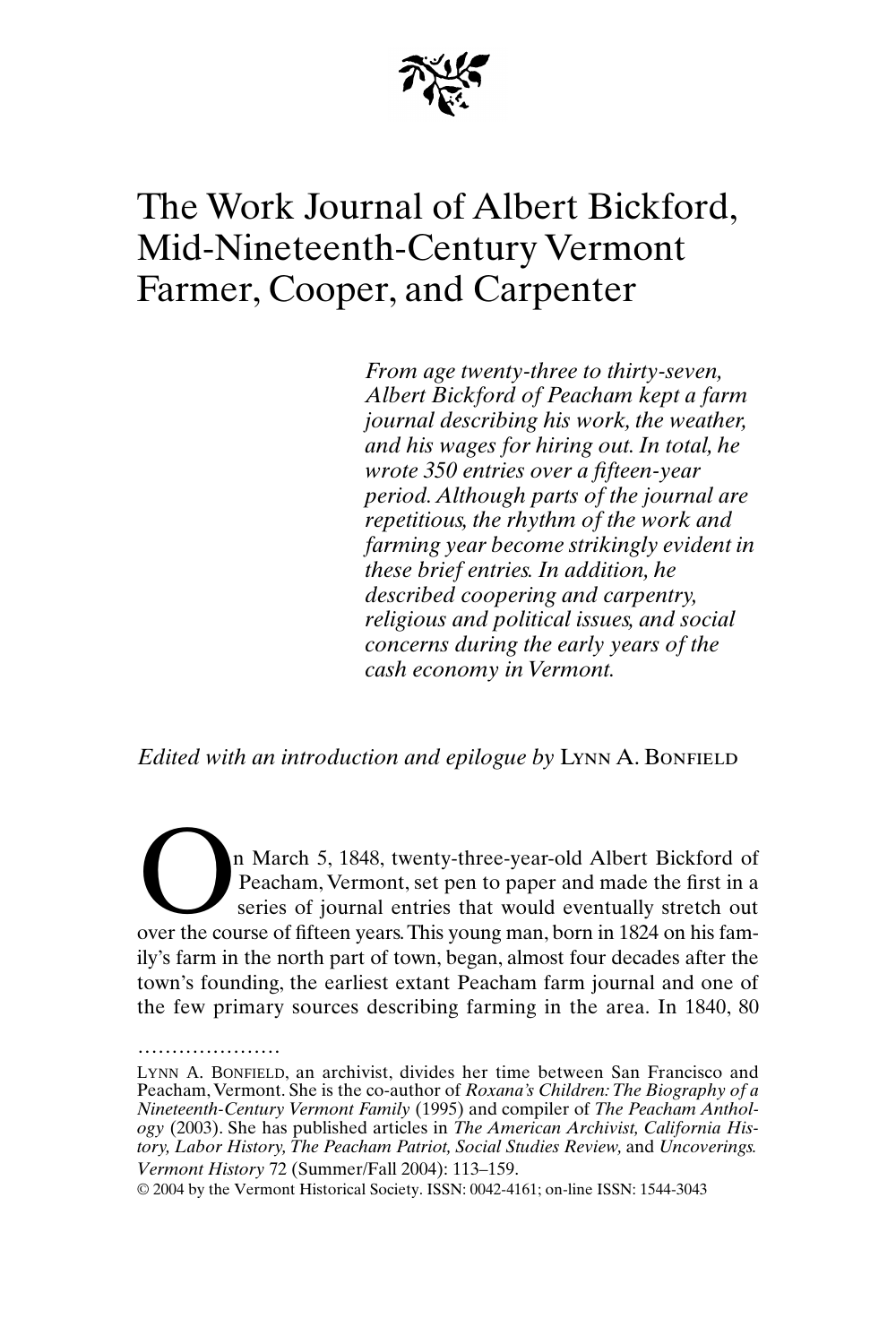percent of Peacham adult males were farmers or farm laborers. "Agriculture," Peacham historian Ernest Bogart wrote, "was the chief and in most cases the sole occupation of the inhabitants."1 Preserved at the Peacham Historical Association, Albert's journal was donated prior to 1980, when formal accession records began, and therefore the provenance is unknown. At the top of the first page, the place where the journal was kept is identified simply as "Peacham."

Peacham is located on the east side of Vermont in Caledonia County and was settled in 1776. In the years that followed, many New Englanders migrated north to the new community. Among these were Benjamin Bickford and Bridget Keys of New Hampshire, who married in Peacham in 1820.<sup>2</sup> At that time, Peacham with a population of 1,294 was the second largest town in the county. It boasted the county grammar school, a growing church, eight stores, and industry including gristmills, sawmills, a carding shop, a blacksmith, a tannery, and at least one saddleand harness-making shop.3 Beginning in 1818, Benjamin Bickford purchased land located on the Centre Road, later called Penny Street, which climbed Cow Hill on the northwest side of Peacham.4 By 1850, the Bickford land, suitable for raising sheep and cattle and for growing hay, corn, wheat, and other grains, also had a flourishing orchard of apple and plum trees and a sizable sugar bush.5 It was on this farm that Albert, the family's second child and first boy, lived until he married and left in 1862.

## The Research Process

Identifying the journal writer was the first research challenge. No name appears on the journal. Searching the entries for internal evidence such as family names, important dates, place identifications, and local activities produced useful clues pointing to Albert Bickford. The location of the farm where Albert kept his journal was found using town records and the 1858 Walling Map of Caledonia County that specified farm owners. The most northern farm on Cow Hill lists the name "B Bickford," Albert's father. The town genealogy, *People of Peacham,* provided vital dates for Albert Bickford, his parents, and siblings.

Once the name of the journal writer was known, it became the key to unlocking town records, such as the annual grand lists with property descriptions and listers' financial evaluations of real estate and personal property. Knowing the journal writer's name enabled other records to be searched, including church and school records. The town of Peacham has relatively complete records, having suffered no fires or other disasters in the town offices. This is also true for the Caledonia County Courthouse, which holds probate records that can add to the biography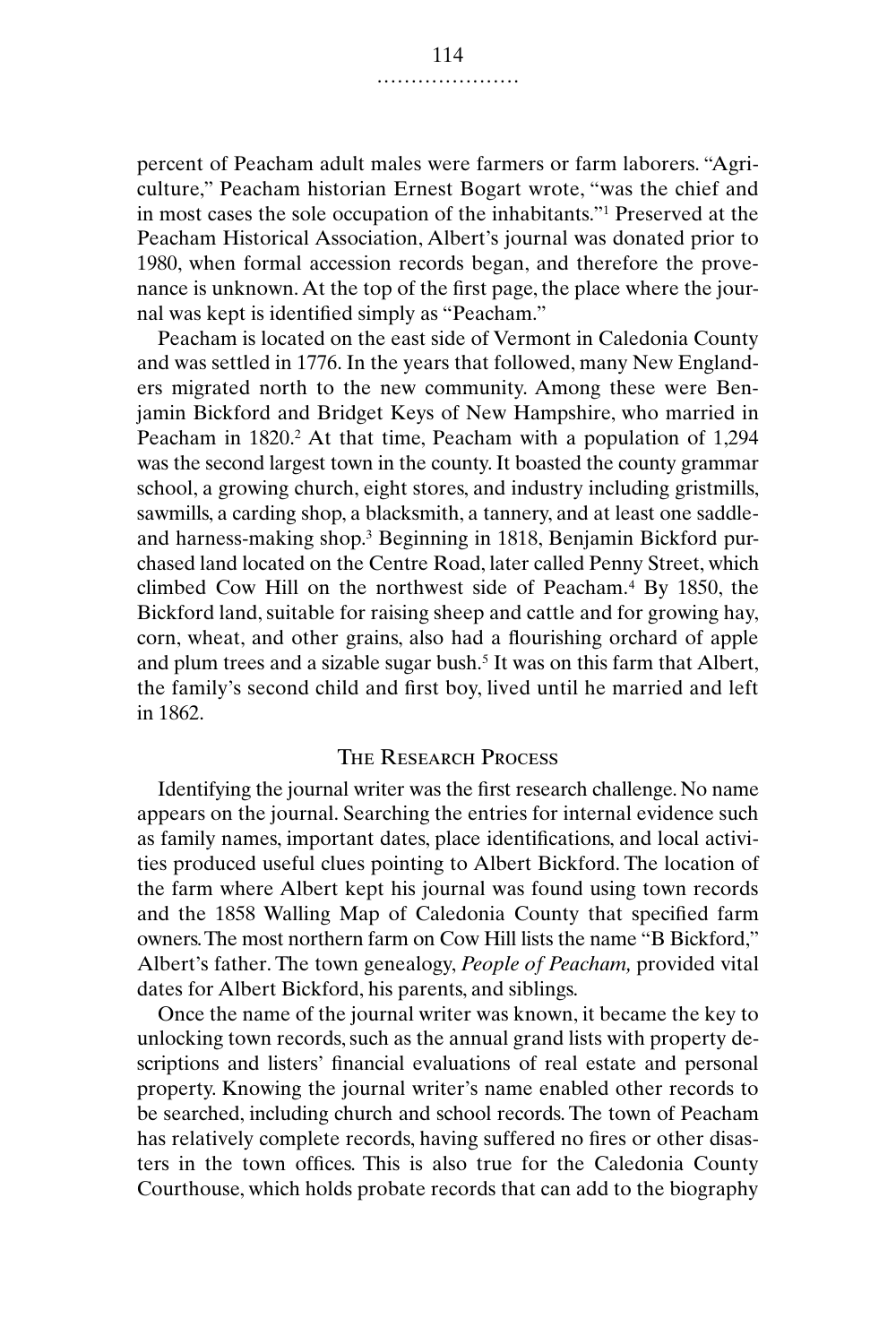of a person the property at death and sometimes an inventory of personal belongings.

The next step was to put Albert Bickford's life as recorded in his journal into the context of the times—family, community, town, county, state, region, and nation. This is the challenge for historians who work with primary sources, including journals, which must be fleshed out in order to realize the full meaning of the entries, or, "to catch the atmosphere," as Ernest Bogart uniquely stated in 1948.<sup>6</sup> Peacham is fortunate in that there are several hundred letters and dozens of diaries of nineteenth-century local families that complement Albert's farm journal. Especially useful for this project were the letters and diaries of the Watts and Walbridge families of Peacham,<sup>7</sup> contemporaries of Albert Bickford. Local newspapers with reports of village and county activities such as agricultural fairs, political meetings, voting records, and social events are another good contextual resource. In Albert's time, Peacham residents could read the weeklies published in Danville and St. Johnsbury. When Albert wrote in his journal that he went to Danville, the newspapers for that week point out what was going on in town at the time events that might have piqued his interest enough to have him make the twenty-mile round trip. On August 27, 1848, Albert wrote, "I went to the Caravan at Danville last Tewsday." Two weeks earlier, *The North Star* announced the coming of the "Menagerie" with "30 Carriages of Animals, drawn by One Hundred Horses" and the recent arrival of "The Asiatic Rhinoceros." Albert did not note if he watched the caravan from the side of the road or if he paid the twenty-five cents admission to see the exhibition and the performance of the "Lion Queen," a Miss Adalina, who entered "the den of the Fiercest Animals."8 The news story broadens the understanding of Albert's one-line entry.

Of great importance in this process of adding flesh to the bones of Albert's journal is the Peacham Historical Association, founded in 1921 by long-time residents. Among its activities is a commitment to collect and preserve local records including diaries, letters, and reminiscences; photographs and other visual materials; the archives of churches, schools, and local organizations; the records of stores and industry; copies of articles about Peacham;<sup>9</sup> and artifacts including tools, textiles, and domestic items. Another step taken by the Historical Association to preserve local history was its cooperation with the Vermont Historical Society in 1948 to publish a town history by summer resident and Ph.D. economic historian Ernest L. Bogart. *Peacham: The Story of a Vermont Hill Town* continues to be the major source on the development and changes in the town from its beginnings into the twentieth century.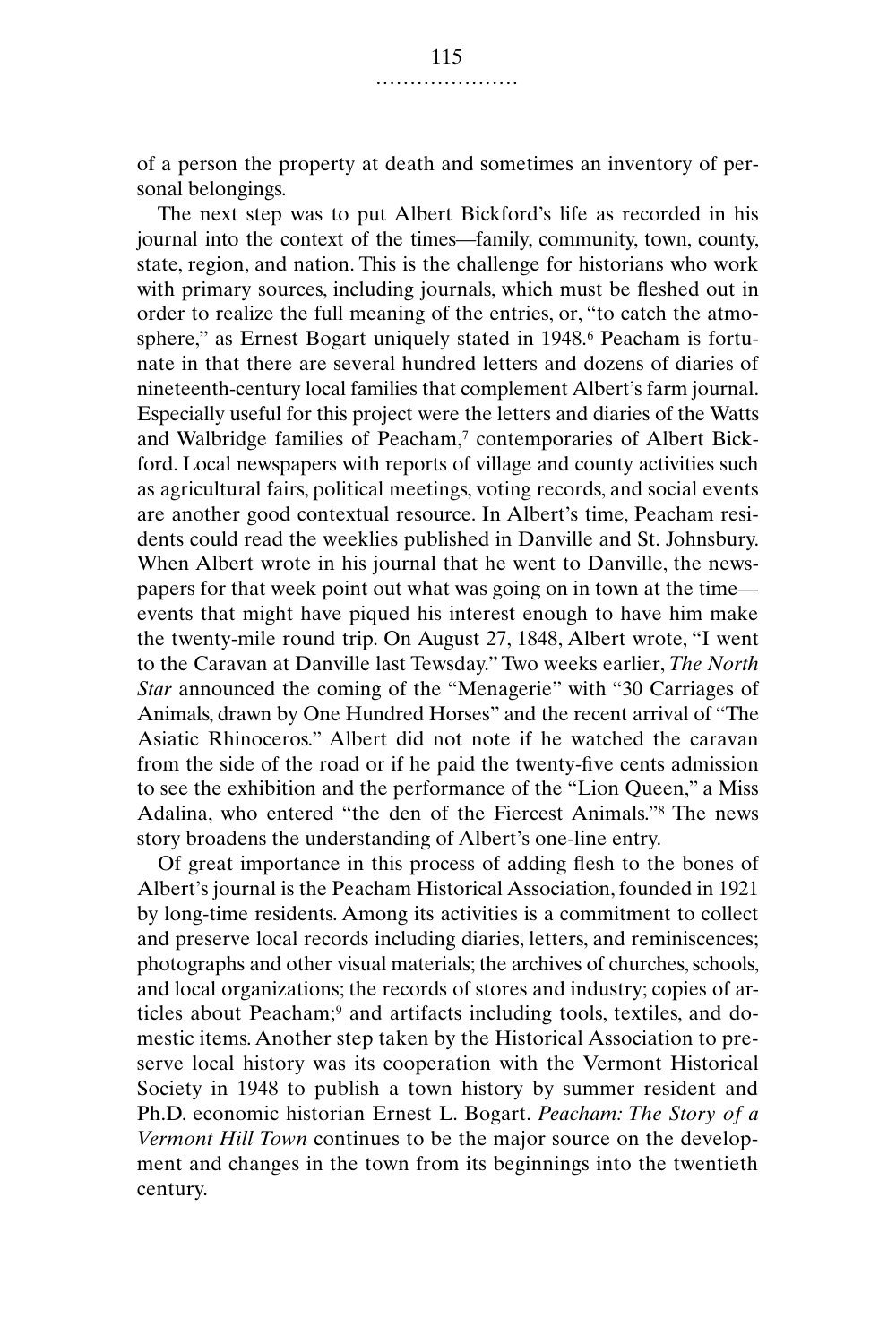These sources are available to help unravel the mysteries of private writings. What on the surface appears to be a rather dry journal with a minimal list of activities can provide a broader and deeper historical perspective. In the case of Albert's journal, the life of a young man born on a farm unfolds as he describes the chores of farming. Albert's seasonal, as well as daily work, could have been written by many a New England farmer at the time. In addition to farm life, Albert offers insights on carpentry and coopering, religious practices, political issues, and social concerns of the time. The journal describes the transitional period of time when skills used on the farm translated into work for wages, in other words the commercialization of rural work. In this research process, a simple document grows into a three-dimensional picture, revealing details and a sense of a past that has completely disappeared.

## THE **JOURNAL**

Albert gave no reason for starting to keep a journal. He did not admit to making the obviously homemade volume or receiving it as a gift. He never referred to the bound pages as a journal, diary, or record book, but since he clearly wrote it for the purpose of keeping a record of his work, it may best be described as a work journal.

Albert penned his work record in a hand-made journal divided into two parts. The first pages are on off-white paper measuring  $8 \times 13$ inches; the last pages are on blue-ruled paper measuring  $8 \times 10$  inches. All twenty-five pages are held together by thick tan thread stitched about an inch apart down the spine. The journal has no cover or back. Albert's entries follow one after another in run-on style, the left-hand margin having no significance in terms of placement of date. There is little or no space between dates, and sometimes not even between years. There are no crossed-out words or sentences and the writing is simple, lacking literary flair.

In the early years, Albert wrote weekly entries, mainly after returning from the Sunday church service, which he and his Peacham townspeople called "meeting." His family must have been aware of his journal keeping because he began the practice in winter when he would have sat in the warm part of the house with others. As the years went by his entries became less regular, and from 1856 on, he wrote fewer than ten times a year. During these later years he often worked away from home, and the gaps in the journal suggest that he left it behind and summarized his activities when he returned home. Spelling and sentence structure throughout are indicative of his basic but limited education, which amounted to the district school for the early years and at most three terms at the highly regarded Caledonia County Grammar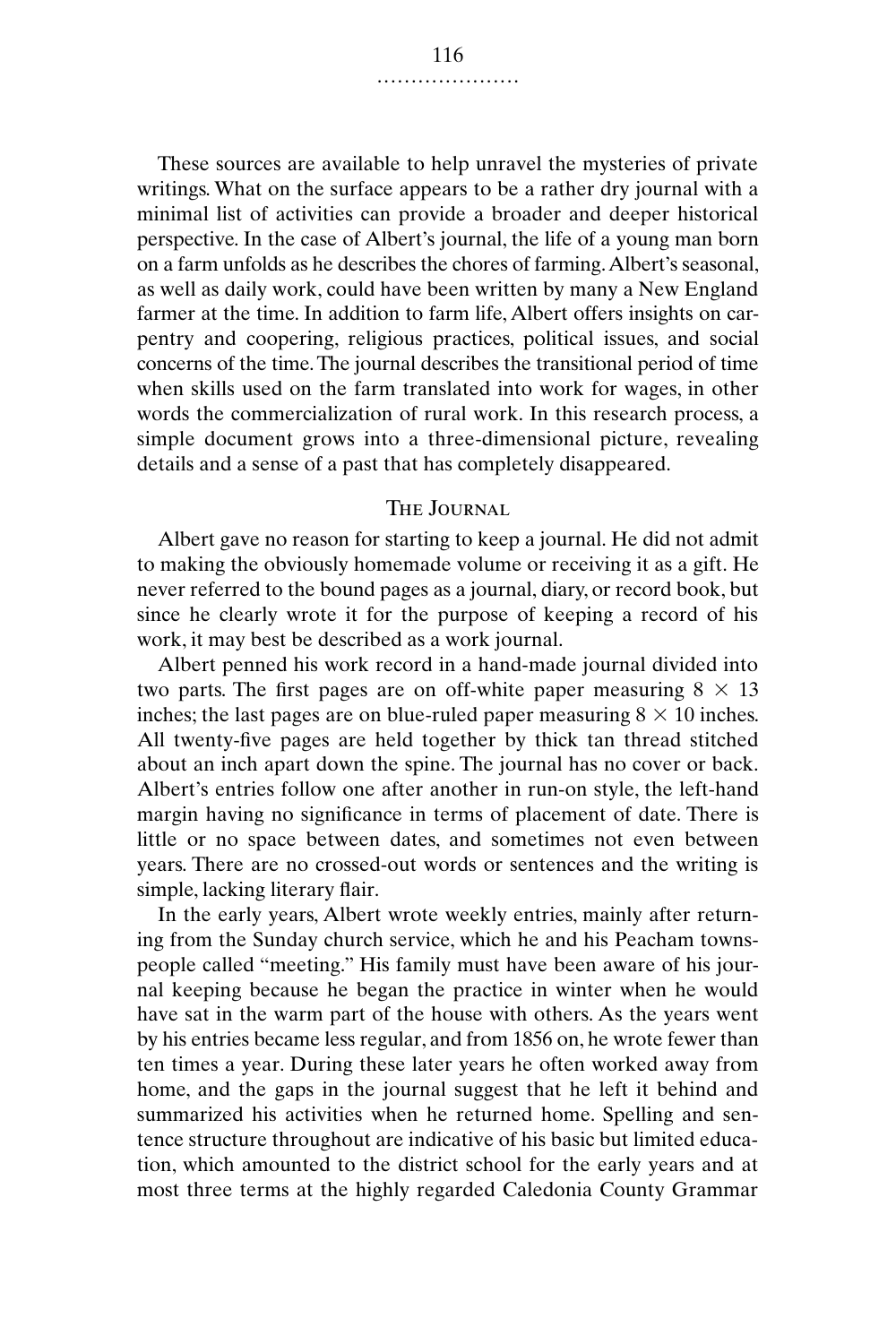Lachamo Mixen I worked in the Shops a ll of last week excepting a faday in which we head out the d'read The winter has been very moderate so far there about 20 inches , week excepting & of a day in which we won't Hown theeling, the weather has been my most of last week, we have been to meet to day the soud is very lads this 19th wither in the Shop all of last wan the Deather has I been cald most of the last week to day has been Exame and pleasant Mrs 26th Worked Shop all of last weeke excepting well of aday in which we want to givenangh anction the last week his been very ples and wein se was is most spoiled thund 2 0 g h the shop all of the bust week ave made 486 tube. The weather has been rainy nort of the last week the Snow has with all gone off worked in the Shop all the start week the weather is is is a very fine day we have been to Meeting with the Lagon today in the have not had any snow this two, April 16th Worked at making tubs about toplays of last week, The weather has been for ria of the week began to drow out manuse the April 28 d worked in the Shop about all week have made 2 hecters 10 wash hote and I fasset Machine the h had I makes of snow the last week to The sowed some wheat the 21 and the 20 aller for the meron graftame derering

*Manuscript page from Albert Bickford's farm journal. Courtesy Peacham Historical Association.*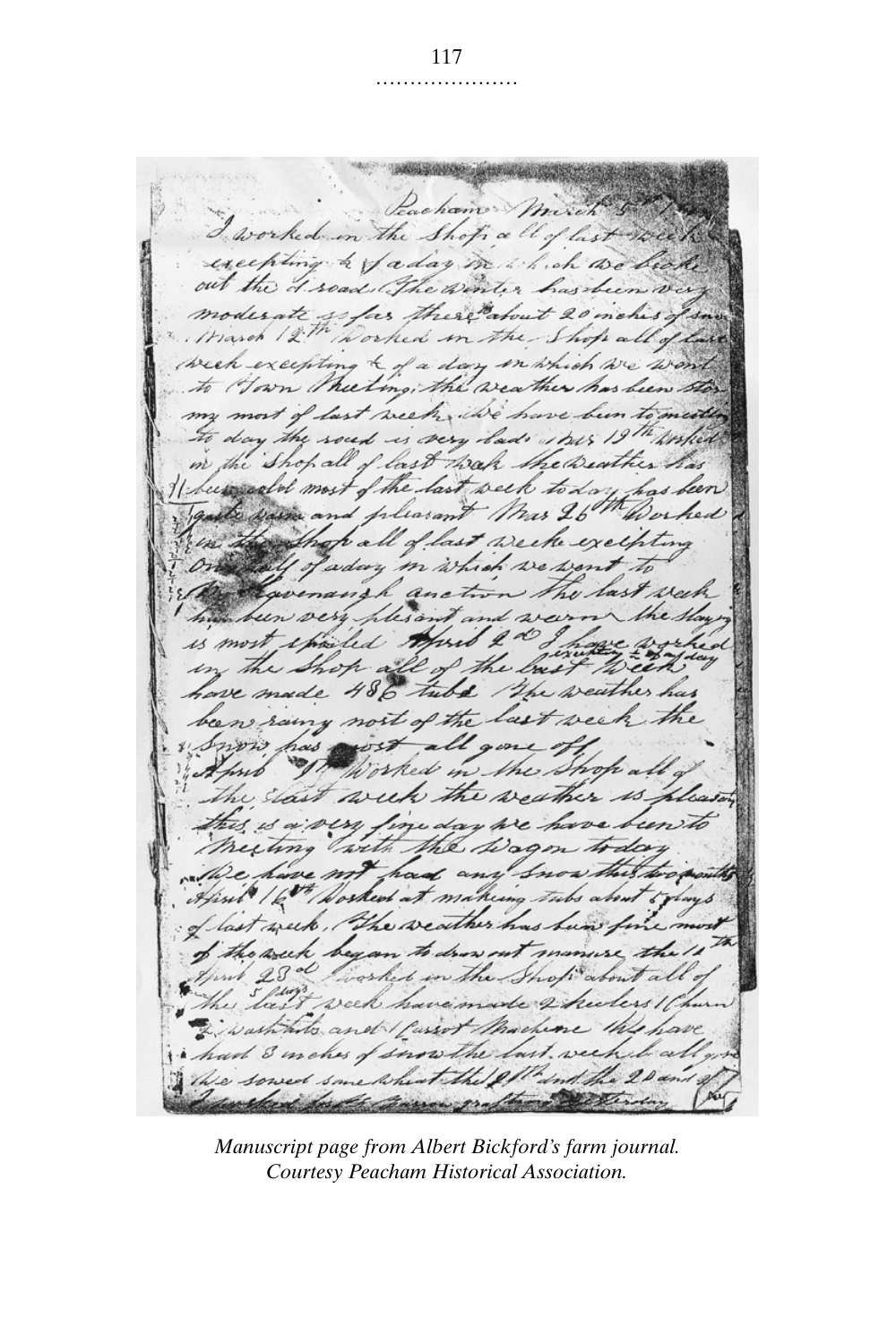School, called the Peacham Academy.<sup>10</sup> His short entries record the facts and serve the purpose of presenting his work life.

Albert mentioned his father only in journal entries such as "worked for Father," and he made no mention of his mother. Nor did he refer to his older sister, Emily, although her husband, whom she married in 1847, is noted in sixteen entries, such as "worked for James R. Kinerson." Albert referred only once to his brother Russell, two years younger. On September 23, 1849, he wrote that Russell "started for Lowell," with no explanation that the trip might be for visiting or going off to work in that New England industrial center.11 No entries introduced Albert's younger brothers, Harvey and Charles, or his younger sister, Caroline. Daniel Bickford, who hired Albert off and on, is identified simply as "Uncle Daniel" with no clarification of his family connection. In this journal, family members and family life are largely ignored.

After beginning the journal, it took three months before Albert referred to a social or leisure activity. That entry simply stated "went a fishing." It is one of the few non-work related activities mentioned. Thus his entries differed from contemporary diarists who described a variety of activities, added opinions, and often reflected on life, including religious beliefs. The first words in Albert's first entry, "I worked," make it clear that he planned to record his work. It is not clear, however, why he wanted a record of his work; nor is it clear if the record was for his own use or a way of convincing others, maybe his father, that he was working hard. In only one entry did he reveal that he might be writing for his father, when he listed "your tubs" in a financial accounting in July 1851. Another Vermonter, Benjamin Harwood, who lived on a farm near Bennington, had his son Hiram take over in 1810 the keeping of a diary for financial transactions and farm production. Harwood hoped to instill a well-disciplined work ethic in his son, who was twenty-two. If Benjamin Bickford had a similar goal for Albert, the journal does not express it.12 For whatever reason, Bickford stuck with his journal, writing almost weekly for eight years, and then sporadically for another seven years.

#### Journal Themes

Almost every entry in Albert's journal begins with the words "I worked" or "Worked," usually followed by a short description of the work and, if hired, the name of the person paying his wages. Of the 350 entries in the journal (see Table 1), only nine do not note the work Albert has accomplished since his last entry. Keeping a journal, or diary with specifics about work, was common practice among Peacham farmers. After the Civil War, local farmers Ira Jennison, Charles A. Choate,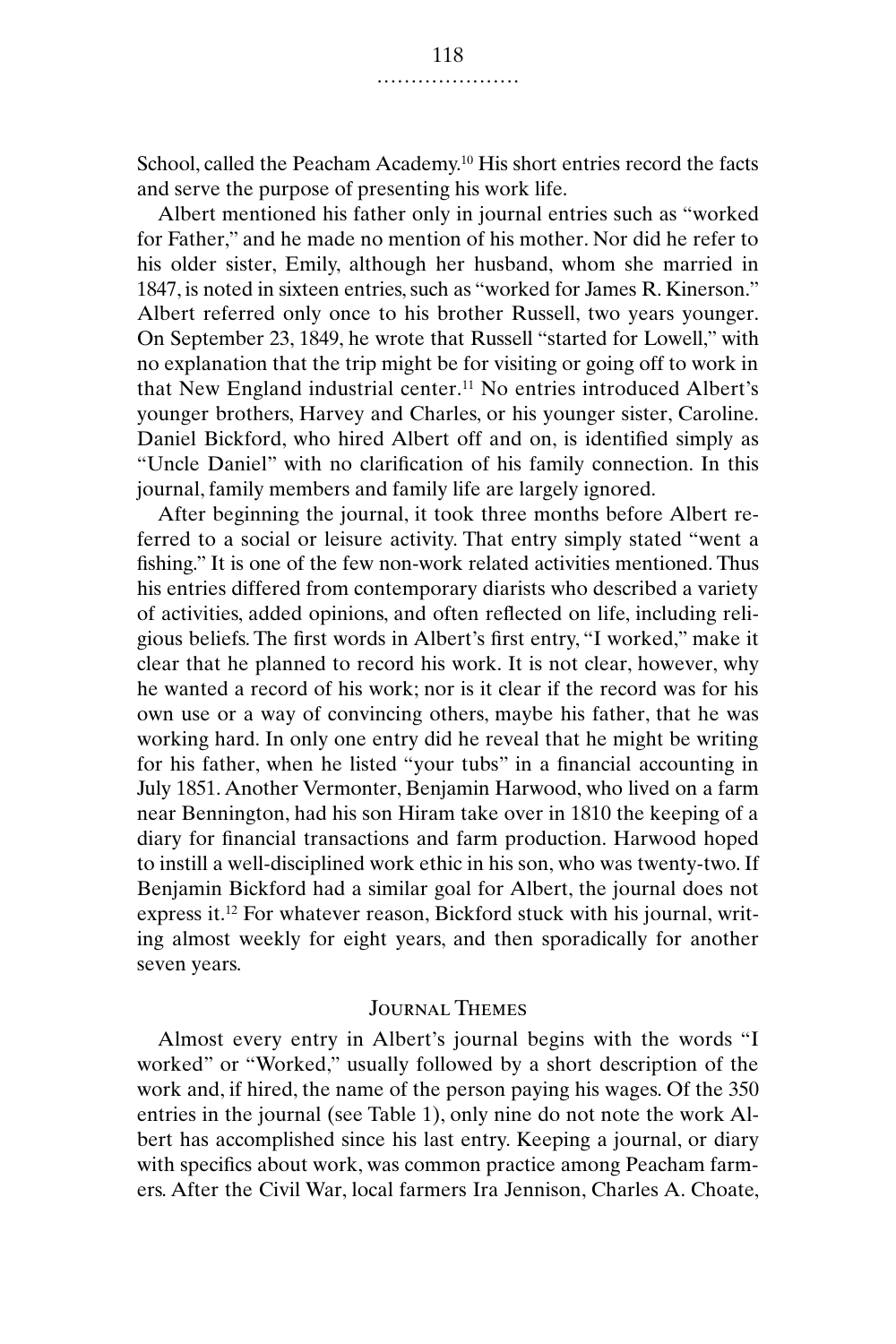| Year | Number of<br>entries | Days "work"<br>noted | Days "weather"<br>noted | Days other<br>activities |  |  |
|------|----------------------|----------------------|-------------------------|--------------------------|--|--|
| 1848 | 45                   | 44                   | 27                      | 11                       |  |  |
| 1849 | 46                   | 44                   | 24                      | 4                        |  |  |
| 1850 | 51                   | 51                   | 17                      |                          |  |  |
| 1851 | 44                   | 40                   | 21                      | 17                       |  |  |
| 1852 | 39                   | 39                   | 30                      | h                        |  |  |
| 1853 | 38                   | 37                   | 20                      | 3                        |  |  |
| 1854 | 38                   | 38                   | 25                      | 6                        |  |  |
| 1855 | 22                   | 22                   | 20                      | 2                        |  |  |
| 1856 | 9                    | 9                    |                         |                          |  |  |
| 1857 | 6                    | 6                    | 4                       |                          |  |  |
| 1858 | 5                    | 4                    | 2                       |                          |  |  |
| 1859 | 3                    | 3                    |                         |                          |  |  |
| 1860 |                      |                      |                         |                          |  |  |
| 1861 |                      | $\mathfrak{D}$       |                         |                          |  |  |
| 1862 |                      |                      |                         | 3                        |  |  |

TABLE 1 Subjects and Number of Journal Entries by Albert Bickford

and Isaac N. Watts kept daily records of work accomplished. All of these diaries or journals served as an account of their work and that of their hired hands, the latter used for calculating wages.13 Farm work required labor, and Peacham farmers often hired extra help, especially during haying and harvesting. When not helping his father on the family farm, Albert hired out to work for neighboring farmers. Thus Albert's work journal gives a detailed record of Vermont farm life at mid-nineteenth century.

Totals 350 341 199 59

After work, the theme most noted in Albert's journal was a description of the weather, an uncontrollable factor that strongly influenced success or failure of the farm and was carefully watched and documented.14 He noted the weather in 199 entries, far fewer than the number of work entries but still a notable figure. Weather was either "bad" or "good" for haying, and spring was either "forward" or "backward," as were crops. Albert always recorded the date when the first frost hit, the ground froze, and the first snow fell. In spring he recorded when the ground thawed and the date "Cows get there living out," meaning grazing in the fields as opposed to the winter months when farmers had to feed stock in the barn with hay and corn fodder raised on the farm or purchased. Adequate feed was a major consideration for farmers because a winter could last six months or more, and the supply might not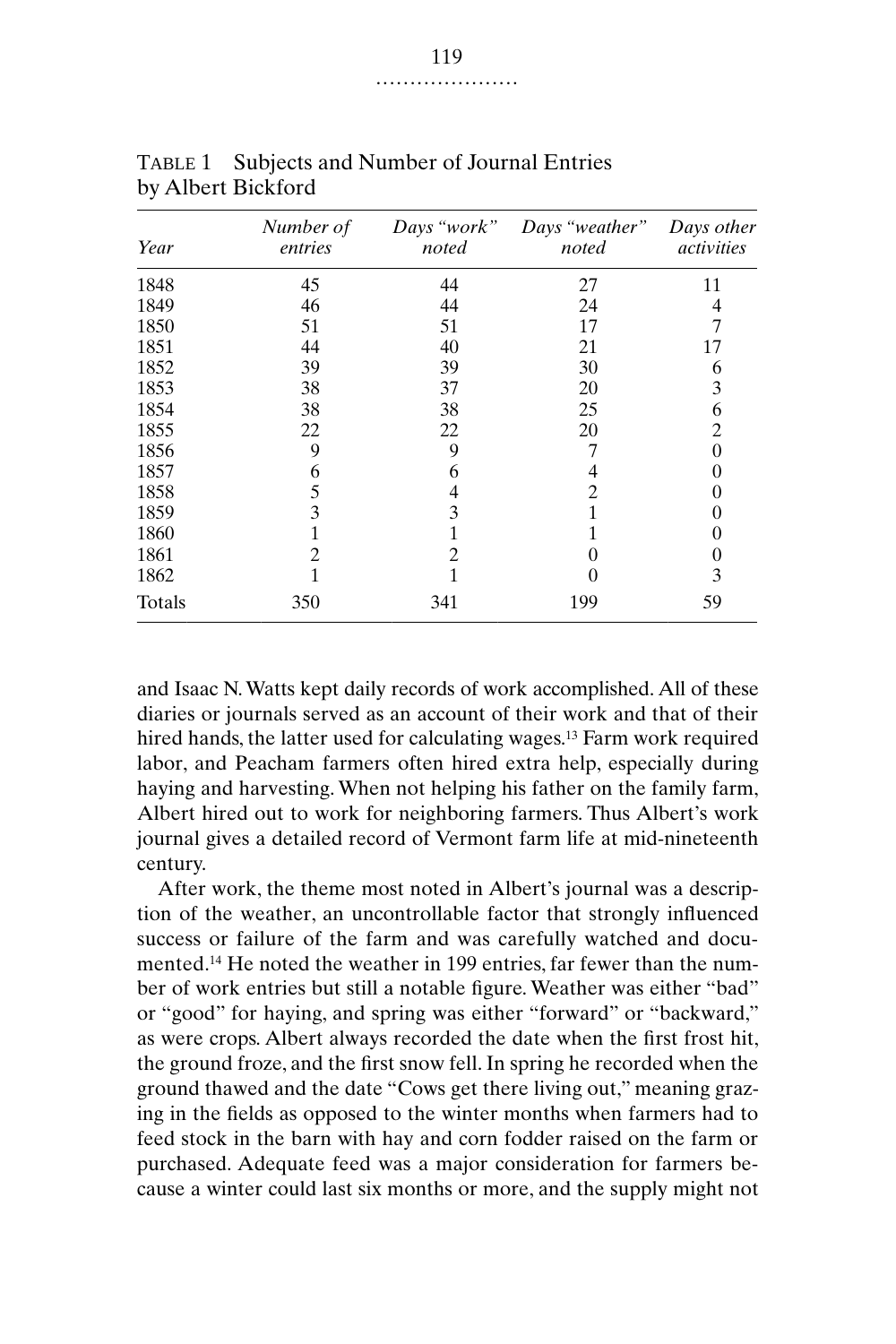be sufficient, necessitating the sale or slaughtering of livestock. In 1855 after two years of little rain, Albert lamented that "the past year has been hard for Farmers and for all People genarly," making clear the link between successful farming and the quality of life for all Peacham residents.

The connection between weather and transportation was another theme Albert described, noting when "slaying is good" or "spoiled," and when it was not "good wagoning." His father did not own a carriage during the time Albert kept his journal,<sup>15</sup> so all trips from the family farm down Cow Hill, with an elevation of 2,566 feet, were by wagon, sleigh, horseback, or on foot.

Interspersed among comments on work and the weather, Albert occasionally added a few words describing his other activities, such as "attended meeting," "got my teeth filled yesterday," or "went to the Cattle Fair." When he traveled beyond Peacham he often noted the destination and purpose, such as in 1849 "to Irasburge after Cows" and in 1851 "to Danville to court." One day in June 1855 he rode to Danville, giving no reason for the trip, although two possibilities are suggested by *The Caledonian,* a local weekly newspaper. It reported on a "most destructive fire" at Danville that burned down entirely the Wetherbee Tavern and "the [Caledonia] Bank house" where only "the brick walls and chimneys are left standing." Albert certainly might have wanted to view that scene, but he may have also attended the County Agricultural Society meeting on that day, where it was decided "without a dissenting voice that the County fairs be localized for five consecutive years," limited to Barnet, Danville, Cabot, Ryegate, Groton, and Peacham.16 This appears to have been an attempt to counter the dominance at the previous county fairs of St. Johnsbury, the fastest-growing town in Caledonia County, soon to be the county seat and the terminus of a major railroad line.

Health was another subject Albert often mentioned in his journal. In 1851 he "had the Doctor ten times" in October, another "13 times" in November, and later in 1858, after two weeks of being unwell, "had the Doctor three times." Throughout the nineteenth century, Peacham was fortunate to have trained physicians in town. Dr. Asahel Farr would have attended to Albert from 1849 to 1854, when Dr. Luther F. Parker, who studied at the Dartmouth Medical School, moved to Peacham and took over Farr's practice. The charge for house visits during this time was fifty cents.17 Through the years of his journal, Albert suffered with "the rheumatis in the feet," probably arthritis, which sometimes kept him from working for long stretches. He apparently missed the epidemic of winter 1854–1855, when the newspaper reported "about 100 cases of Measles in Peacham."18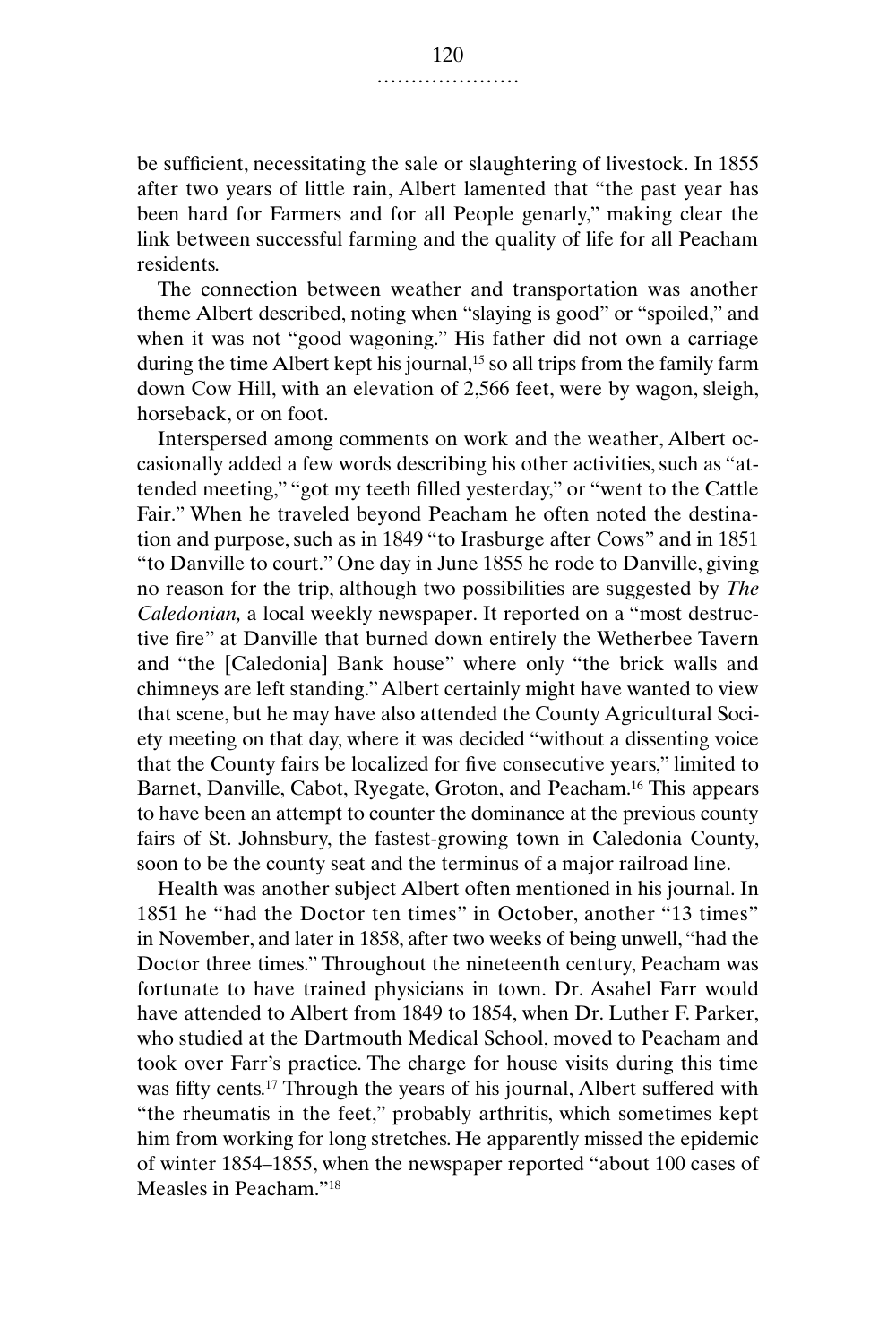## Family Farm

As the oldest son, Albert must have shouldered much of the farm work for his family. According to his journal, he worked steadily from spring "plowing" to fall "harvesting." Spring work, as farmers labeled it, started around the first week of May when Albert recorded "began to work on the land." He ploughed, harrowed, and sowed wheat and other grain, planted potatoes and corn, blasted rocks and made stone walls. One of his chores was "grafting" and "trimming" the orchard, and he usually recorded the dates when the plum and apple trees "are blown" or "blown out," expressive vernacular phrases. Then he turned his attention to "heaping up manure," "drawing posts," and "Shearing Sheep." Next it was time for "howing" the potatoes and corn. Haying began mid-July and ended mid-August and the hay was mowed by hand scythe, about an acre a day.19 Most years Albert recorded the total number of wagon loads of hay brought to the barn. The farm had eighty-five loads or

| <b>Beginning and Ending Dates</b> |                      | Number of             |
|-----------------------------------|----------------------|-----------------------|
| of Haying                         |                      | <b>Wagon</b> Loads    |
| 1848                              | July 11 to August 12 | 90                    |
| 1849                              | July 9 to August 24  | 58                    |
| 1850                              | July 16 to August 20 | 85                    |
| 1851                              | July 21 to August 23 | total not noted       |
| 1852                              | July 15 to August 23 | "3/4 of a usual crop" |
| 1853                              | July 14 to August 12 | 93                    |
| 1854                              | July 16 to August 11 | 60                    |
| 1855-62                           |                      | not noted             |

more in 1848, 1850, and 1853, years of ample rain and sunshine, but there were poor years too, and in 1852, he "had about 3/4 of a usual crop." Fortunately the corn that fall was "more than a common yeald" with "93 bushels of ears of sound corn from one acre." After haying, Albert noted harvesting the wheat and other grain. Finally in September, he dug potatoes and carrots, got in the corn and "husked it out," plowed, picked apples, drew out manure, and began working in the woods, an endless job of providing wood for cooking and heating. From Thanksgiving into the new year, he "killed the Hogs" and wrote of "makeing Meat tubs," probably used to preserve the pork. When he was not specific about his work, he was "puttering." Some chores, such as taking care of the animals, must have been so routine that he rarely noted them in his journal, even though he is listed in the Peacham Grand Lists beginning in 1856 as the owner of a horse. Albert's farm work entries could have been written by almost any Peacham farmer, so representative are they of the seasonal work each performed at the time.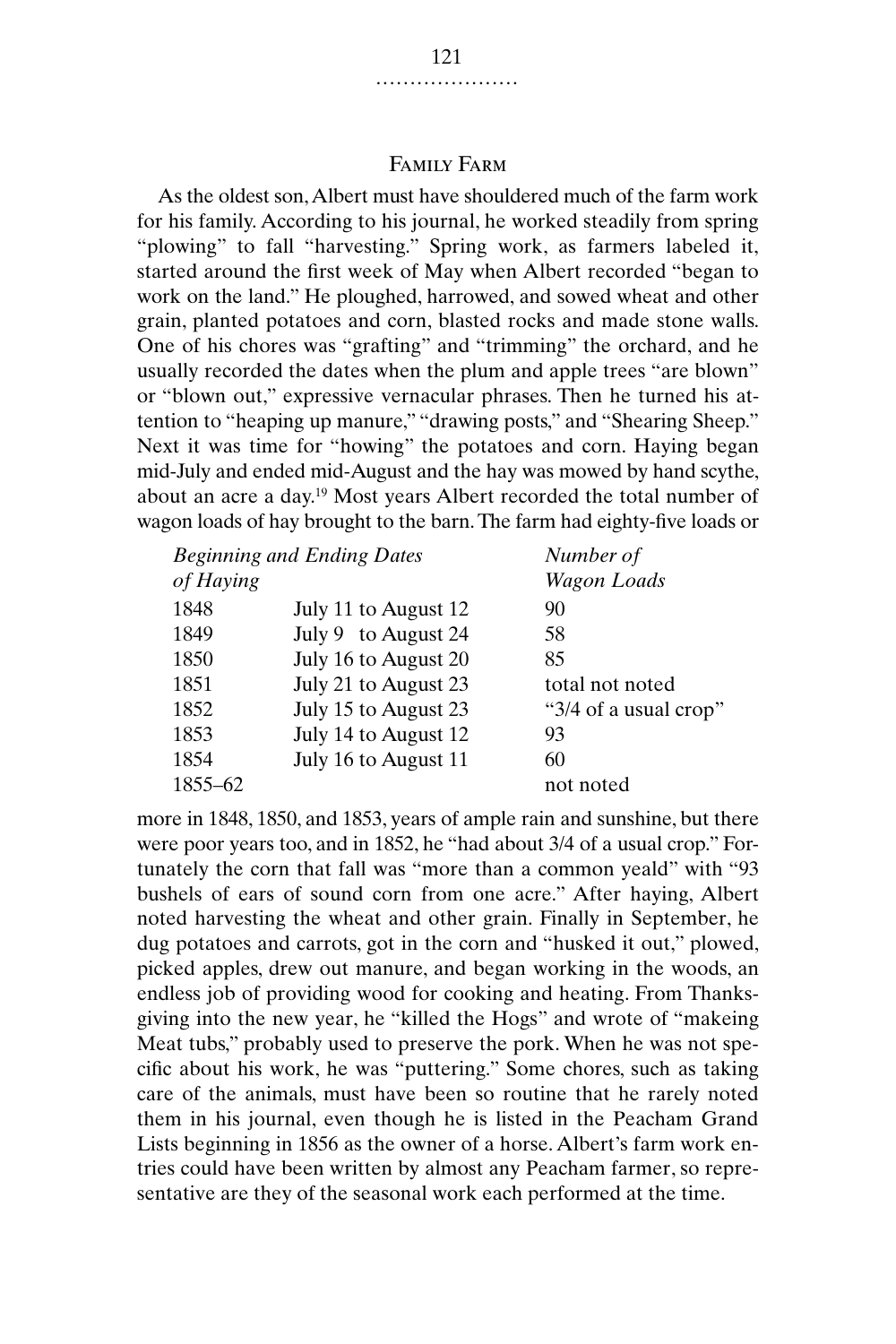Peacham farmers did not pay their sons for farm work; they provided food, shelter, clothing, medical care, and education. However, once a boy reached twenty-one, accepted as the age of majority, he could make his own decisions and keep his wages. In 1855 Moses Martin, the son of a third-generation Peacham farmer, negotiated his farm wages with his father for the summer after his twenty-first birthday. Another example of independent decision making was Isaac Watts, who volunteered for the Union army, against his father's wishes in 1863, the day before his twenty-first birthday.<sup>20</sup> It is not known what arrangement Albert made with his father or how the farm work was divided among his brothers. In a short financial summary in the journal in 1851, Albert listed as credit "Work & Chorse 6.50," which might indicate wages from his father. On the debit side, he listed "Board 25.50," perhaps a payment to his father. In any case, as Albert's work at carpentry increased, his work on the family farm decreased but never stopped entirely. Albert remained an essential contributor to the necessary work on his father's farm.

## PEACHAM FARM SALES IN THE 1850s

Due mainly to westward migration, Peacham's population began a steady decline after 1840, when it peaked at 1,443. By 1850 the population was down to 1,377; by 1860, to 1,247. Many Peacham farmers sold out and went west in search of cheap, fertile land with a longer growing season. The local newspapers were full of farm sales and auctions. Even Albert's father, Benjamin Bickford, ran an ad in *The Caledonian* on his farm in the summer of 1858 when he was fifty-four years old:

FARM FOR SALE. The subscriber, being out of health, is wishing to sell his farm containing 150 acres which is divided by durable fence into ten lots, five of which is in pasture all of which is well watered; there is a large house and two large barns, a granery and convenient sheds on the place; a plenty of good water running to the house and barn. Said farm has on it a large orchard most of the trees being young and thrifty; there is about 25 acres of woodland on the farm with a plenty of young sugar trees. I will sell the farm cheap to any one wishing to purchase, and if the purchaser wishes I will sell my stock consisting of 25 herd of cattle and horse kind and farming tools. Said farm lies both sides of the Centre Road, leading from Peacham Corner to Cabot Branch, a little over two miles from the corner.<sup>21</sup>

At his age and in poor health, it is not surprising to learn Benjamin's plans for selling his farm. It is doubtful that he thought of going west, but he may have planned to use money from selling his farm to retire, possibly to a house at Peacham Corner, as did several other older farmers during this period.<sup>22</sup> In any case, Benjamin Bickford began selling off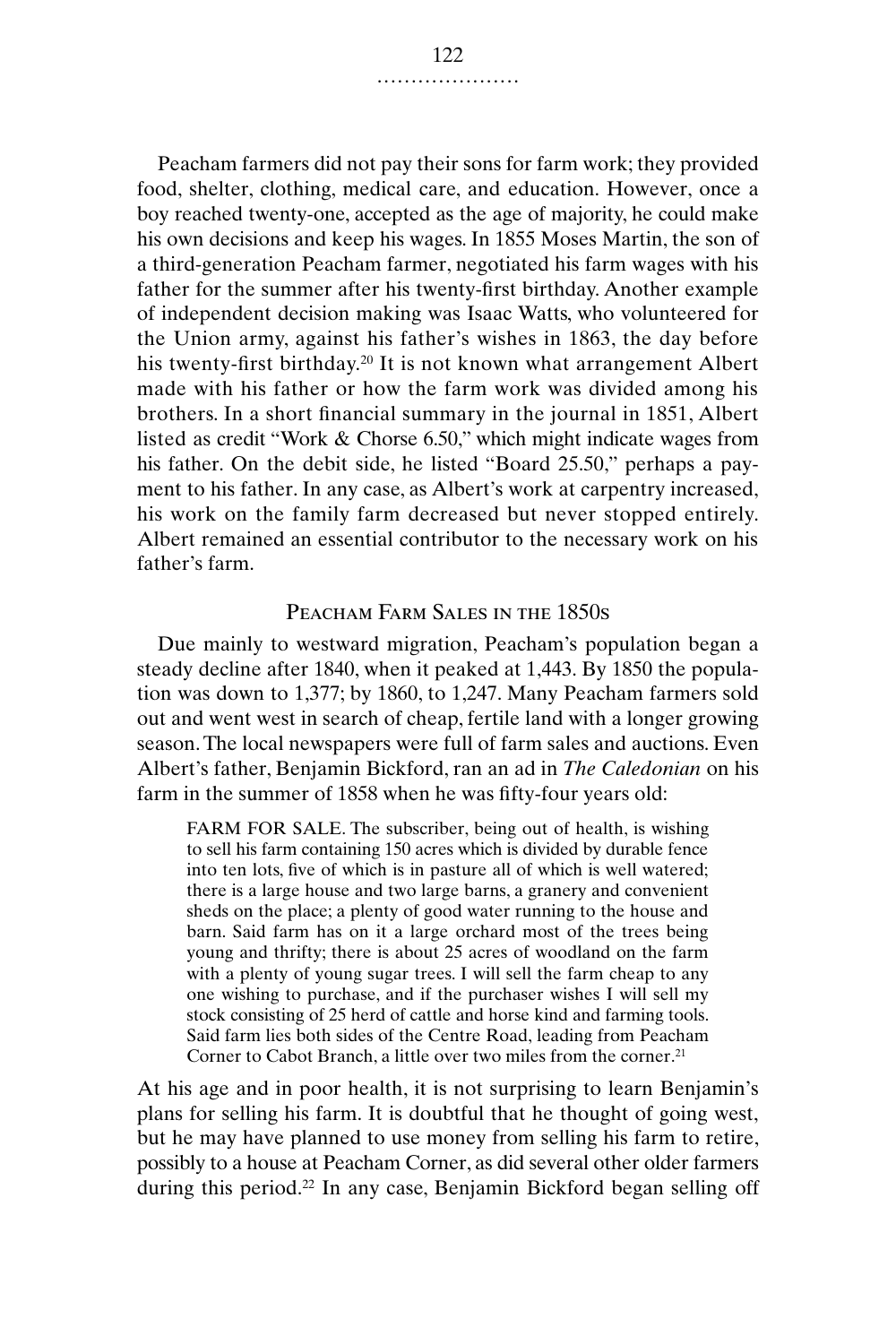his land, and by 1860 his property on Cow Hill included only a house and six acres.23

The big mystery is why Albert's father wanted to sell while Albert and his brothers were adults still living in Peacham. In most farm families only one son took over the house and land when the father became less active or died. Often this was one of the younger sons, as the older boys often reached maturity when the father was still active.<sup>24</sup> In the Bickford family, Albert, the eldest son, never mentioned in his journal any thought of taking over his father's farm; nor did he reveal any such plans by his younger brothers. Although Albert must have been aware of his friends and neighbors going to the California gold mines or catching "western fever,"25 he noted no desire to go west. He stayed put in Peacham, hiring out and saving his money. His hard-working habits were valued by friends and neighbors. He may have found that nineteenth-century goal of contentment that Peacham mothers like Roxana Watts hoped for their children: an acceptance of the role given them.26

## Changes in Farming

Albert Bickford's journal is a good source for documenting rural life in New England at mid-nineteenth century. He recorded subtle shifts from a localized, agrarian economy with its emphasis on family and community obligations to an economy based on market capitalism, featuring money exchange and profit.27 During the years of Albert's journal, when market capitalism began to prevail, cash was received for goods, as seen in his income list of debt and credit in mid-1851. Albert noted the signs of the new money economy, as he favored working as a carpenter with its higher wages than that of a hired farm hand. Through his work journal, he clearly saw his wages in terms of cash, for cash had become the common compensation for work.

A change slowly taking place at this time in Peacham and most of Vermont was the reliance of farmers for their sustenance less on sheep and beef cattle and more on dairy cows. In 1848 when Albert began his work journal, he noted "Shearing Sheep" in June when the Peacham Grand List recorded thirty-one sheep on his father's farm. By 1850 the Bickford farm had only two sheep, and through the next ten years, the Grand List never recorded more than six sheep for Benjamin Bickford. Hazen Merrill, who farmed in the same district as the Bickford family, had forty-six sheep in 1848 but by 1852 had stopped raising sheep altogether.28 *The Caledonian,* reporting on the sheep population on April 23, 1853, noted a large decrease after 1850, and historian Ernest Bogart documented the sharp decline in the number of sheep in Peacham from 1840 to 1860, blaming it on the loss of tariff protection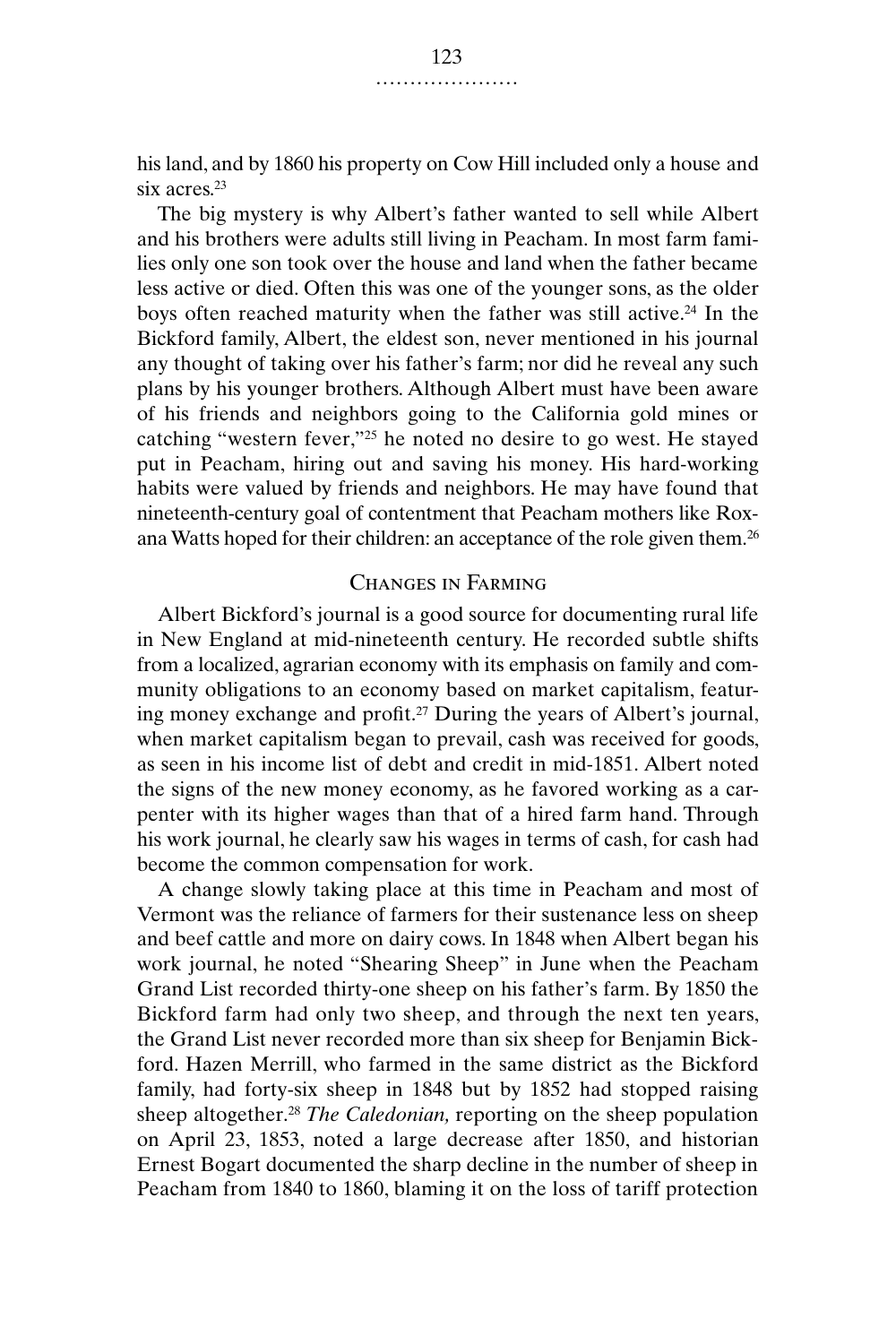on wool and increased western competition. A similar story is the decline in numbers of beef cattle raised in Vermont. After years of successful butchering, as seen in Albert's journal in the winters of 1849 through 1853, he and other Peacham farmers recognized that feeding cattle was cheaper in the West with its longer growing season; in 1840 western corn could be bought for ten cents a bushel, as compared to the Peacham price of seventy-five cents. The 1850 Grand List had Albert's father with twelve dairy cows while his neighbor, Hazen Merrill, had only eight. By 1859 Benjamin Bickford had seventeen and Merrill had increased his cows to twenty-five, signaling that dairy farming in the Peacham area was becoming singularly important.29

As the number of dairy cows went up, butter production increased, and after midcentury it became a cash crop for many Peacham farmers. This increase, well beyond the need of the family and even the community, plus the completion of the railroad to the area and the expansion of markets to southern New England and New York, brought the demand for more butter production in Peacham. Local newspapers started running ads such as those from John Martin's store on June 3, 1854: "Cash for butter." Farmers sold their butter to local merchants who served as middle men,<sup>30</sup> shipping it by rail to Boston and other urban areas, especially after the Barnet train depot opened, only a few miles distant, in 1851. Albert never mentioned the railroad in his journal, but others realized its importance as an impetus for increased agricultural production. Newspapers began printing as many as five columns of business cards from out-of-state companies, and it was reported that the St. Johnsbury freight depot was "full of potatoes, butter, hops, grass seed, &c."31 At the end of July 1856, Roxana Watts, on a farm on Peacham's east hill, bragged that with only eight cows she had already "made 500 pounds of butter."<sup>32</sup> In his journal, Albert ignored the production of butter on his father's farm, even in 1850 when the farm produced 2,200 pounds, according to the U.S. Agricultural Census. Butter production may have been carried out entirely by his mother and sisters, being thought of as women's work, while selling the butter was probably in the hands of his father.

A further sign of the advent of a cash economy is Albert's estimate in October 1852 that the colt he had to kill after it broke its leg was "worth about eighteen Dollars." Animals were now seen not only in terms of work, breeding, and sentimental value, but also in terms of work potential, replacement cost, and sale value. When spring was late in 1855 and hay was needed to feed the cows, Albert listed the market rate of hay at "12 to 15 dollars pr ton," again reflecting recognition of the new money economy. Albert's journal documents economic changes for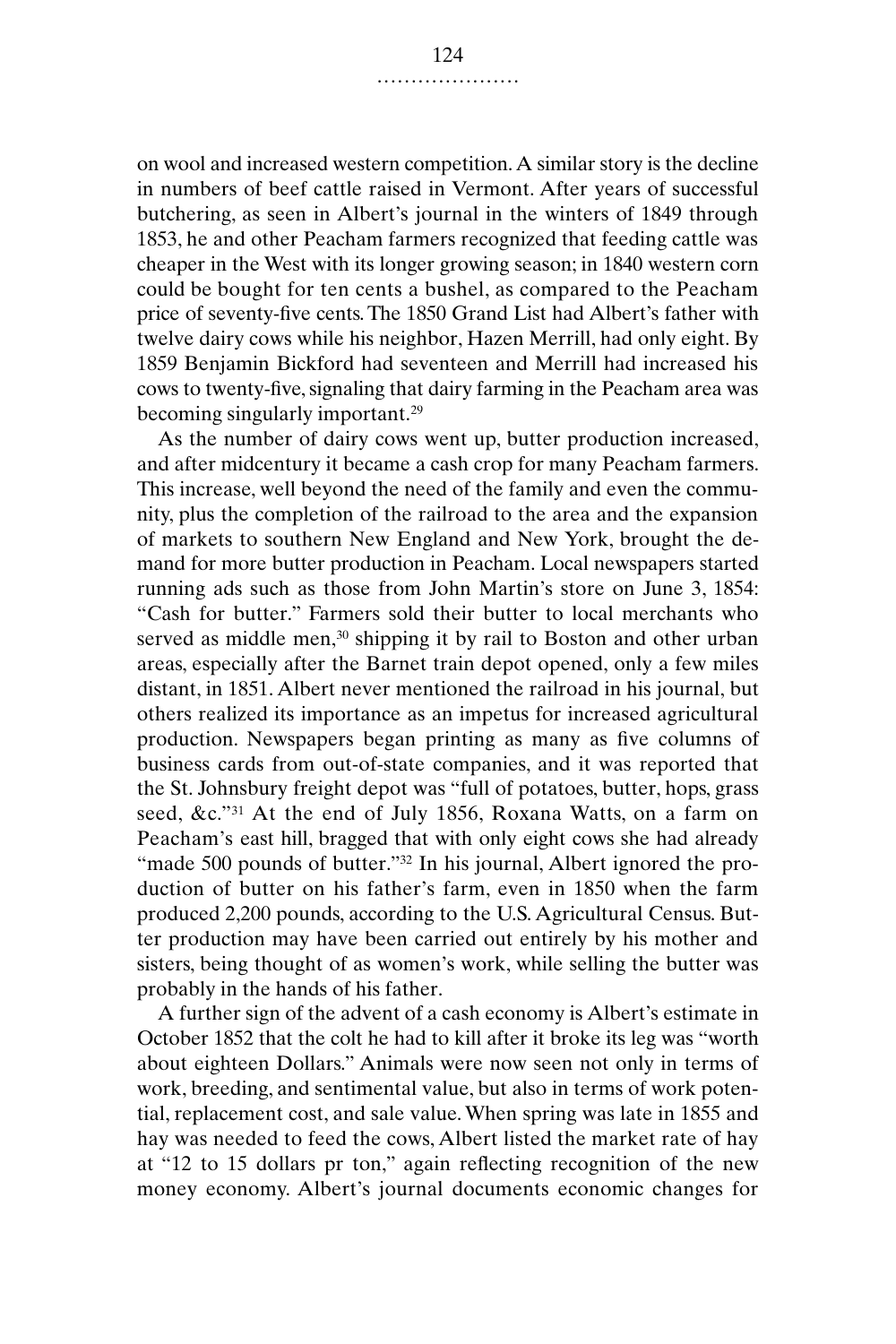farmers, coopers, and merchants in New England, a time of adjusting to new practices.

## **COOPERING**

For nineteenth-century Vermont farmers self-reliance was critical to success. In addition to a wide variety of skills, farmers learned some rudimentary carpentry and coopering practices that filled vital needs in their agricultural operations. Barrels, sap buckets, butter tubs, wash tubs, boxes, and churns were used daily, most often made by the farmer himself. Peacham farmer Ira Jennison recorded in his diaries, 1869– 1873, a variety of items he made, such as milking stool, knife box, sap "yoak," hoops, "clos" press, cake board, "berils," "pailes," and all sorts of tubs for water, butter, meat, and "draw tub."33 In a barter economy, debts were sometimes paid with hand-crafted items, such as the barreltopped trunk covered in deer skin and decorated with leather initials given to Lyman Watts in 1829 "in consideration 4 bushel of apples."34 Occasionally a man would be so suited and skilled at this production that he would set up his own shop and manufacture items in bulk. Such a man was Albert Bickford.

It is not clear from the journal how Albert developed his cooper skills, but it is clear that his specialty was making butter tubs. He gave no description for these tubs as to size, proportion, or capacity, but basically the butter tub was a bucket without the bail handle. The tub could be made in varying sizes to hold from ten to fifty pounds.<sup>35</sup> The only fact about the tubs in Albert's journal comes from an early 1852 entry when he wrote that he went to the mill and "bought 2000 butter tub staves in blocks," suggesting that he was buying stave blanks that had been rough sawn to length and width at the mill. He would shape and finish them by hand, then assemble the staves, the bottom round piece, and the hoops that held the staves in place.<sup>36</sup>

In 1848, the first year of his journal, Albert reported making 436 tubs. His highest output occurred in 1853 when he made 500. Over the six years he tallied his production, he averaged 433 tubs. When he gave an accounting of his finances in 1851, he listed on the credit side two noteworthy payments: "tubs to Martin 15.25" and "tubs to Brown 23.00." These two men, long-time local merchants, John M. Martin at Peacham Corner and Ephraim C. Brown at Peacham Hollow, each owned a store in one of the centers of town.<sup>37</sup> Both *Number of Butter Tubs Albert Bickford Made Each Year*

| 1848    | 436       |
|---------|-----------|
| 1849    | not noted |
| 1850    | 416       |
| 1851    | 320       |
| 1852    | 490       |
| 1853    | 500       |
| 1854    | not noted |
| 1855    | 440       |
| 1856–62 | not noted |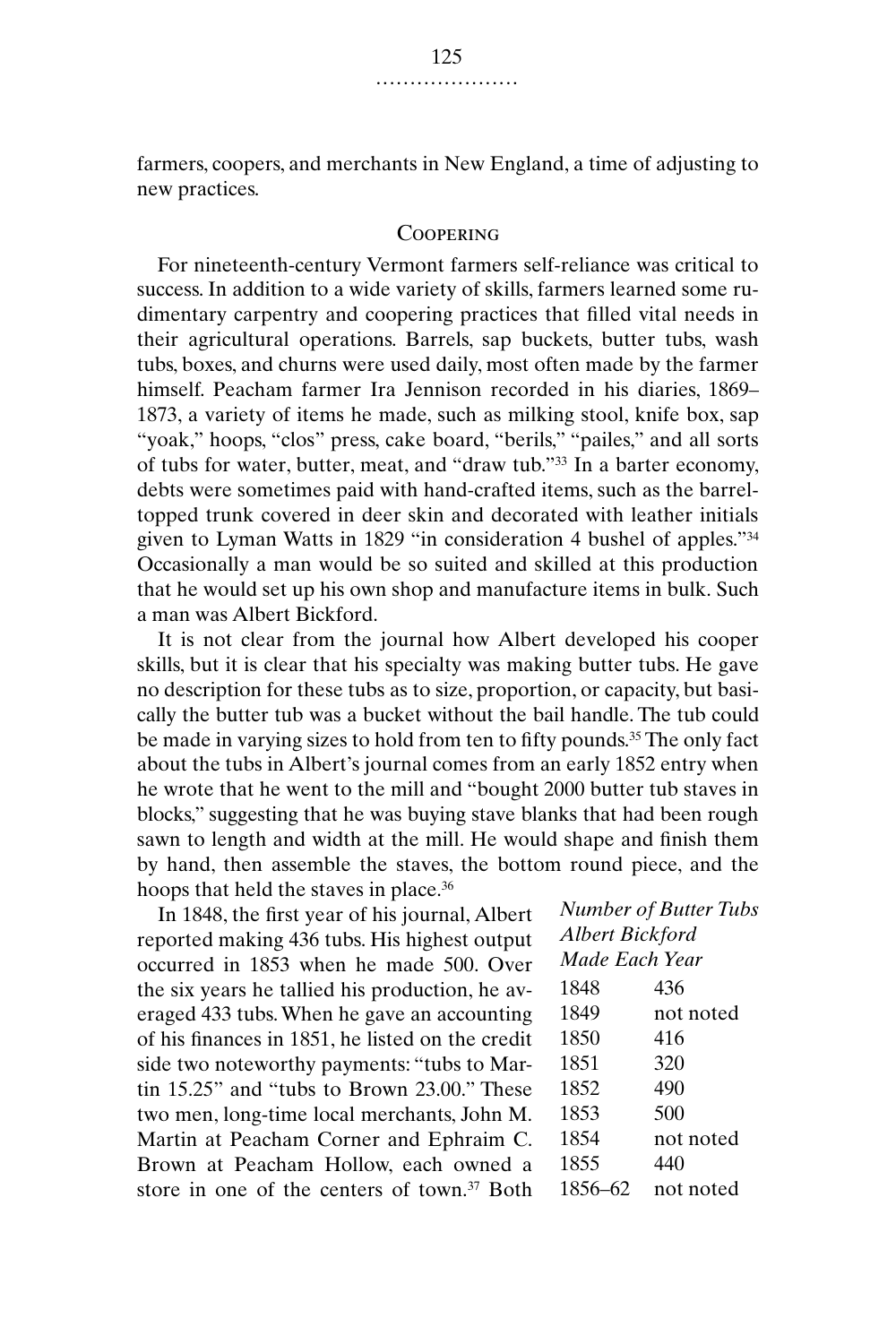stores advertised in *The Caledonian.* In early May 1849, John M. Martin & Co. appealed to "Butter Makers," announcing "400 first rate Butter Tubs for sale," and two weeks later he raised the number to seven hundred.38 In all likelihood, Albert made some of these tubs.

The debt column in Albert's July 1851 account where he noted "6 tubs 1.20" suggests that each tub brought twenty cents. If this is a correct assumption, Martin's store received around 76 tubs from Albert, and Brown's, 115. There was a lively market for butter tubs in Peacham.

During the winter months, Albert's entries began with "Worked in the Shop about all of last week." Almost every farmer had an outbuilding used for making and sharpening tools, fixing harnesses, carpentry, and storing objects that might be useful later. Albert never mentioned the location of his shop, although his father's farm had two barns and three sheds, any one of which might have served well for a shop. He went to his shop often and obviously considered it his place, not his father's or brothers'. When working in the shop, he always used the pronoun "I," never "we." Albert worked alone in his shop.

After 1857 Albert no longer reported making butter tubs. It may be that the butter box, better suited for railroad travel as it could be easily stacked and returned empty, replaced the market for tubs.39 Fortunately, Albert did not limit his production to butter tubs. Additional items he listed in his journal included: keelers, churns, wash tubs, "1 Carrot Machene," sled, meat tubs, cart body, ox yoke, "an axeltree to wagon," and cart wheels. His wide range of coopering skills was so highly regarded that in 1858 he was appointed to the committee to judge "First Class Mechanics' Work" for the annual fair of the People's Agricultural Society of Caledonia County, an honor usually given to well-known farmers or merchants.40

#### **CARPENTRY**

In addition to being a cooper, Albert took up the carpentry trade. In the early years of his journal he noted projects on his father's farm such as "putting a sill under the house," "makeing a Buttery," "makeing Shingles," "covering the Barn," and "clabbording the house." Soon his carpentry was recognized by his Peacham neighbors, and he was hired to work "makeing a cellar" and "laying down Stable floors." By 1853 he was so skilled at building that he rarely described specific projects, referring instead to jobs in general terms such as working on a house or a barn.

Carpentry was another skill critical to farming, as farmers needed to build sheds, raise barns, and underpin buildings. These are exactly the projects Isaac Watts described in his 1865 diary when he returned from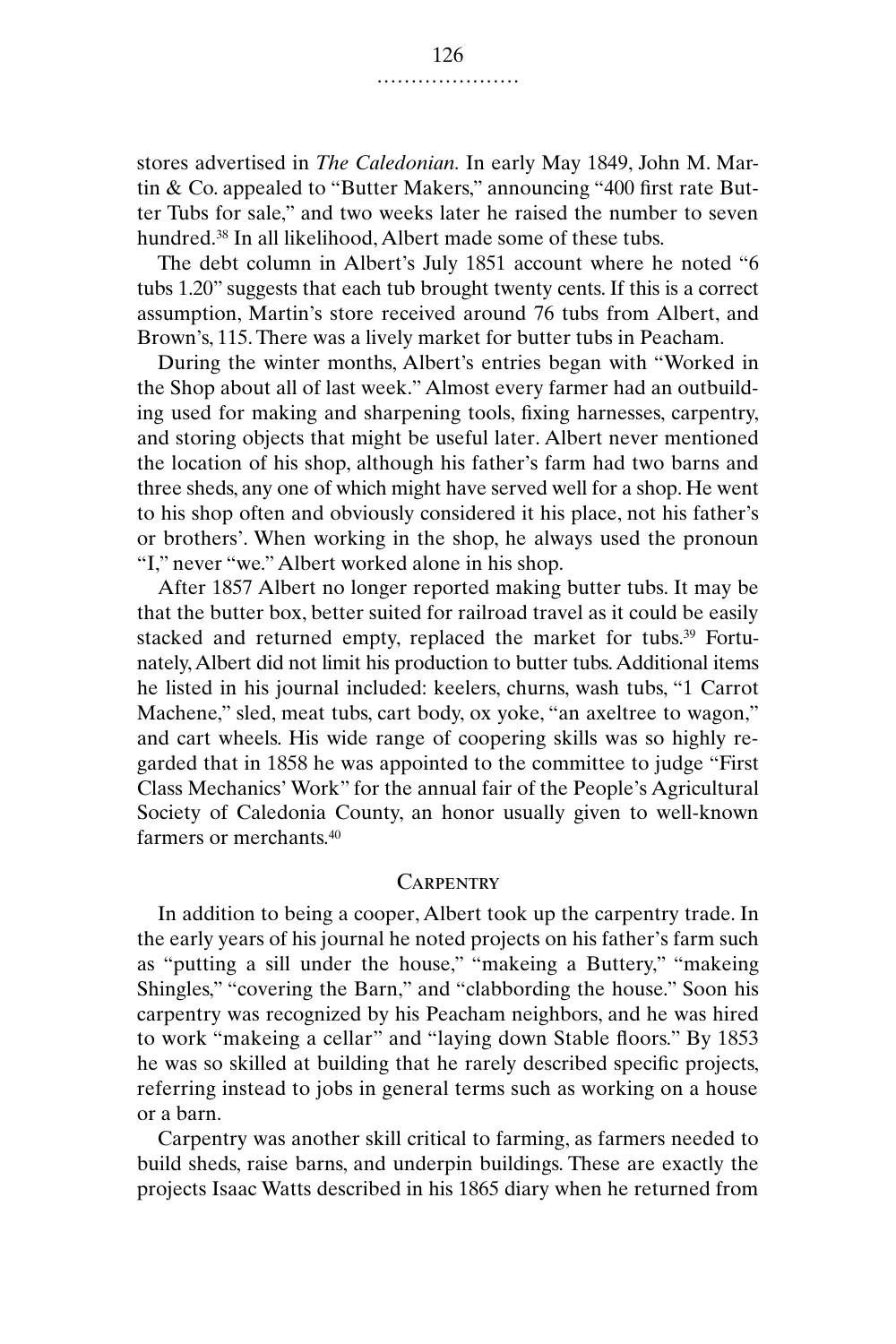serving in the Civil War and took up farming in a serious way on Peacham's east hill. He also noted "tearing down the old Blacksmith shop at the Hollow and drawing part of it up" to the Watts farm for a sugar house which he then framed and boarded.<sup>41</sup> Isaac had gone through the Peacham Academy and taught school for several years, but when he took over the farm from his ailing father, he needed to perform carpentry jobs. Albert perfected carpentry skills, but not only for his father's farm. He began to hire out as a carpenter.

As he recorded this transition, he wrote in 1854 of working several weeks at "J Goodel in Cabot on his house," then eleven weeks on Franklin Bailey's house in the west part of Peacham, followed by at least a week on Ira McClary's house at the Corner. By the end of 1856, Albert was fully committed to "the joiners business." Counting the names of people in his work journal for whom he performed carpentry that year, he worked on at least eight houses, mainly in Peacham. Once he realized the added wages for carpentry, he hired out less as a farm hand and more at his new trade.

## Working for Wages

With the western migration and California gold rush in the 1840s and 1850s, Peacham, like many rural areas in New England, suffered a scarcity of hired help as many men left for economic opportunities elsewhere. Albert never had trouble finding work, first as a hired farm hand and then as a carpenter. Early on, he noted more than two dozen farmers he worked for, usually for a few days during haying and harvesting. The common wage for farm work at mid-nineteenth century in Peacham was a dollar a day.<sup>42</sup> Although he did not keep his financial record in his journal, it became clear that as Albert grew older and the money economy took hold in Peacham, wages were important to him, and higher wages were a goal.

As he became known as a carpenter, and presumably his younger brothers took on the farm chores at home, Albert hired out as a builder for periods of a month or more. In his journal he noted working "at the joiners business . . . at \$1.25 per day." Albert began to ply his trade as often as he could. One of his steady employers was his brother-in-law. On August 28, 1853, he reported, "I worked two days at home and four days for James R. Kinerson the last week on his Barn and expect to work more but have got to work at home a while at harvesting now." Albert was finding it hard to balance his duty to his father and his desire to increase his personal wealth by earning wages.

In 1854, around his thirtieth birthday, he started to make a distinction in his weekly entry between "worked for Father" and "the rest of the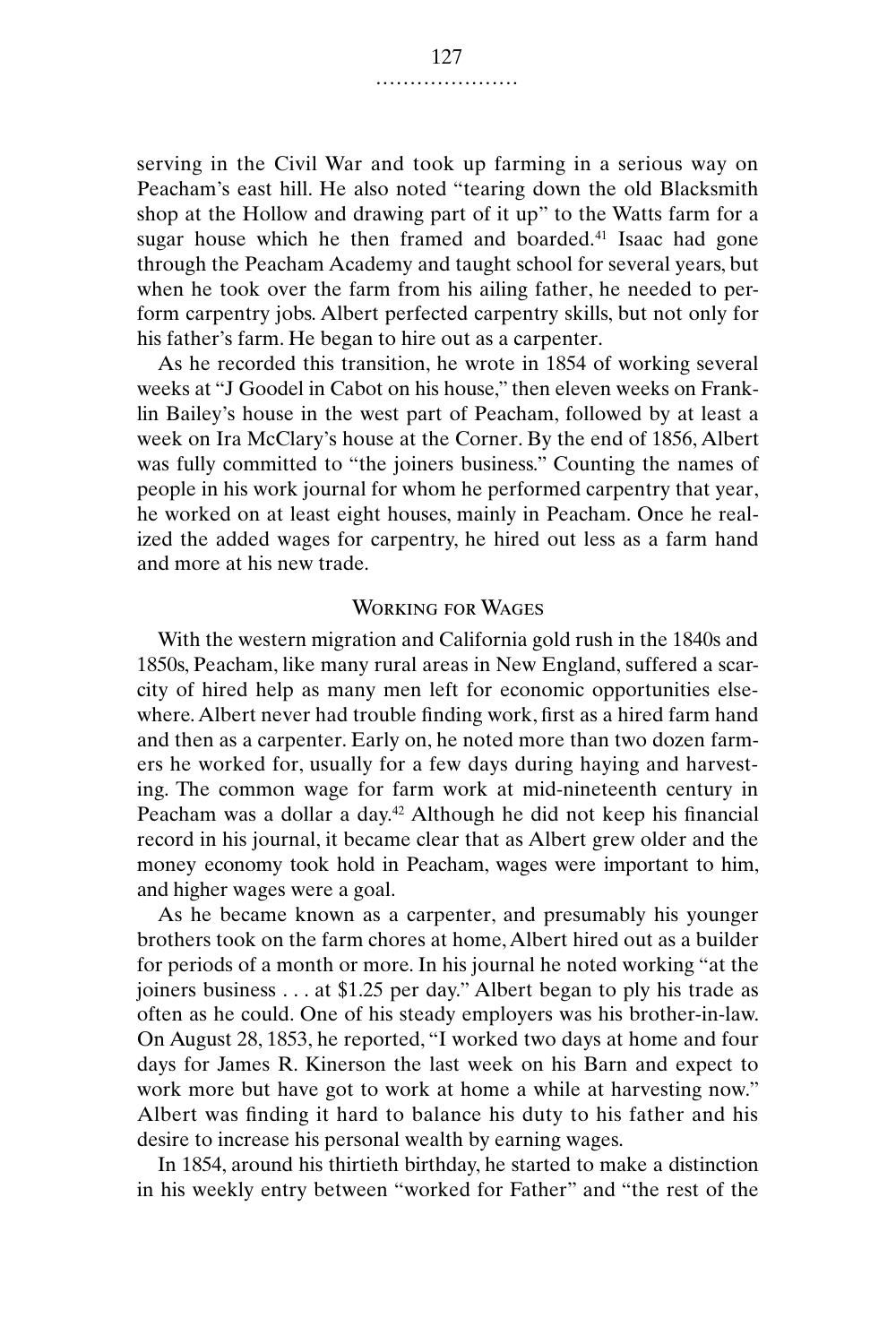time for myself." In July he tallied his recent work and found that he worked at home sixteen days the past winter and more than thirty days in the spring and early summer. Only once did Albert express a hint of resentment about time spent working for his father. This occurred in May 1861 when he wrote, "have been at home about two and one half months of this winter and about the same last winter and have worked enough to pay my way should think."

He seized upon another good economic opportunity in 1857 with "the Farebanks Co." at St. Johnsbury where, according to his journal, he "worked about 2½ months this last summer." The E. & T. Fairbanks & Co., the largest manufacturer in the county, made scales for weighing material ranging from one-tenth of a grain to five hundred tons.43 In 1859 the local newspaper reported the company was making 2,350 scales per month, employing 248 hands with a monthly payroll of \$7,400.44 It is not clear what kind of work Albert did for the company manufacturing scales or erecting additional buildings<sup>45</sup>—but in any case his wages would have been higher than those received for farm work, even though he would have added the expense of boarding away from home. For this reason or another, Albert often chose to remain close to Peacham, where he was hired as a carpenter except during haying time, when all hands were needed in the fields, first at his father's farm and then hired out to others.

In the 1860 Peacham Grand List the personal property of Albert Bickford amounted to \$1,800, a good sum at that time. In fact, of the 398 people listed, he was one of only thirty-four who had more than \$1,000 in personal assets, separate from real estate. His journal provides no indication of what he planned to do with his money, but he clearly saved it.

## **RELIGION**

In the early years of journal keeping, Albert wrote his entries on Sunday afternoon and often noted if the family went to meeting earlier in the day. He reported more on the weather in relation to transportation—wagon or sleigh—than on the sermons whose Biblical text he might list, but usually without comment. In February 1851 Albert noted attending the installation of the Rev. Asaph Boutelle, the third pastor of the Peacham Congregational Church, founded in 1797. Surprisingly he made no mention of the death in 1850 of the beloved second minister, David Merrill, whose brother Hazen continued to farm the Merrill property at the foot of Cow Hill. Albert's journal showed no outright religious sentiment, and he was not a member of the church. In addition to Sunday meeting, he noted going to the district "camp meeting"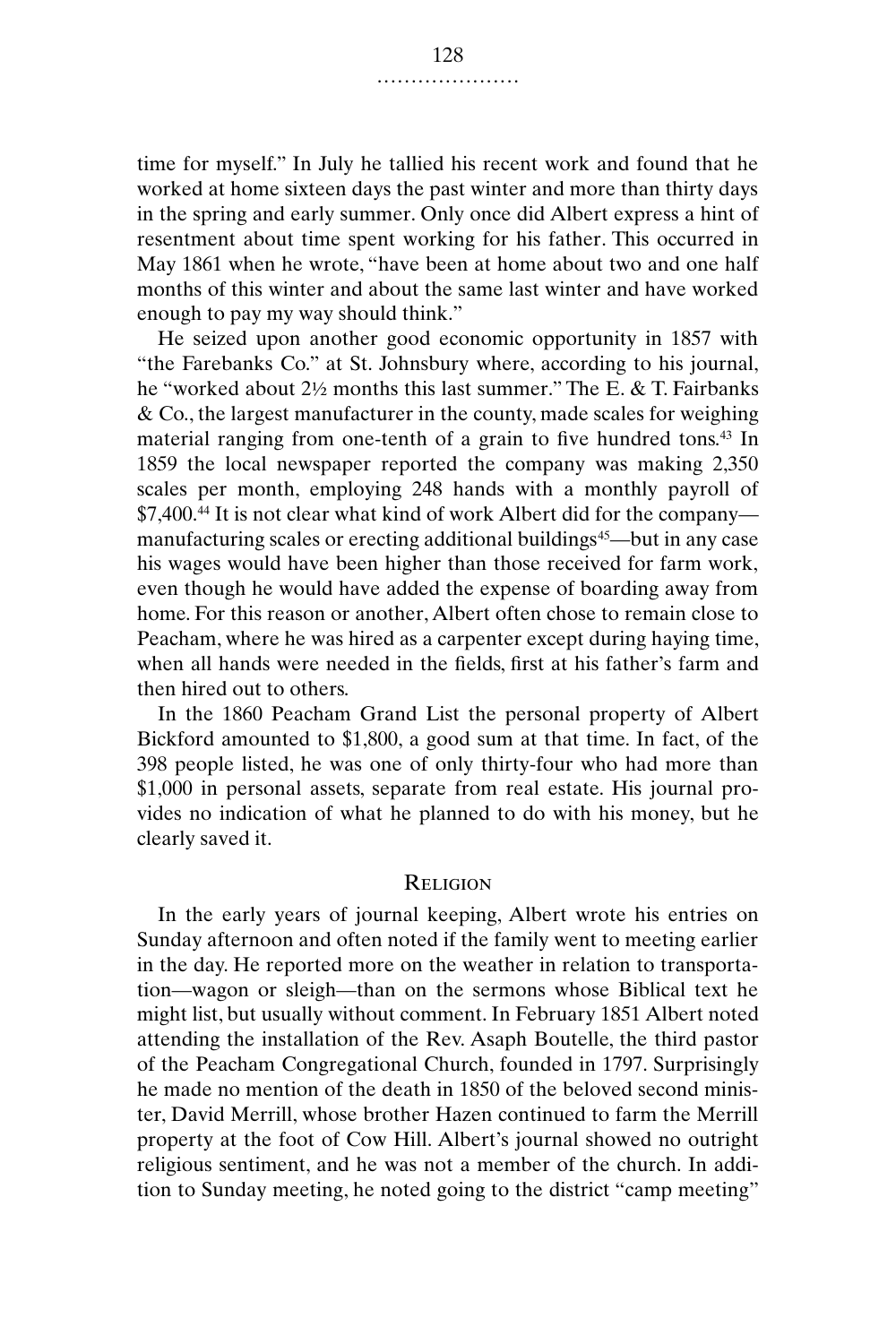in September 1850 at the farm of Hartwell Hooker near Cabot, at which *The Caledonian* reported that "great solemnity pervaded the whole congregation" during the preaching three times a day.<sup>46</sup>

On April 6, 1851, the spring "fast day," a traditional day of prayer and fasting proclaimed by the Vermont governor, Albert reported on a sermon by the resident Methodist minister, the Rev. A. G. Button. The subject he noted was the "fugitive Slave law." This passed the U.S. Congress in 1850 but recently had been amended to punish by a fine of \$1,000 and six months imprisonment anyone guilty of helping escaped slaves. Again, Albert made no comment, but since he had attended the Free Soil Convention at the Corner in August 1848, it may be assumed that he supported abolition. Peacham was a strong abolitionist center, taking its lead from many citizens, especially a former Academy student, Thaddeus Stevens, who had become a national voice against slavery. There was some controversy in Peacham, however, over the right to disobey a federal law, despite the opposition to the Act by the Vermont General Assembly. Historian Bogart noted the "displeasure of some the townspeople" when Leonard Johnson, a local farmer and staunch abolitionist, rang the Peacham church bell for an hour on December 2, 1859, when John Brown was hung.<sup>47</sup> Albert made no mention of this incident.

## POLITICAL ISSUES

Albert went to town meeting without fail, although he rarely reported on any concerns. The one exception was the liquor license law, which temperance supporters put forward to restrict the sale of intoxicating beverages "except for medicinal, chemical or mechanical purposes." This came to a statewide vote almost annually from 1845 to 1853, as recorded in *The Caledonian.* Peacham voted to restrict liquor licensing every year by wide margins, including 1849 when, according to the newspaper, the vote was 202 to 4, although Albert in his journal and the town meeting minutes had the vote at 202 to 5. The previous year *The Caledonian* reporter was amused that only twenty-five years ago, "there were 25 distilleries of potato whiskey" in Peacham, although through this period, Peacham became known as a "Banner town" for temperance. This may have been partly due to the preaching of the Congregational minister, Rev. David Merrill, who served as secretary to the Caledonia County Temperance Society from 1844 until his death in 1850. In 1853, when Peacham voted 122 yeas to 86 nays, the state finally gave the counties the authority to restrict liquor licensing.48

Albert "went to the Presidential Elections" on November 7, 1848, but did not record his choice in his journal. He effectively concealed his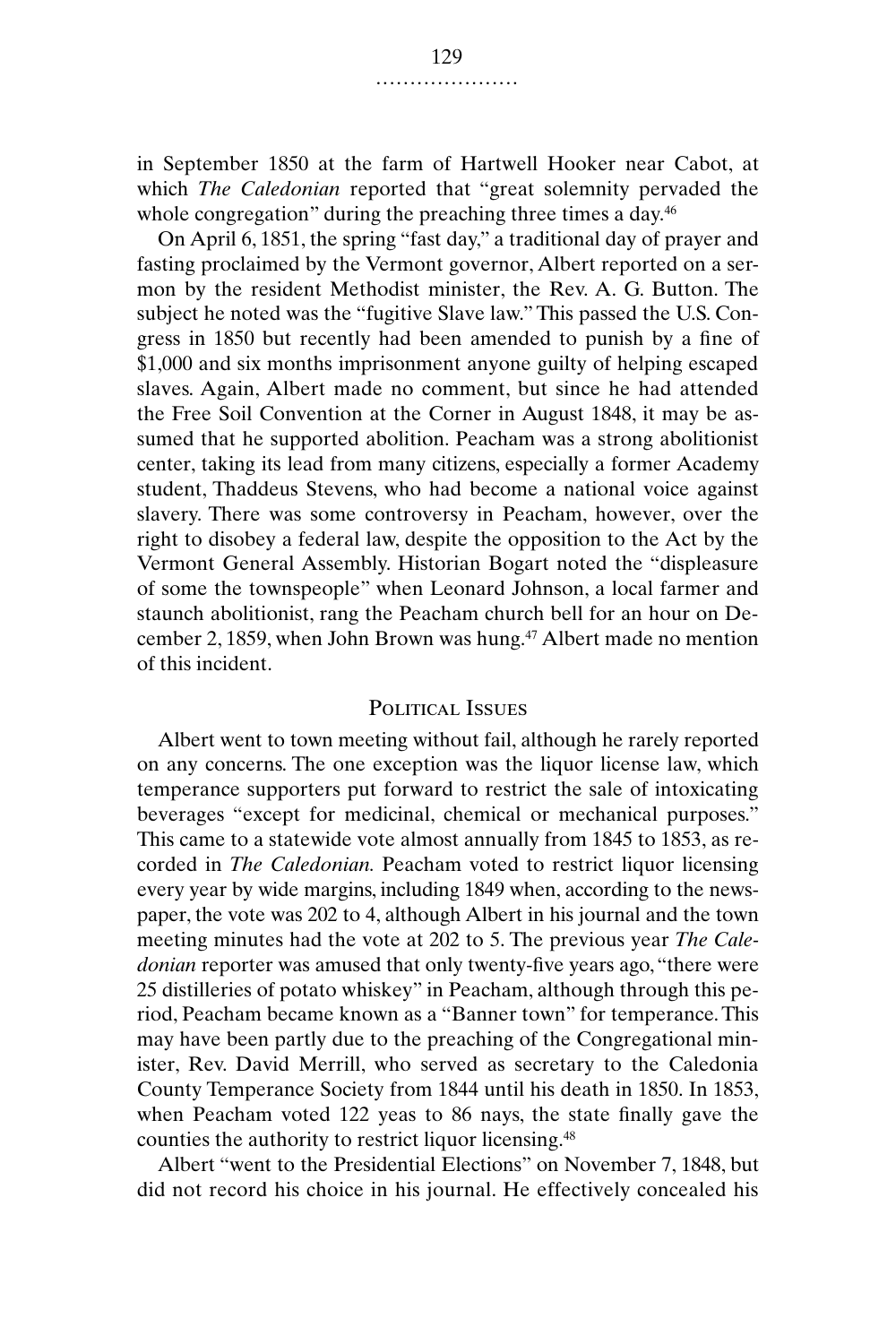partisan attachment and ignored election results, even in 1860, when of Peacham's 186 votes, 138 favored Lincoln.<sup>49</sup> Most diarists of this period commented on the firing on Fort Sumter in April 1861, but the outbreak of the Civil War was not a subject for Albert's work journal.50 He limited his entries mainly to his work activities; political events went unnoted.

## Social Life

As Albert ignored political issues, so he also neglected social occasions. Although he regularly attended agricultural fairs in the fall, which he sometimes referred to as "cattle fairs," he never mentioned the singing schools, huskings, apple-paring bees, oyster suppers, quiltings, or sugaring-off parties frequently mentioned in letters and diaries as times when young people gathered. He ignored the Academy, established in 1795, and apparently never went to its frequent public exhibitions, lectures, or concerts. The only classmate he introduced in his journal was Luther Parker, whose wedding he attended in June 1850. A year earlier, Albert left his father's farm two separate weeks to go to Lowell, Massachusetts, and Rumney, New Hampshire. The purpose of these trips are unstated and unknown.

In June 1848 Albert went fishing, his only mention of any sport, although he did it on "training day," missing an event when young men used the occasion of military drilling to have a rowdy time. The Fourth of July, often celebrated with great flair in New England, rated a journal entry twice. In 1851 he wrote "worked . . . one half a day at the picnic" but gave no location or description of activities. In 1854 he "went to Wells river ½ of a day to celebrate the 4th" which was the only town in the area offering fireworks, according to the local newspaper, which described "17 displays in total."51 He added "visiting" to his list of week's activities only twice, once in April 1854, with no description other than that the week followed a late spring. He may have suffered from being house- and barn-bound. His second mention, later in September of that year, noted that "friends," meaning family at that time, came from New Hampshire, the birthplace of his parents. He did not note reading books or newspapers, gave no criticism of or compliments to others, described no feelings or emotions, noted no food or drink, did not speculate on plans for the future, commented on no friendships, and ignored family birthdays, including his own.

Albert's seeming lack of interest in local social events makes the journal reader unprepared for his last journal entry, which includes his simple announcement that he "was married" and had bought a farm. His journal keeping ended here. As a married man, he was no longer accountable to his father for his work.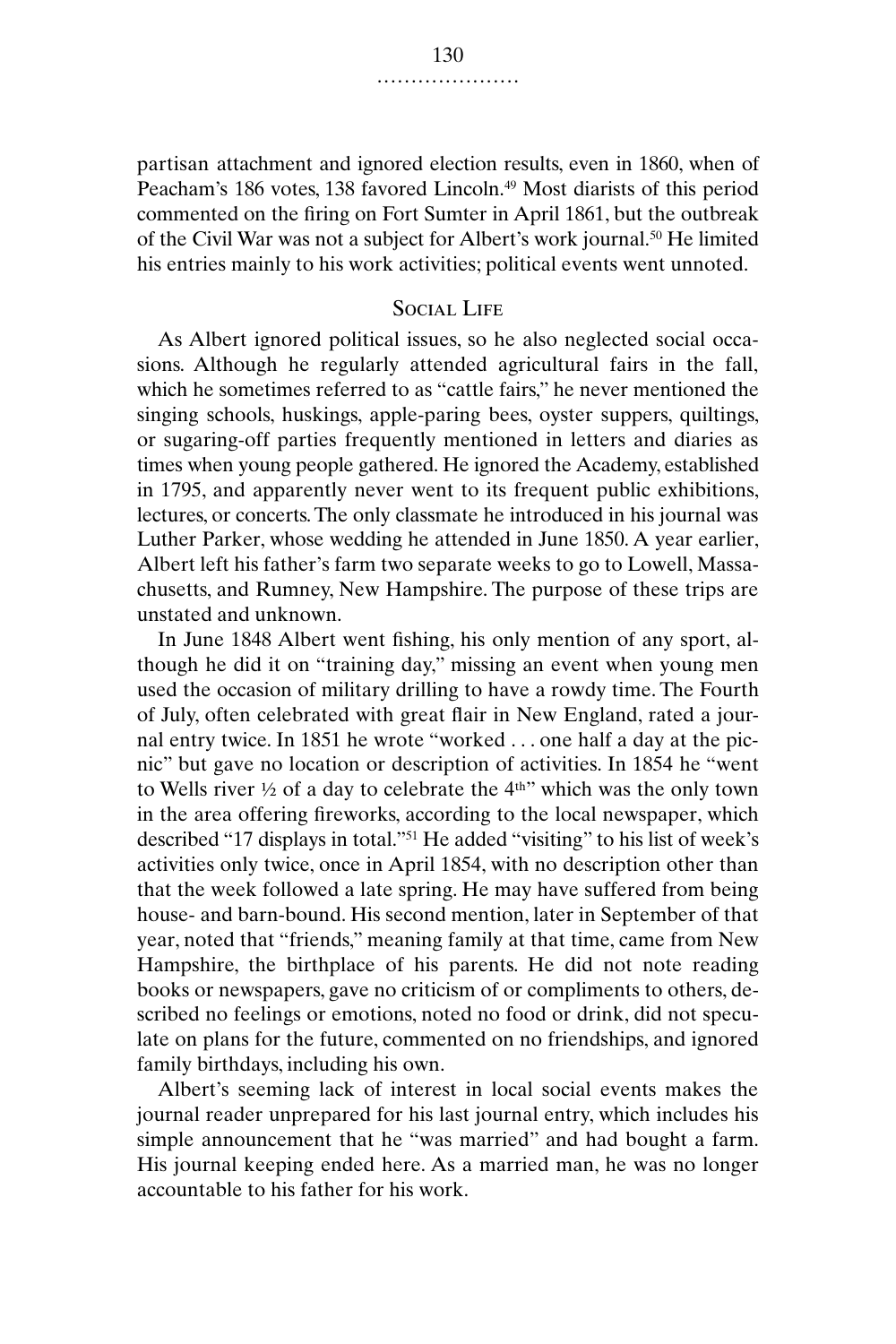## Transcription of ALBERT BICKFORD'S WORK JOURNAL

**[1848]**<sup>52</sup>

**March 5**th I worked in the Shop all of last week excepting ½ of a day in which we broke out the ol[d] road.<sup>53</sup> The winter has been very moderate so far there is about 20 inches of snow **March 12**th Worked in the Shop all of last week excepting ½ of a day in which we went to Town Meeting, the weather has been stormy most of last week. We have been to meeting to day the road is very bad. **Mar 19**th Worked in the Shop all of last week the weather has been cold most of the last week to day has been quite warm and pleasant **Mar 26**th Worked in the Shop all of last weeke excepting one half of a day in which we went to Mr Kavenaugh auction the last week has been very plesant and warm the slaying is most spoiled **April 2**<sup>d</sup> I have worked in the Shop all of the last week excepting ½ of a day have made 436 tubs The weather has been rainy most of the last week the snow has most all gone off **April 9**th Worked in the Shop all of the last week the weather is pleasant this is a very fine day we have been to meeting with the Wagon today We have not had any snow this two months **April 16**th Worked at makeing Tubs about 5 days of last week. The weather has been fine most of the week began to draw out manure the 10th **April 23**<sup>d</sup> Worked in the Shop about all of the 5 days last week have made 2 keelers 1 churn 2 washtubs and 1 Carrot Machene<sup>54</sup> We have had 3 inches of snow the last week b[ut] all gone We sowed some wheat the 12<sup>th</sup> and the 20 and 22 I worked for F Farrow grafting55 yesterday **April 30**th I worked at making tubs most of the last week **May**  $7<sup>th</sup>$  I began to work on the land the  $1<sup>t</sup>$ of May We planted the potatoes the 2d and the 3d **May 9**th Planted corn **18**th finished sowing the weather is cool with great rains **21**<sup>t</sup> We worked at makeing fence on the hill three days last week, I worked [for] James Kinerson one day. The weather is very warm and wet. Corn is coming up the Trees are leaved out **28** We worked at picking up stone and underpining the Barn most of the last week **June 4**th Worked at heaping up manure and picking stone, drawing posts, for Hooker 1 day, and makeing spout for the Barn<sup>56</sup> choping wood and Shearing Sheep **June 11**<sup>th</sup> We worked on the road<sup>57</sup> and piled up manure made a churn &c last week. Howed the corn the 5<sup>th</sup> the weather is rather cool with abundance of rain. Went a fishing training day **June 18**th We drew dirt into the yard<sup>58</sup> howed the Potatoes and Corn and dug Stone last week **June 25**<sup>th</sup> We worked at making Wall<sup>59</sup> 3<sup>1</sup>/<sub>2</sub> days of last week. I worked for Mr Merrill one day the weather is good for vegetation, heards grass begins to head out **July 2**<sup>d</sup> We worked at makeing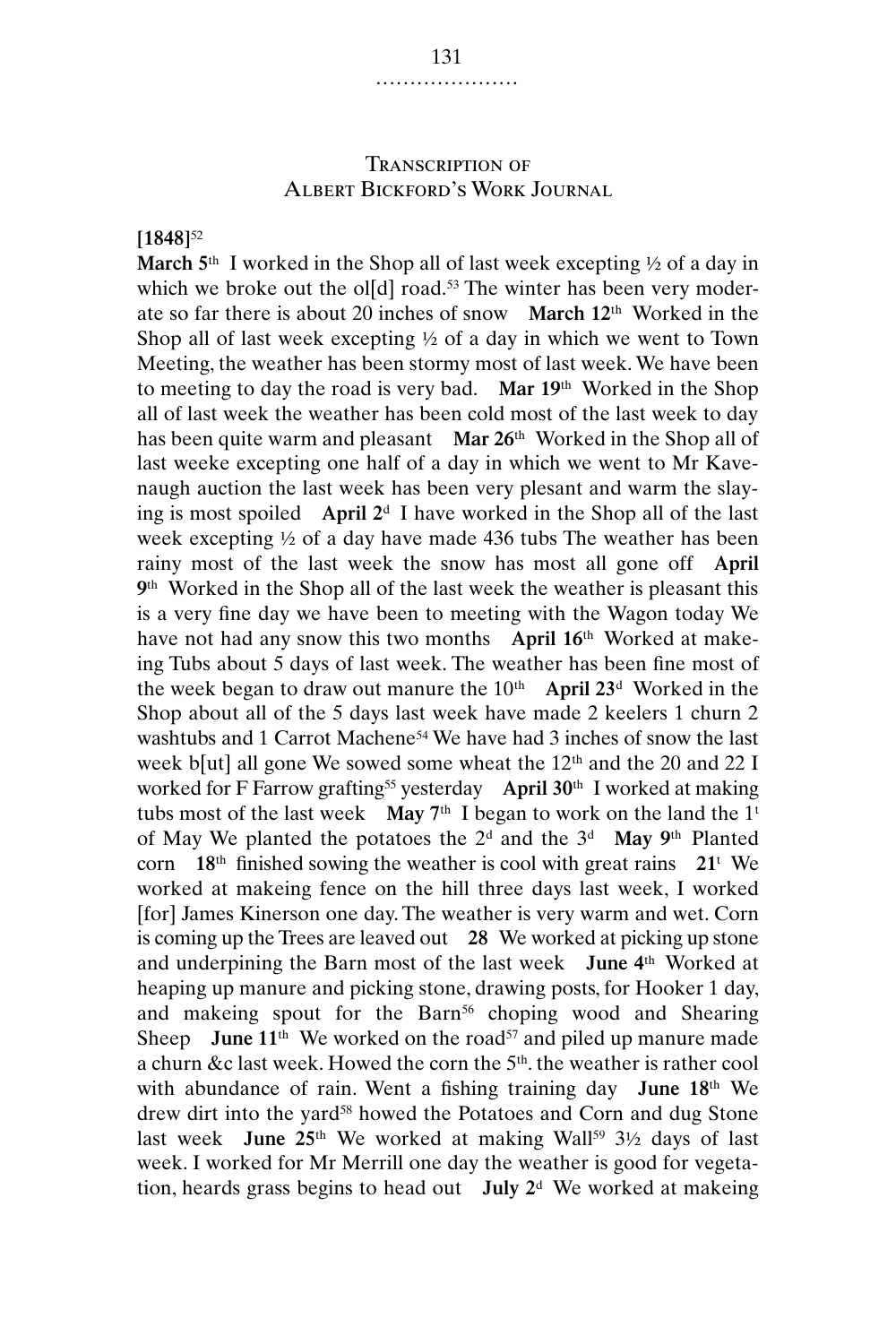Wall 2½ days One day at makeing board fence and two days at howing last week. **July 10**<sup>th</sup> I worked one day at whitewashing<sup>60</sup> two days for Uncle Danel and three days at putting a sill under the house the weather has been stormy and quite cool the most of the last weeke **July** 16<sup>th</sup> We commenced haying the 11<sup>th 61</sup> got 6 loads the weather is bad for haying. Grain is fine Corn is tassaled out **July 23**<sup>d</sup> We worked at haying all of the last week got in 27 loads last week the weather is good **July 30**th We worked at haying all of the last week the weather was bad most of the week we got in 13 loads at home and 12 for James. **Aug 6**th We had four good hay days last week We got in 20 loads for James and 8 at home. **Aug 13**th We worked at haying all of the last week we got in 36 loads at home we finished haying the 12th commenced harvesting the 12th the weather was good all of the week. We had 31 loads of hay on the Lee Place and 59 at home 90 in all. **Aug 20**th The weather was rainy most of the last week. Went to the Free Soil Convention<sup>62</sup> last Wednesday at the Corner **Aug 27**th We worked at harvesting the most of the last week. I went to the Caravan at Danville last Tewsday. **September 3**<sup>d</sup> We worked at harvesting and at clabbording the house and with the Thrashing machene<sup>63</sup> the last week. We finished harvesting the 31st of August. We had 5 loads of wheat a[nd] 2 of Buckwheat and 12 of other grain. **Sept 10**th I worked one day for J R Kinerson One day and one half at drawing out manure<sup>64</sup> one half day at Election<sup>65</sup> and made a cistern &c the last week **Sept 17**th We worked at makeing wall diging potatoes &c the last week we have had frost. **Sept 24**th We began to plow the 18th, we worked at makeing wall two days of the last week the weather has been wet and cold with some snow the last week **Oct the 1**<sup>t</sup> I worked one day for C P Blake the last week. We dug the carrots got in the Corn and husked it out, put up the eaves spout went to the Cattle Fair<sup>66</sup> the last week Oct 7<sup>th</sup> Worked at drawing Posts from Cabot and drawing wood with the Horses and Plowing &c the last week and makeing wall. the weather has been rainy one half of the week **Oct the 14**th I worked one day at drawing Boards and Timber from the sawmill. We plowed and picked the apples the rest of the week the weather has been pleasant most of the week **Oct 21**<sup>t</sup> We worked one day and a half at makeing wall and 1½ days makeing Boxis in the cow stable67 and the rest of the time at puttering; the weather is cold and wet, has been a frost about evry night for six weeks **Oct 29**th We worked at getting out manure and dirt into the Barn yard and makeing wall the last week **Nov 5**th Worked at makeing a Cistern and makeing wall and to work on the road the last week We have had abundance of rain and cold weather this fall. **No[v] 12**th We worked in the woods part of the last week at chopping. The ground froze about the 8<sup>th</sup>. We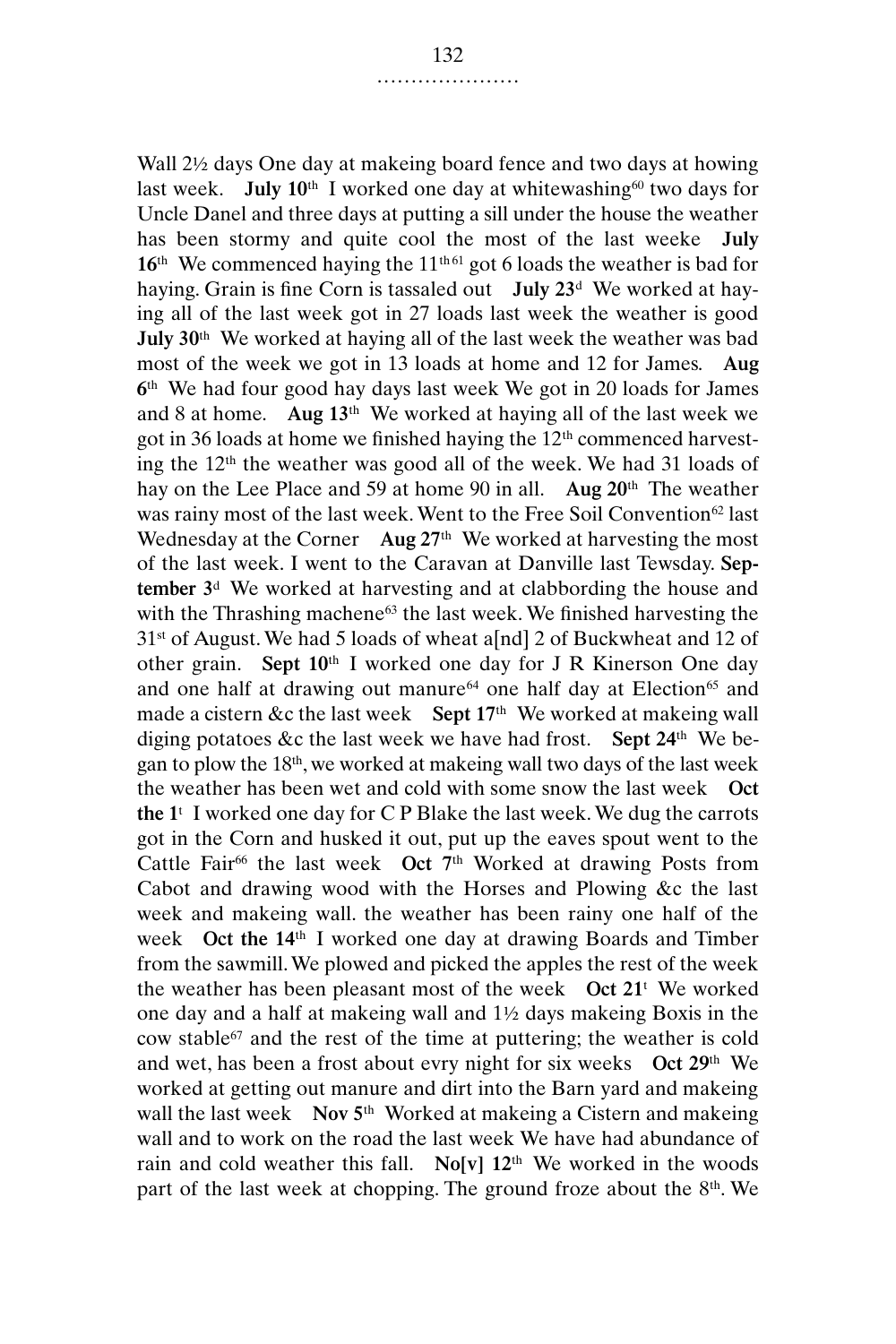went to the Presidential Election the 7<sup>th 68</sup> I have worked at Sawing and Splitting timber 1½ days **19**th Worked in the woods most of the last week **Nov 26**th We killed the Hogs the 21st worked at makeing a Sled two days &c. **Dec**  $3<sup>d</sup>$  I worked two days at makeing Meat tubs<sup>69</sup> and one day at finding Timber. We have no Snow yet **Dec 10**th I worked about three days in the Shop last week. We have had some snow and much rain **Dec 17**th Worked about three days in the Shop last week and three days at drawing logs to mill<sup>70</sup>  $24<sup>th</sup>$  I worked in the Shop all of the last week the weather is cold now with little snow yet **Dec 31**<sup>t</sup> I worked in the Shop two days the last week and drew wood and logs the rest of the week. The slaying is good now.

#### **[1849]**

**Jan 7**th Worked in the Shop 4½ days the last week **Jan 14**th Worked at drawing Wood and buchering two days the last week, the rest of the time in the shop. **21** Worked at gitting out logs 1½ days the last week **28**th Worked in the Shop five days the last week and one day at drawing logs to Mill. the snow is about 1½ feet deep Jan 4th worked one day for J R Kinerson drawing logs **Feb 5**th We worked for J R Kinerson today at getting out logs **Feb 6**th I started for Lowell **13**th came home. The weather has been very cold all of the month **Feb 25**th I went to Irasburge after Cows71 two days the week worked the rest of the week in the Shop The weather has been very cold all of this month untill now. We have not [had] more than  $1\frac{1}{2}$  feet of snow yet, the sleying has been good all of the winter **March 4**th I worked in the Shop about all of the last week, the weather has been plesant all of the week. **March 11**th I worked in the shop about 5 days last week went to Town meeting the 6th Vote for no lisence 202 to 5 licence the weather is very cold and the road is drifted up today **March 18**th I worked in the Shop all of the last week the weather has been pleasant about all of the week **March 25**th Worked in the Shop about five days the last week. We have had a thaw last week **April 1**<sup>t</sup> I worked in the Shop about 5½ days the last week The weather has been warm most of the week the snow has most gone off **April 8**th Worked in the Shop most of the last week. The Snow is all gone off excepting the drifts. **April 22**<sup>d</sup> I worked in the Shop about all of the last two weeks. the weather is cold for the time of the year, the snow is all gone except the drifts. we have not began to work on the land yet. **April 29**th I worked in the Shop 4 days the last week and two days in the Shoogar Place of JRK and made 54½ lbs.<sup>72</sup> May 6<sup>th</sup> We began to draw out manure the 26<sup>th</sup> of Apr began to plough the  $2<sup>d</sup>$  of May Sowed oats the  $1<sup>t</sup>$  sowed wheat the 5 of May The weather continues cold with freezing nights **May 13**th I worked at drawing Lumber from the mill 2½ days the last week with the Horses.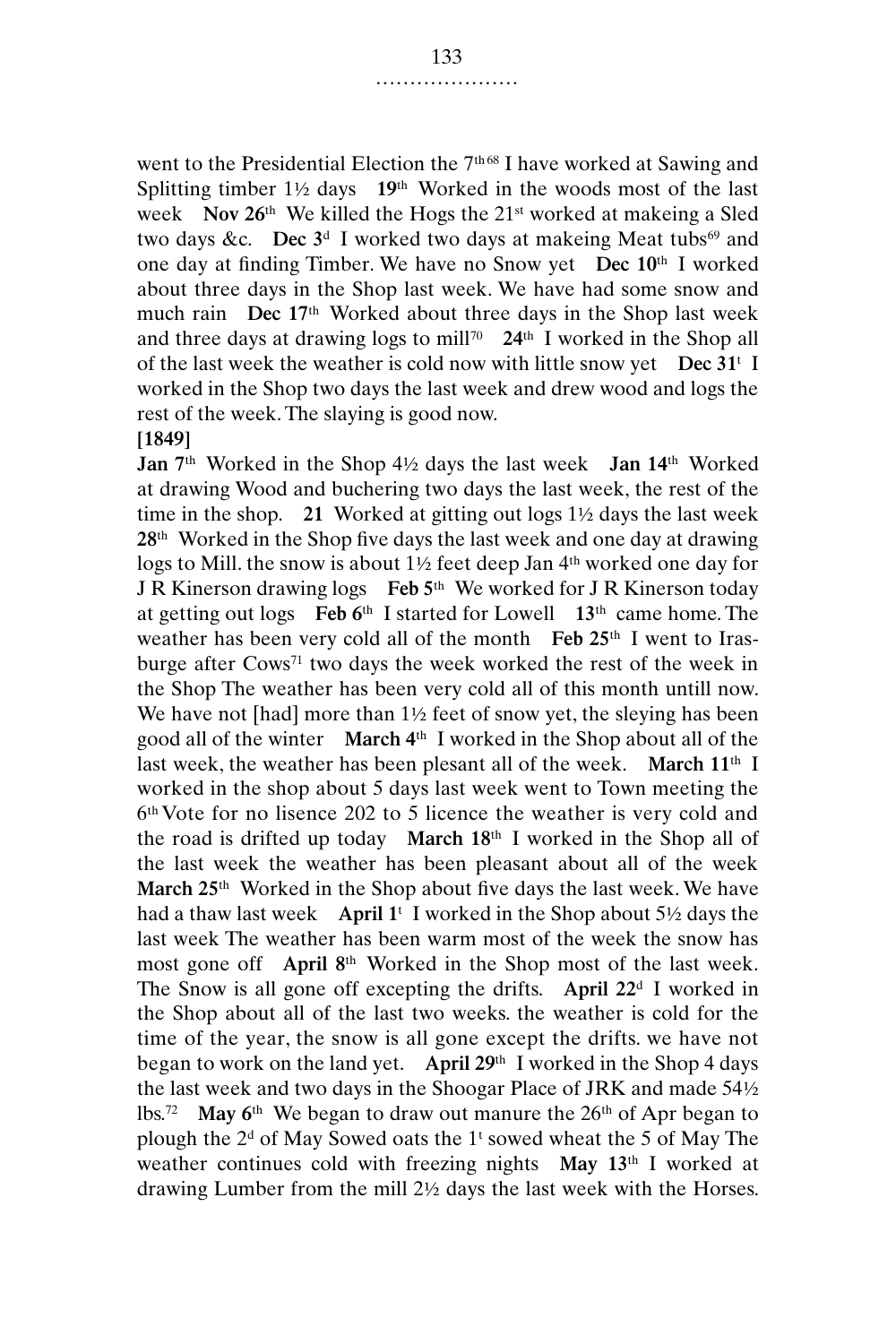We finished sowing the  $12<sup>th</sup>$  have sowed 18 bush of oats and  $4\frac{1}{2}$  of wheat **May 20**th We worked the last week at drawing out manure and plowing makeing Gates drawing stone &c the weather is warm and plesant now the Wheat is up Cows git about half of there living on grass May  $27<sup>th</sup>$  We planted the Potatoes the  $21<sup>t</sup>$  and the corn the  $22<sup>d</sup>$  We worked at makeing fence four days the last week **June 3**<sup>d</sup> We worked at makeing Fence makeing Churning machene and 1½ days for James the last week. The weather is warm and wet now Plumb Trees are blown Corn is up grass looks well Cows get there living out **June 17**th I worked for C Blake one day the last week, and the rest of the [week] at takeing down the Lee House and makeing a Cellar. The weather is warm the Apple Trees are blown out **July 1**<sup>t</sup> We worked at makeing a Cellar and putting up the Lee House most of the last two weeks. The weathe[r] has been warm and dry for the last two weeks **July 8**th Worked at howing and laying down Stable Floors the last week. **July 15**th We commenced haying some the 9<sup>th</sup> the grass is very small not one half of an avrige crop dry all of the last two weeks and a prospect of no rain still there has not been more than two inches of rain since the first of June.73 We got in six loads of hay the last week **22** We got in nine loads of Hay the last week and worked two days at makeing Shingles<sup>74</sup> the weather has been very warm with some rain yesterday **29**th We worked at makeing Shingles and haying howing and on the road the last week. We got in 4 loads of hay the last week. The weather is warm yet with considerable rain **Aug 5**th We worked at haying all of the last week and got in 14 loads. The weather is warm without any rain the last week **Aug 12**th We worked at haying four days the last week and got in 11 loads. We have had a great rain the last two days<sup>75</sup> Aug  $19<sup>th</sup>$  We worked on the Barn shingling two days the last week and at haying cut some Wheat the 15th We got in nine loads of hay the last week **26**th We finished the 24th haying We have had 58 loads **Sept 2**<sup>d</sup> We worked at harvesting for James and mowing over the pasture the last week **Sept**  $16<sup>th</sup>$  We finished harvesting the  $10<sup>th</sup>$  Crops of grain are very small We worked the last week at gitting out manure and clearing up the Swamp **Sept 23**<sup>d</sup> We worked at Plowing and gitting out dirt on to the Land on the Hill the last week. Russell started for Lowell the 17th of September **Oct 7**th Worked at Plowing and tharashing harvesting the Corn and the Rowin the last two weeks **Oct 14**th I went to Rumney the last week was gone 5 days **21**<sup>t</sup> We got in the Carrots and the Apples and got out the manure the last week. We had about 150 bushels of Potatoes 100 of Carrots 150 of Apples **Oct 28**th We worked at Plowing gitting out manure and blasting Rocks the last week. **November 4**th We worked at gathering Leaves76 makeing Wall gitting dirt into the yard makeing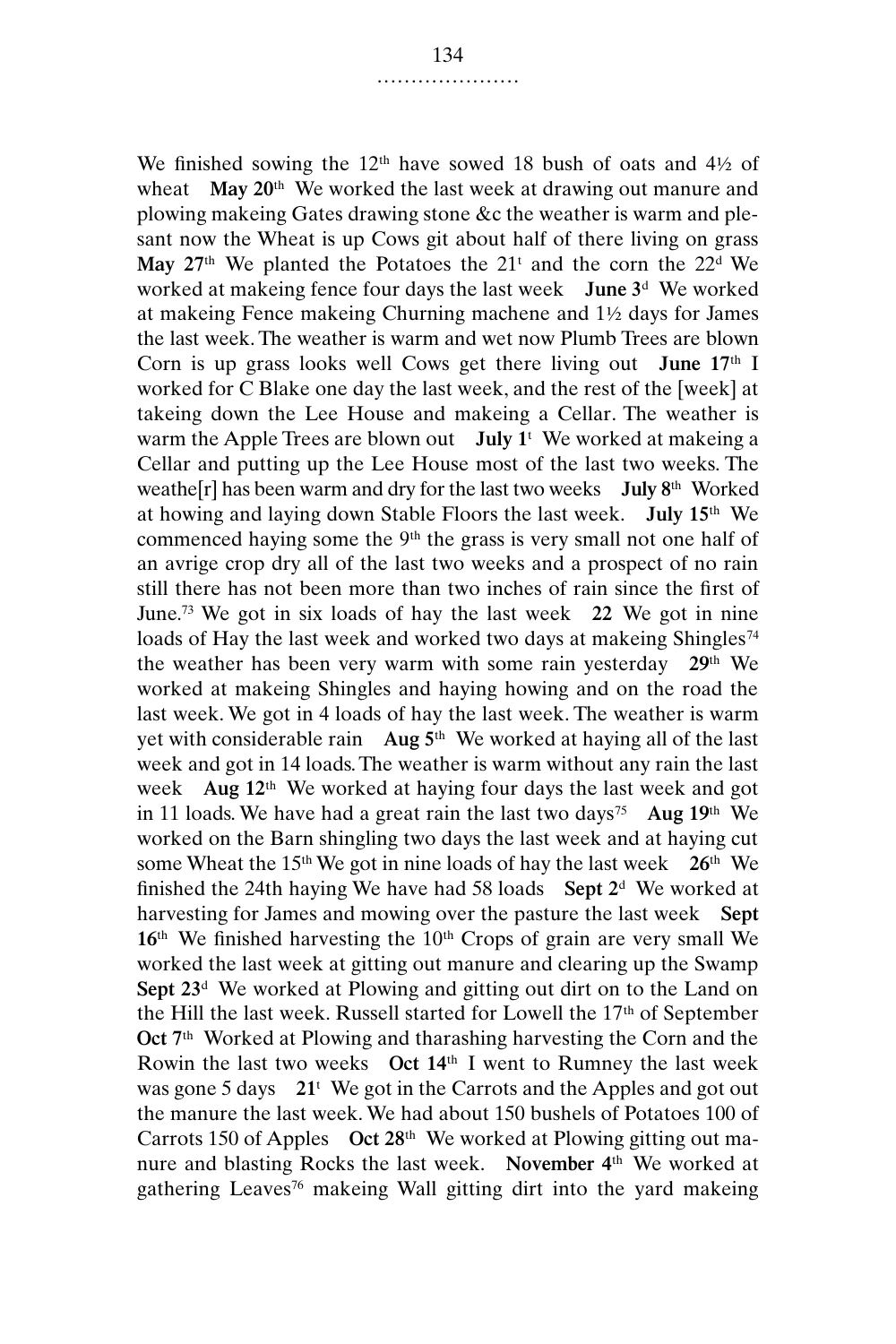gates and killing Hogs the last week. We began to feed the Cows with Hay the last of October **Nov 11**th Worked at makeing Wall and blasting Stone the last weeke. **Nov 18**th We worked diging and drawing of Stone and gitting in Leaves and Plowing the last week. the weather is good **Nov 25**th We worked at gitting out Stone and makeing Wall most of the last week. the weather is good yet **Dec**  $2^d$  I worked at ditching<sup>77</sup> three and one half days the last week the ground froze 30<sup>th</sup> Nov **9**th Worked at ditching and gitting up muck the last week **16**th We worked at Chopping and gitting up wood and butchering the last week **23**<sup>d</sup> Worked two days at gitting Timber from Cow Hill the last week and the rest of the week at gitting up wood **Dec 30**th We worked most of the last week at gitting up wood. The snow is about 20 inches deep **[1850]**

**Jan 6**th We worked at gitting up wood three days the last week **13**th I worked in the Shop most of the last week at makeing Tubs and splitting Timber.78 **20**th I worked in the Shop all of the last week **27**th I worked in the Shop all of last week **Feb 3**<sup>d</sup> Worked in the Shop 5 days the last week. Went to Cort<sup>79</sup> one day **Feb 10<sup>th</sup>** I worked in the Shop five and a half days the last week. I have made 113 Tubs. The weather is warm now have had a thaw, the snow was about three feet in depth **17**th Worked in the Shop all of the last week **24**th Worked in the Shop most of the last week **March 3**<sup>d</sup> Worked in the shop all of the last week. **March 10**th I worked in the Shop five and one half days the last week. We went to Town meetting the  $5<sup>th</sup>$  **16<sup>th</sup>** I worked in the Shop five days the last week. The snow is about four feet deep. there has been a rain the last week which settled the snow about 6 inches **24**th I worked in the Shop 5½ days the last week. The weather is cold and windy **March 31**<sup>t</sup> I worked in the Shop five days the last week. Have made 300 Tubs. **April 7**th I worked in the Shop 5½ days of the last week and one half day in the Shogar place. The slaying is spoiled the snow is about 3 feet deep yet in the woods **14**th I worked in the Shop 5½ days of the last week **21**<sup>t</sup> Work 5½ days in the Shop the last week the weather has been very cold the last week We lost a cow the last week the Whicher cow80 **28**th I worked in the Shop 4 days the last week. The weather is warm now began to plow yesterday I finished makeing Butter Tubs the 25<sup>th</sup> have made 416 this winter. We began to Plow the 27th **May 5**th We worked the last week plowing gitting out manure makeing cart body ox yoke $81$ trimming Apple Trees &c. Sowed oats the  $3<sup>d</sup>$  and wheat the  $4<sup>th</sup>$  **12<sup>th</sup>** We worked at gitting out Stone sowing plowing ditching &c the last week the weather is cold with freezeing nights **19**th We worked at Plowing and Sowing and gitting out manure the last week **26**th We worked at gitting out manure plowing and sowing &c the last week planted corn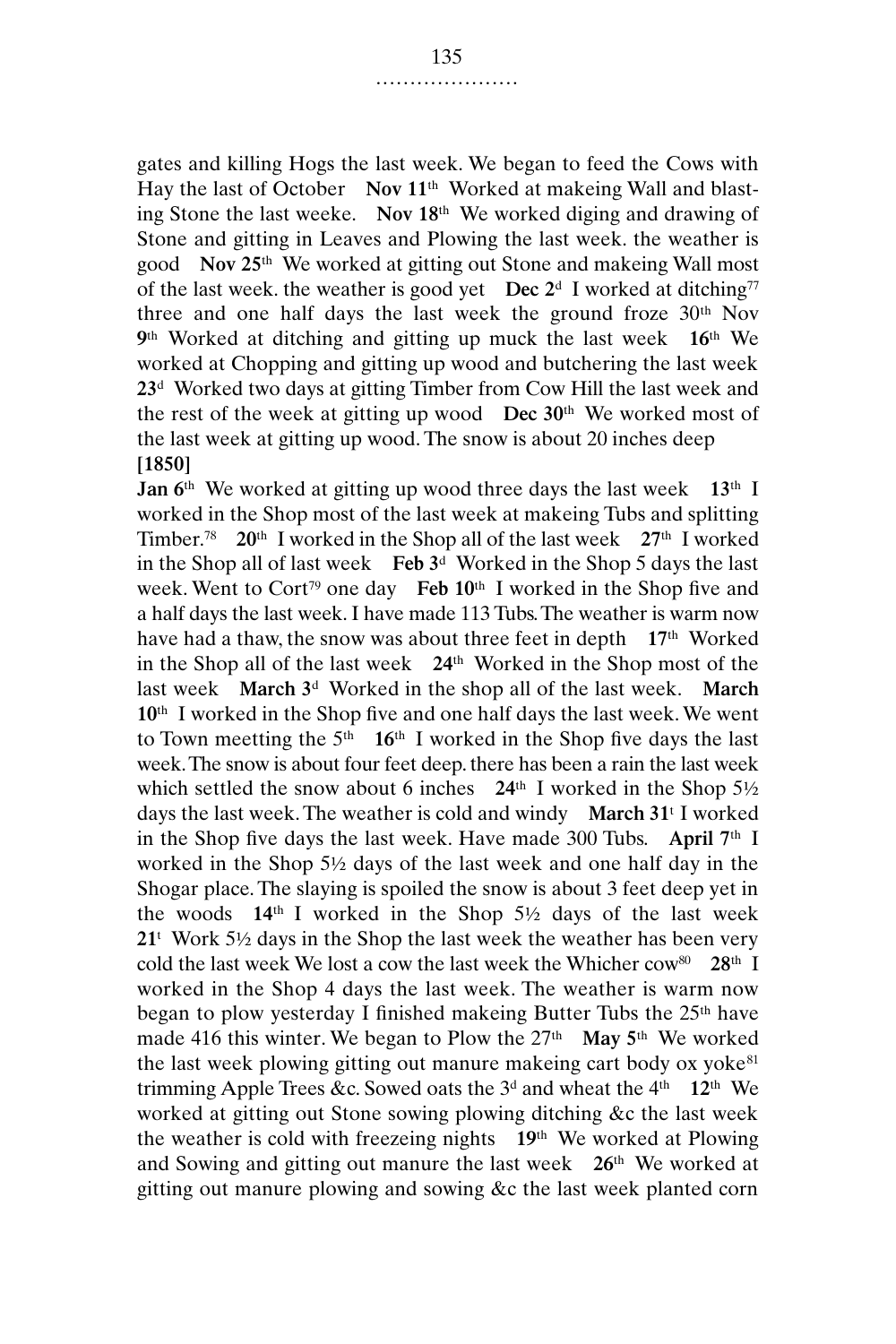the 23d. Sowed about two acres of wheat and 4½ of oats **June 2**<sup>d</sup> Worked at filling ditches and picking stone most of the last week. Planted over some corn the  $1<sup>t</sup>$  of June the trees are leaving out Plumb trees in bloom Went and got my teeth filled yesterday82 **9**th We worked at makeing wall grafting trees gitting in wood &c the last week. The Apple Trees are blown Went to Dr Parkers Wedding the 6<sup>th</sup> of June83 **16**th Worked at diging stone out of the door yard and leveling it off howed corn the 14th worked on the road the 15th **23**<sup>d</sup> Worked the last week at howing and makeing wall the weather has been very warm most of the week **30**th I worked two days for Chas Blake the last week at moveing his House the rest of the week we worked at plowing and howing and pileing up manure **July 7**th Worked the last week at plowing howing &c The weather has been very warm and wet the last week **14**th Worked four [days] of the last week at covering the Barn  $21<sup>t</sup>$  We began haying the 16<sup>th</sup> the weather very wet and bad for haying. The grass is good the crops of all kinds looks well **28**th Worked at haying all of the last week and got in 27 loads **Aug 4**th We worked at haying most of the last week and got in 11 loads the weather has been bad for haying the last week. **11**th Worked at haying all of the last week and got 20 loads the weather good most of the week **18**th We worked at haying most of the last week and got in 17 loads of hay 25<sup>th</sup> We finished haying the 20<sup>th</sup> had 85 loads of hay. We cut some wheat the 20<sup>th</sup> I worked for Harvey Lee four days of the last week at haying. **Sept 1**<sup>t</sup> I worked two and one half days for H Lee and two days for D Bickford the last week. **7**th We worked the last week at harvesting and ditching. Finished harvesting the 9<sup>th</sup> the weather is wet and cold **14**th We worked at plowing and makeing a Buttery and attending a camp meeting last week **Sept 21**<sup>t</sup> We worked at diging potatoes gitting out manure and plowing this week I went to the Fair at Bradford the 18<sup>th 84</sup> 30<sup>th</sup> We worked at plowing and gitting out manure the last week. Father started for Oswego the 23<sup>d85</sup> Oct 6<sup>th</sup> We worked at gitting out manure plowing and harvesting the Corn the last week. Father came home the  $5<sup>th</sup>$  **13<sup>th</sup>** We worked at plowing diging potatoes and picking apples the last week **20**th Worked at tharashing picking apples drawing up muck and plowing the last week **27**th We worked at plowing gathering the ternups drawing dirt into the yard drawing stone and gowing to meeting the last week The weather is warm with great rains **Nov 3**<sup>d</sup> Worked at makeing wall most of the last week  $10<sup>th</sup>$  We worked at gitting out manure gitting up muck<sup>86</sup> plowing and a going to meeting last week **Nov 17**th We worked at gathering leaves cutting timber &c the last week. The weather has been warm most of the last week **24**th We worked at gitting logs from Cow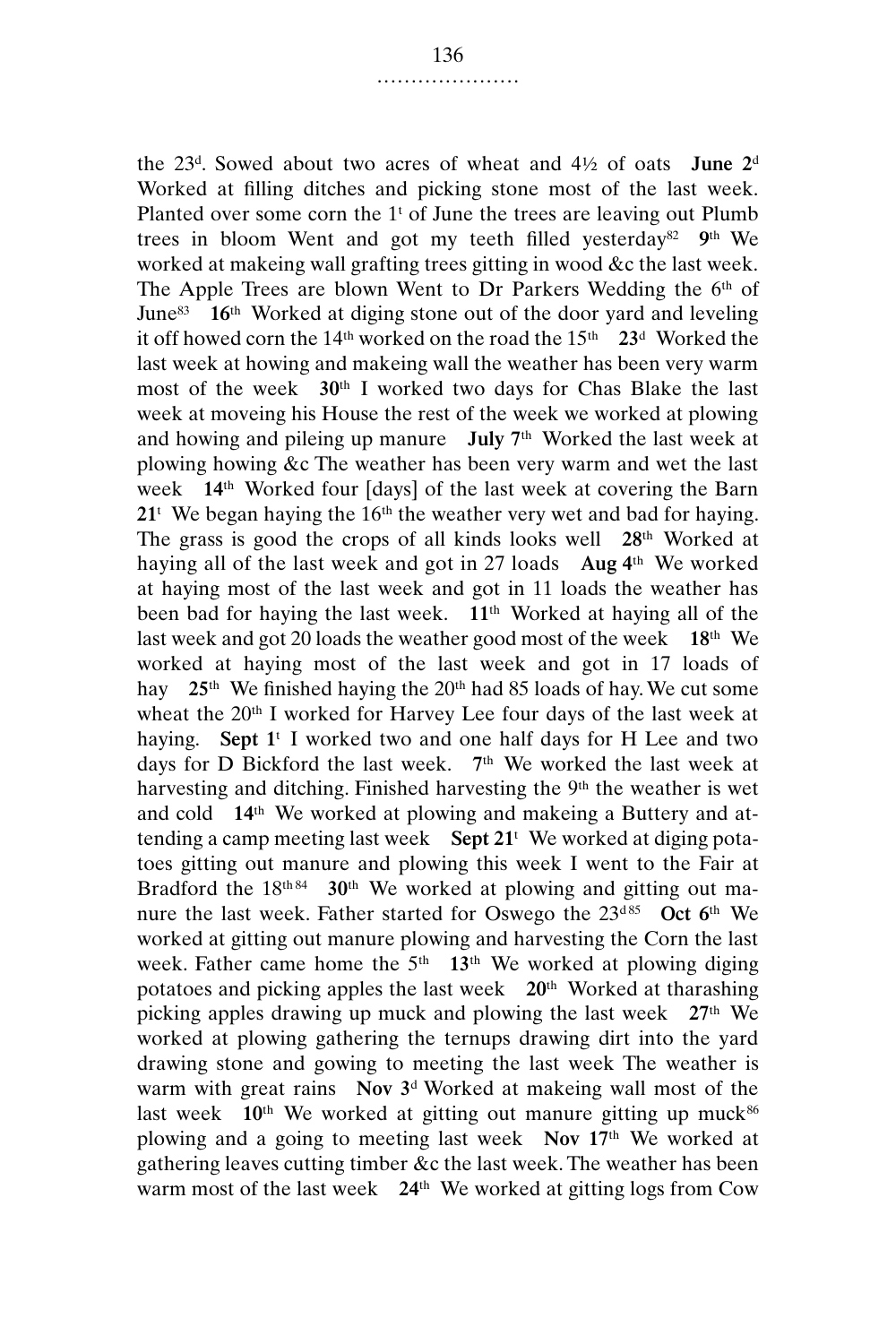hill two days the last week and at chopping wood the ground froze the 22d **Dec 1** Worked at chopping most of the last week killed the hogs the 19th of Nov **8**th Worked at chopping and drawing wood the last week Thanksgiving<sup>87</sup> the 4<sup>th</sup> **Dec 22** We worked at chopping and drawing wood most of the last two weeks **29** I worked in the Shop 4 days of the last week The weather has been very stormy and cold the last week with 2 feet of snow

#### **[1851]**

**Jan 5**th I worked five days in the Shop and one day for Mr Merrill at thrashing. The weather has been very cold and stormy the last two weeks **Jan 12** I worked four days in the Shop and one day at breaking roads and butchering and one day went to Danville the weather has been moderate all of the last week **19**th Worked about four days in the shop went to Barnet one day last week **Jan 26**th I worked four days in the Shop and one day at gitting up wood **Feb 16** I worked in the Shop all of the last three weeks excepting about three days went to the installation of Mr. Bowtel last Thursday **23** I worked in the Shop all of the last week. **March 2** I worked in the Shop about five and a half days the last week **9**th Worked in Shop about five days of the last week and the rest of the week at splitting wood and brakeing colts.<sup>88</sup> **16**th I worked in the Shop five and one half [days] the last week went to town meeting last Tewsday **March 30** I worked in the Shop about 11 days of the last two weeks. The weather is warm and the slaying is about spoiled have made 320 B [Butter] Tubs **April 6** I worked in the Shop five days of the last week. We went to meetting Friday fast day Sermon by Mr Button Luke 10.27 on duty of man to his neighbor, and the fugitive Slave law. A temperance meetting in the afternoon with adresses from the Ministers and others **13** Worked in the Shop five days of the last week and went up to the Sawmill one day and bought two logs of Lilly for 1.75 He is to help saw them **April 27**th I worked in the Shop all of the last two weeks excepting two days in which I worked at sawing and splitting timber. Began to sow the 23 got out some manure last week The weather is very dry with freezing nights **May 4**th Worked about two days in the Shop went to St Johnsbury one day and worked at makeing wall plowing &c the last week The weather continues cold yet with some snow and rain and some freezeing nights **11**th I went to Cabot one half of a day and worked for Mr Bailey five days the last week The weather has been cold with some snow the last week **May 18** I worked at home three days and at Baileys three days the last week The weather is warm and wet now **May 25** I worked at home all of the last week We planted corn the 14<sup>th</sup> the potatoes the 23 and finished sowing the 24th The corn is comming up turnips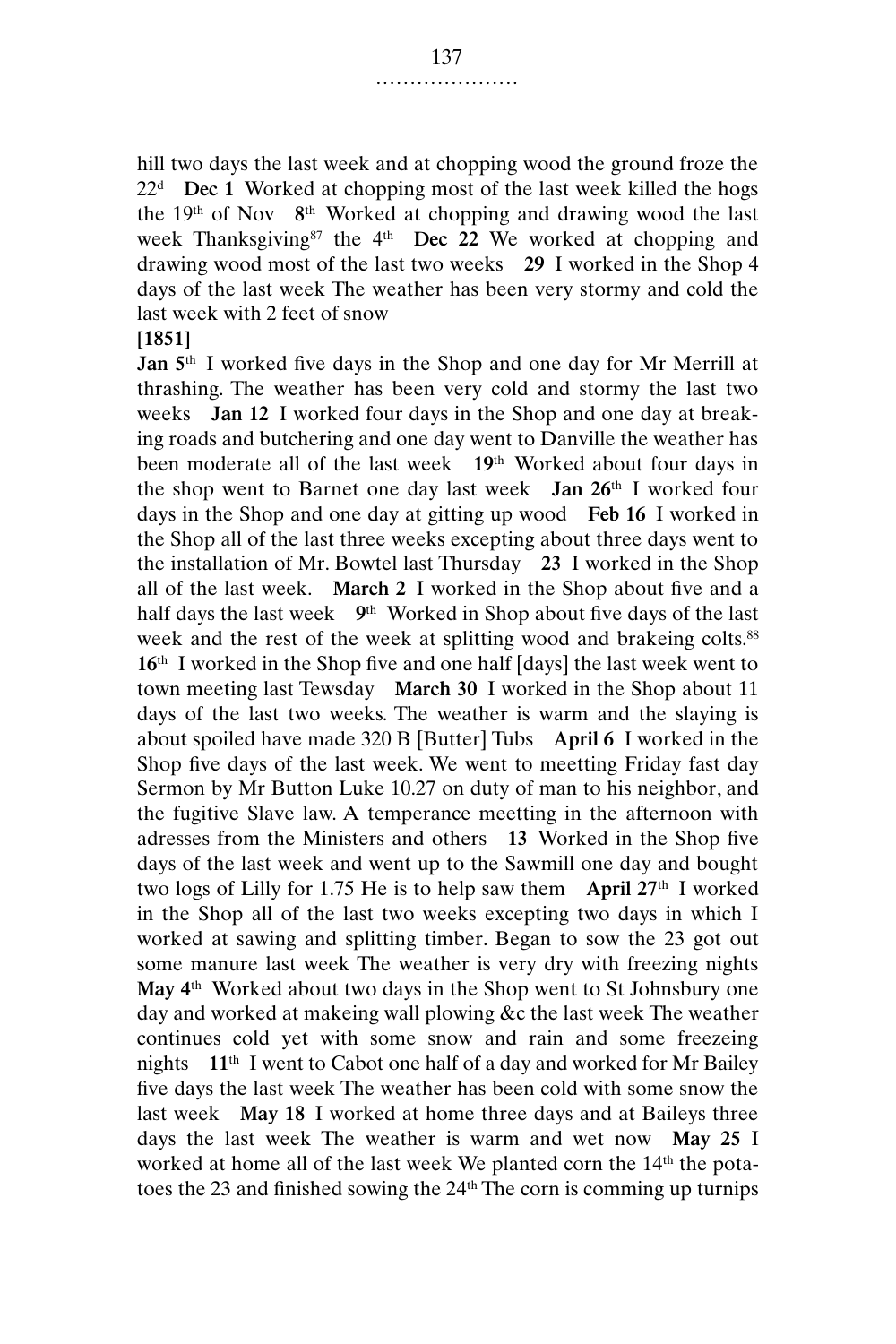are up Trees are leaving out grass and grain looks well. **June 1** I worked one and a half days makeing tubs the last week. **June 8** I worked about five days of the last week at makeing tubs and went to court one day **June 15** I worked at Bailies all of the last week **22** Worked at Bailes 5 days and at Hendrys one day the last week **29** I worked five days of the last week at Baileys and one half day at home and one half a day at the picnic<sup>89</sup> **July 6** I worked on the road four days of the last week and one day on the Barn **13**th I worked three days on the Barn and 1½ days at makeing Tubs and one day at hoing the last week The weather is warm with abundance of rain. Crops of all sorts looks well **20**th Worked two days at makeing tubs the last week

| Debt                |       | Credit         |          |
|---------------------|-------|----------------|----------|
| <b>Boards</b>       | 3.99  | Work & Chorse  | 6.50     |
| 6 tubs              | 1.20  | tubs to Martin | 15.25    |
| Shave <sup>90</sup> | 2.66  | tubs to Brown  | 23.00    |
| Clothes             | 7.50  | Your tubs      | 9.00     |
| Work                | 6.50  |                | 53.75    |
| Board               | 25.50 |                | 75.00    |
|                     | 47.35 |                | 128.75   |
|                     |       |                | $-47.35$ |
|                     |       |                | 81.40    |

**Aug 3** We commenced haying the 21 of July The weather has been quite bad for haying most of the two past weeks. **Aug 10**th We worked at haying most of the last week. The weather has been bad for haying all through the seasons. Went to meetting the text was the  $4<sup>th</sup>$  Commandment last Sunday it was the 3d by Mr. Bouttall **Aug 13**th I am not able to work today on account of a lame ancle the weather is warm with showers. We spent two half days at hunting for a lost boy which is found now to have run away.91 **Aug 17** We worked at haying all of the last weeks and got in 21 loads of hay. it rains almost evry day. I have been to meetting to day Mr. Bouttall pr [preached] **Aug 24**th We worked at haying most of the last week Finished the 23 cut some wheat the 21. The hay and grain crops are very good this year but backward Corn has a great groath but is late. I staid at home to day. We have been five weeks at haying with abundance of bad weather. **Sept 7** I worked six days for Mr. Wheeler at haying the last two weeks and about three days in the shop makeing tubs. We went to Dr. Shedds funeral today<sup>92</sup> **14**th We worked at harvesting most of the last week. The weather has been very warm most all of the week Grain is very stout and heavy Today is very cold there was some frost last night with a fair prospect of some to night. We went to meetting today The text was Thou shalt not kill in which all manner of suicide was included by Mr. Boutell<sup>93</sup> Sept 21 We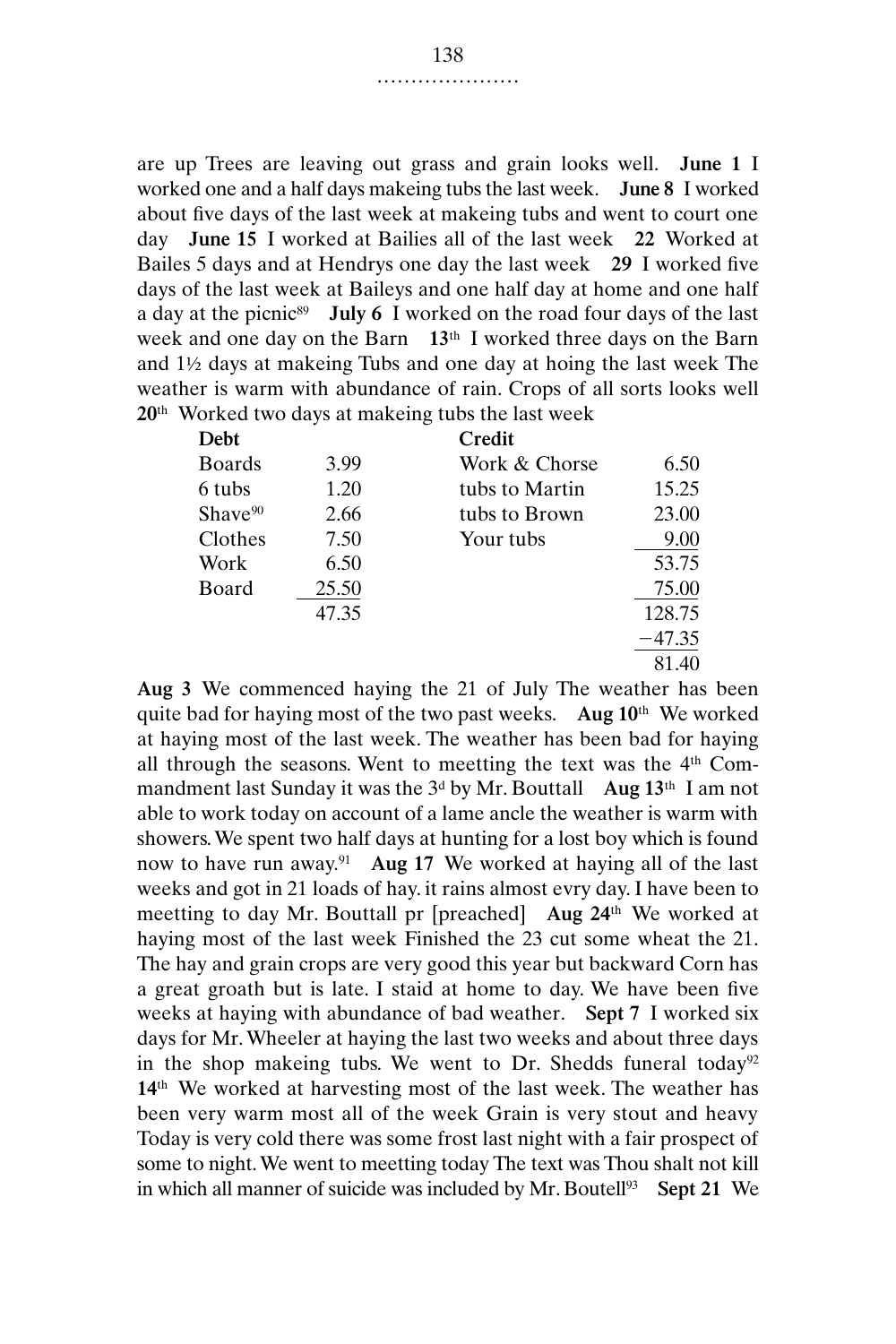worked at harvesting and plowing the last week we finished harvesting the 20th The ground is very dry there has been but little rain for six or seven weeks. **Sept 28** We worked the last week at harvesting the corn gitting out manure brakeing colt and at work for the neighbors **Oct 5**th We worked at gitting out manure and thrashing the last week had 525 bushels of oats and 12 of wheat **Oct 12**th I worked out two days the last week the weather has [been] warm and dry for about two weeks. We got in the corn and worked at husking a part of the week **Nov 3** I have been sick with the Rheumattic feaver and confined to the house for the last two weeks and have had the Doctor ten times. I am gitting better now. **Nov 10**th I have been confined to the house three weeks now and have had the Doctor 13 times **Nov 17**th I have got so that I can ride out and do some lite work. **Nov 24** I have got quite well now and worked some the last two weeks. The sleighing is good now the ground froze about the 10 of this month. **Nov 30** Worked the last week at buchering brakeing roads &c. The weather so far has been very cold and snowy **Dec 7**th I went to Danville to Court last Tewsday the 2 of Dec. The roads have drifted up as bad as ever was known. **Dec 21** I have been at Danville most of the last two weeks<sup>94</sup> came home last Thursday. We began to draw up wood. Friday the snow is about two feet deep in the woods The weather has been very cold all of this month **Dec 28**th We worked at gitting up wood about all of the last week The winter has been very cold so far without any rain of any concequence untill today it rains some

#### **[1852]**

**January 11**th I commenced work in the Shop about the 1 of Jan at makeing Butter Tubs. We have been to meeting to day The weather has been very cold and Stormy this winter with only one rain storm since the middle of November **Jan 25**th I have worked in the Shop most of the last two weeks at makeing Butter Tubs. The weather has been tremendus cold for the last two weeks but is quite comfortable today We have been to meetting today and had a deacons meeting<sup>95</sup> this afternoon Mr Bouttell was unwell but preached in the forenoon I went over to Bruces mill the last week and bought 2000 butter tub staves in blocks and paid him six dollars for them all. **Feb 8**th I worked in the Shop most of the last two weeks makeing Tubs the weather has been quite comfortable for two or three weeks. **Feb 22** Worked week before last at makeing tubs and taking care of the cattle and last week at makeing tubs **29**th I went after timber over to Bruces mill two days of the last week This has been a very Stormy day so that we could not go to meetting **March 28**th I have been confined to the House for almost three weeks now with the rheumatism but have got better now so that I go out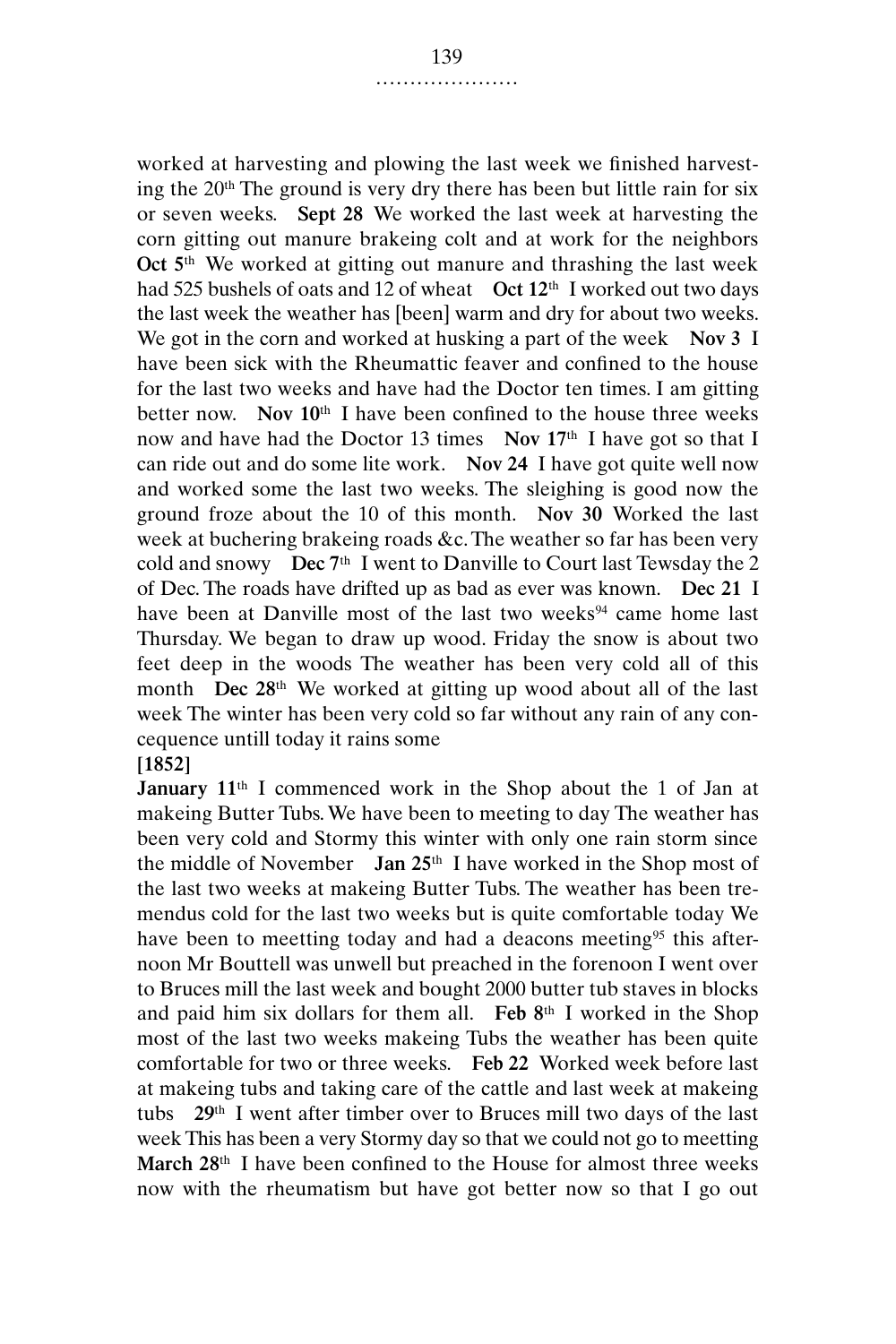some. There has been 15 inches of snow the last week **April 4**th I began to work some the last week worked about two days of the last week in the Shop The weather continues cold with frequent snow storms There is a great quantity of snow on the ground the drifts are larger than ever **April 11**th I worked about three days in the Shop the last week I am so lame that I cannot do much work yet This is a pleasant day we can go to the Corner with the Sleigh about all of the way on snow yet the snow is 4 feet deap in the woods. **Apr 18**th I worked in the Shop about one half of the last week We have been to meetting with the sleigh today 18 inches of snow fell during a storm the last week makeing it very bad to git around now **April 25**th Worked in the Shop all of the last week. The snow has settled about one foot the last week. I am quite lame yet with the rheumatism so that I cannot do but about one half of a days work in a day. **May 2** I worked in the shop all of the last week. The snow has settled about one and a half feet the last week. Commenced to git manure the  $1<sup>t</sup>$  of May The ground is about half covered with [snow] yet and the weather continues cold People are almost out of hay with a poor prospect for cattle to get there living on grass very soon I have worked at Butter Tubs about three months and made 350 Tubs. **May 9**th I worked 5 days in the Shop and one day on the land last week **May 16**th I worked on the land about five days of the last week. We worked at sowing gitting out manure and plowing the last week The weather is rather cool and dry This is a late spring We began to sow the 8 of May. **May 23**<sup>d</sup> Worked all of the last week on the land. We planted corn and potatoes the  $20<sup>th</sup> 21<sup>t</sup>$  and the  $22<sup>d</sup>$  the weather is cool and dry **May 30**th I worked about two days in the Shop the last week makeing Tubs. The weather is quite cool and dry yet. We have been to meetting to day and attended Mr Paterige funeral this afternoon<sup>96</sup> **June 6**th Worked on the land two days of the last week It continues cool and dry yet with a prospect of poor crops this year **June 13**th I worked in the shop most of the last week. We have large quantities of rain now which was very neadfull as the groung [ground] had got to be very dry corn is up but is very bacward and so is grass **June 20**th We worked one day on the road and done the howing got in the wood and I worked one day in the Shop the last week. We have had some very warm weather and considerable rain the last week **27**th Worked in the Shop about four days of the last week. I am some afflected [with] the rheumatis in the feet yet which troubles me about traveling about yet besids a hard cold. The weather is cool and rather dry **July 4**th Worked at plowing and howing the last week. The weather is cool with considerable rain Grass and corn is small. It has ben a very cold and dry season so far. **July 11**th I worked at plowing three days and three days at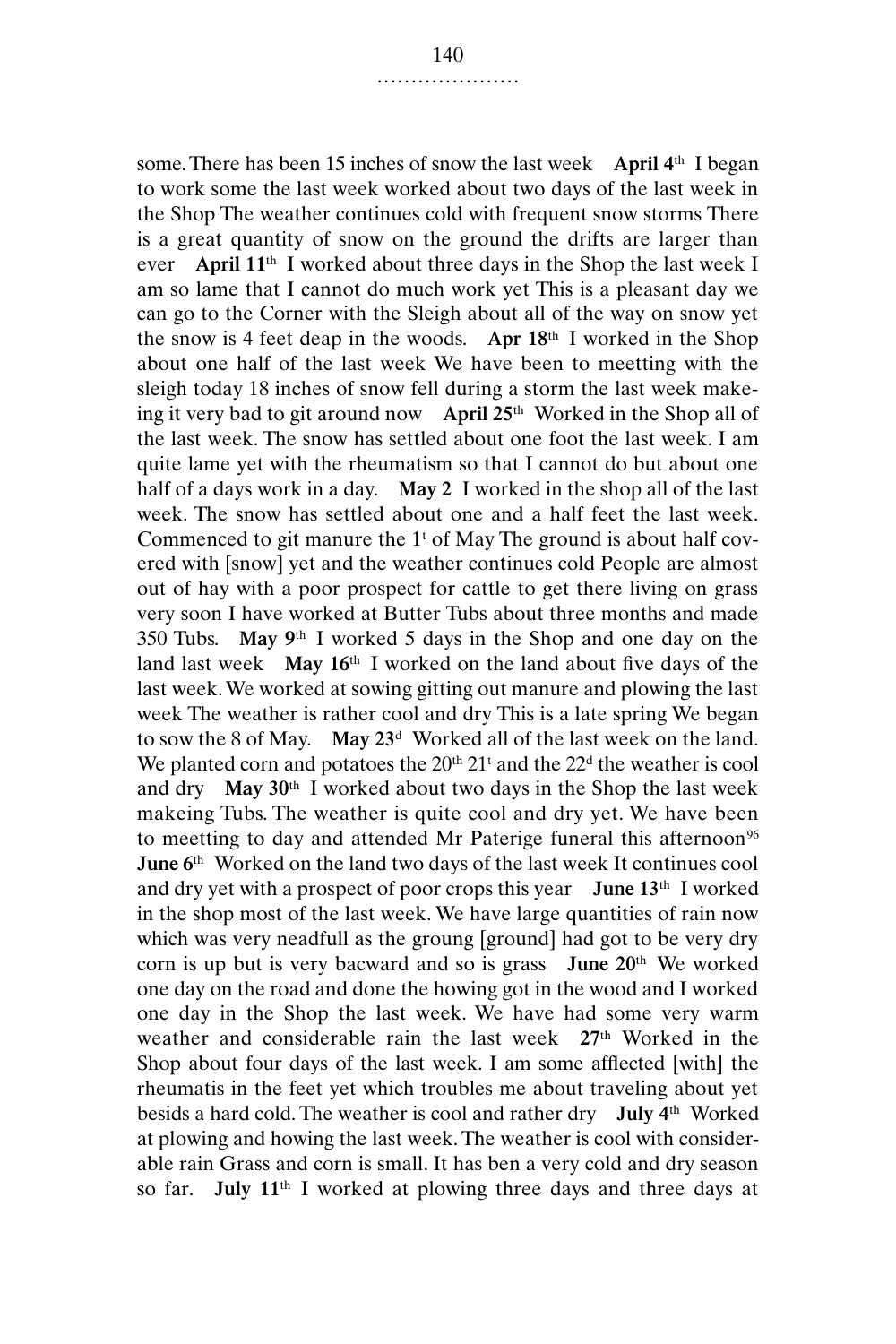

*A hired hand works on a spring-tooth harrow breaking up sod after plowing. Albert Bickford probably has seed of some kind in the pail. The field is on Ha'Penny; the line of trees in the background goes up Penny Street. Albert's daughters, early amateur photographers, may have contrived the scene as the field does not appear ready for sowing. Date, ca. 1885. The editor thanks R. M. and Lorna Quimby for caption information. Courtesy Bickford Album, Peacham Historical Association.*

makeing tubs the last week, the weather has been very warm the last week with one shower of rain **20**th I worked in the Shop about 4½ days of the last week made 490 tubs and the rest of the week at howing &c **Aug 1** We have worked at haying most of the time for the last two weeks The hay crop is light averigeing about 2/3 of a crop on account of the dryness of the season have had considerable rain the last week. **Aug 15**th We worked at haying most of the last two weeks. We got in 34 loads of hay the last week which was a good week for haying Grain is gitting ripe the weather is very warm and dry **Aug 27**th We finished haying the 23d had about 3/4 of a usual crop The spring and summer has been very dry but have had a great rain the last week **Sept 19**th I worked about 6 days makeing tubs the last two weeks. **25**th Worked at plowing most of the last week went to Danville to the cattle fair on Wednesday. **Oct 3**<sup>d</sup> I worked at plowing 3½ days of the last week We have had some hard frosts the last week the weather is warm now. We cut up the corn week before last which is very good. We have began to feed the cows some97 **Oct 10**th We worked at plowing diding [digging]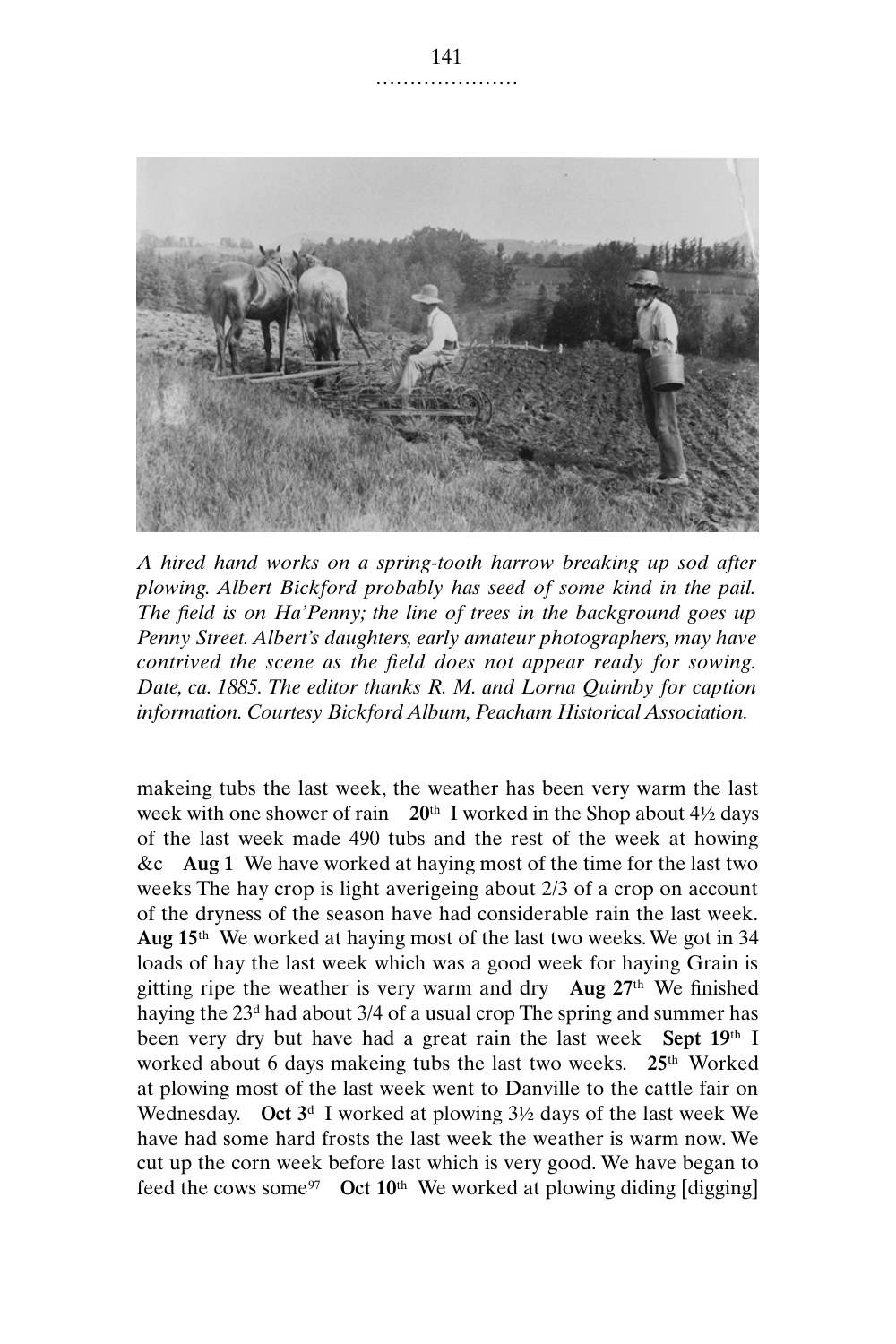potatoes gitting out manure &c the last week the weather is very rainy now **Oct 17**th We worked harvesting the corn and potatoes most of the last week. We had 93 bushels of ears of sound corn from one acre which is more than a common yeald. We have had some snow yeasterday and today with a hard freeze last night **Oct 31**<sup>t</sup> We worked the last two weeks at plowing gitting out manure gitting dirt into the yard picking apples &c. the weather has been dry and cool. I have plowed 22 acres this fall with the horses and harroed about all of it We had to kill a colt which broke its leg worth about eighteen Dollars. We have been to meetting to day the funeral of Daniel Webster was preached by Mr. Bouttell.98 **Nov 7**th I worked one day at makeing tubs and three days at gitting up wood and at town meeting one day the last week The ground has been froze part of the week **Nov 14**th I worked one day for James the last week at hewing timber and two days in the shop and two days at drawing up wood. There is 4 inches of snow now we went to meetting with a sleigh to day **Nov 21** I worked in the shop 1 day and at gitting home ash<sup>99</sup> one day with the horses. We done the tharashing the last week and had 305 bushels of oats **Nov 28**th I worked in the shop about 4 days of the last week went to meetting the 25<sup>th</sup> which was Thanksgiving We had a thaw that spoilt the sleighing the last week went to meetting with wagon today **Dec 5**th I worked in the shop 4 days of the last week and two days at gitting up wood I worked 9 days in the Shop in the month of Nov. **Dec 12**th I worked five days in the shop the last week and one half day killing hogs and ½ day went to Bruces Mill The weather has been warm for the last two weeks without freezeing scarsley at all **Dec 19**th I worked 4 days in the Shop and 2 days at gitting up wood the last week **Dec 26**th I worked in the shop all of the last week

## **[1853]**

**Jan 9**th I worked in the Shop most of the last two weeks The winter has been very mild so far the snow is 1 foot deep **Jan 23**<sup>d</sup> I worked in the Shop all of the last two weeks except one day at butchering The winter has been very mild so far with only about one foot of snow now **Jan 30**th I worked in the Shop about 4½ days of the last week and the rest of the week at sawing timber **Feb 6**th I went out to St Johnsbury one day of the last week and the rest of the week worked in the Shop. This is a very rainy day so that we do not go to meeting **Feb 20**th I have worked most of the time for three months back at makeing Butter tubs and have made about 400 This winter has been very mild so far with but little snow and cold weather **Feb 27**th Worked in the Shop all of the last week. The weather has been very cold most of the last week and windy **March 13**th I have worked in the Shop most of the last two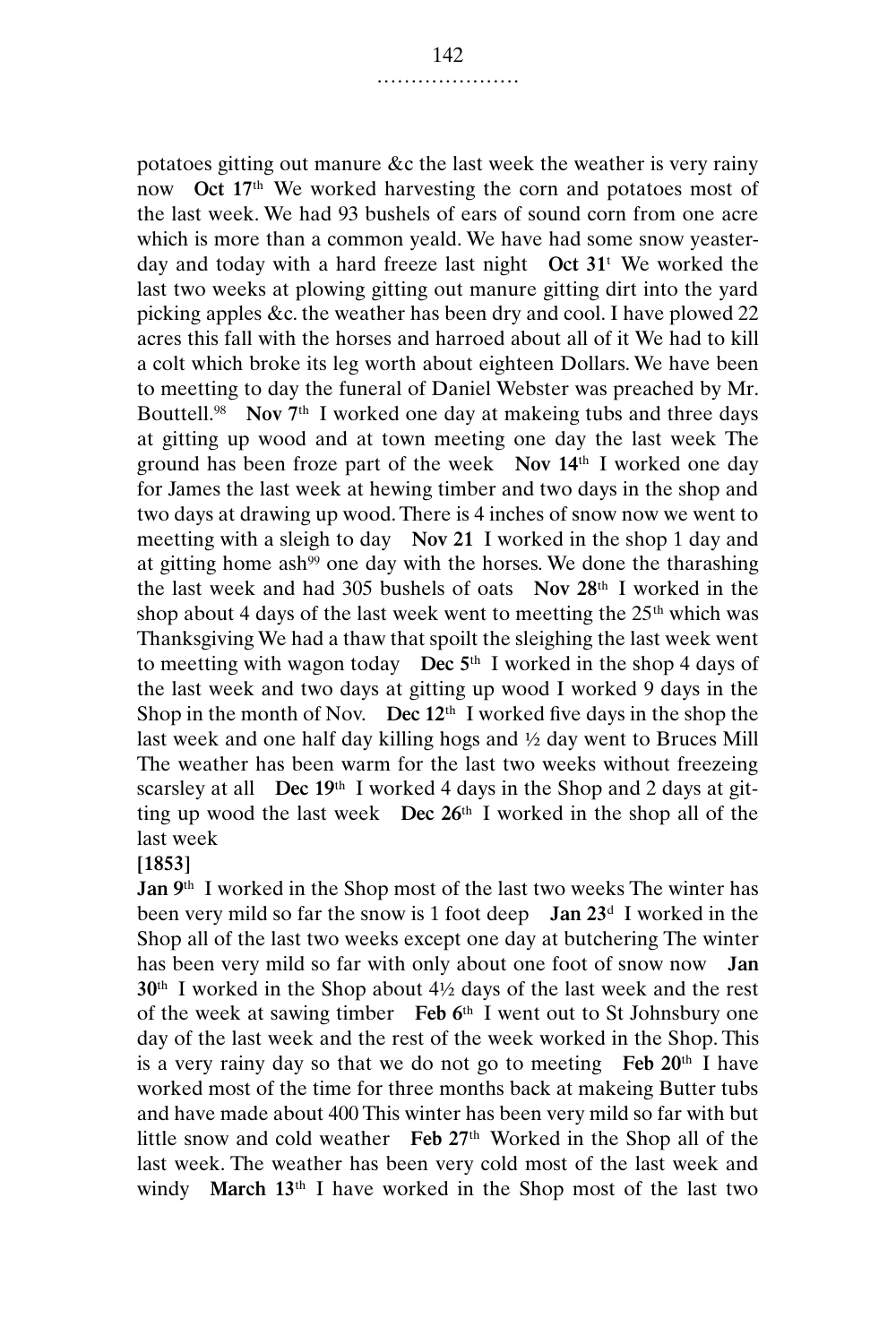weeks. The weather has been very stormy for the last two weeks the snow is 3 feet deep now **March 20**th I finished makeing tubs last week and have 500 this winter. **March 27**th I commenced to work for Mr Kinerson the 21<sup>t</sup> of March and have worked one week at the joiners traid **April 10**th Worked at Mr Kinersons the last two weeks excepting two days **April 17**th Worked at fraiming the last week at Mr Kinersons The snow is going off fast now **May 1**<sup>t</sup> I worked the last two weeks at Mr Kinersons excepting 2½ days which I worked for Mr Burnum The weather has been very warm part of the last week but is very cold today for the time of the year the snow is almost gone and the weather is dry **May 15**th Worked for Mr Kinerson the last two weeks excepting one day in which was unwell **May 29**th Worked for Mr Kinerson the last two weeks excepting one half of a day in which made an axeltree to wagon for Father. The weather is very warm and wet and grass and grain are growing fast now **June 5**th Worked 4 days for Mr Kinerson last week and was unwell two at home **J 12**th Was at home all of the last week unwell am better now **July 3**<sup>d</sup> finished at Mr Kinersons yesterday **July 10**th I went to Walden after cattle 3 days of the last week and worked in the Shop some **July 17**th I worked at haying 3½ days of the last week the weather is dry and warm has been no rain for most two weeks. The hay crop is rather lite but better than last year. **July 24**th have had a good rain the last week which was very much needed as the ground had got to be very dry. the weather continues good for haying. I done one days work at haying the last week am quite lame with the rhematism but feel quite well when I lay still but work brings it on again **July 31**<sup>t</sup> I worked at haying 4 days of the last week The weather is very warm now with some rain **Aug 7**th I worked at haying two days of the last week The weather has been bad for haying the last week I have been at home now one month lame not able to work all of the time but am getting better now **Aug 14**th I worked at haying 4½ days at home and one day for James the last week we finished haying Friday the weather is very warm with showers We finished haying the 12th of Aug and have had 93 wagon loads. The crop of hay very good much better than we expected that it would be a month ago. The weather is very warm and wet now with much thunder We worked for James yesterday at haying and cutting wheat **August 21**<sup>t</sup> I worked for James one and a half days and for John B. Kinerson three days of the last week Commenced cutting grain the 15th the grain is backward this year but good. The weather is quite cool and comfortable to work now but has been very hot for about two weeks before this so as to be very uncomfortable to work **August 28**th I worked two days at home and four days for James R. Kinerson the last week on his Barn and expect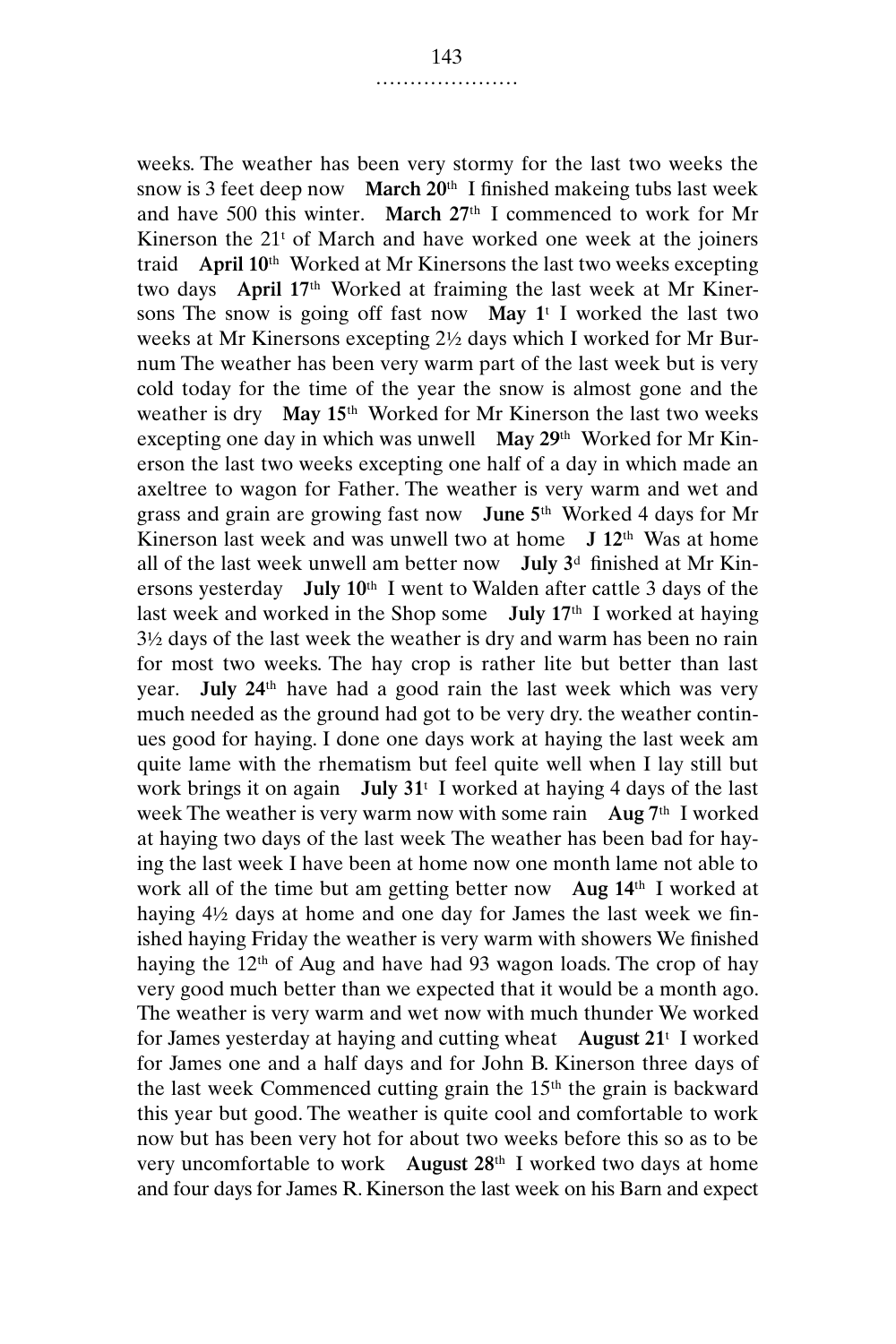to work more but have got to work at home a while at harvesting now. We have got about 18 acres of oats to cut yet **Sept 4** I worked at home 5 days of the last week and one day for James We got in 30 loads of oats the last week **Sept 11**th Worked for James 1½ days and for J How 4 days of the last week. We finished gitting in the grain the 9th had over 40 loads **Sept 18**th Worked for JRK 4½ days and went to Montpelier one day the last week **Sept 25**th I worked for Mr Richardson all of the last week **Oct 9**th I worked for Mr Richardson most of the last two weeks have finished now **Oct 16**th Worked for Mr Merrill all of the last week **Oct 23**<sup>d</sup> Worked for Mr Merrill 2½ days and for J Cowls 3¼ days the last week. The weather has been warm and dry the last week **Nov 5**th I worked at J Cowls and Mr Kinersons the last two weeks. The weather is cold now with some snow the ground is frozen **Nov 27**th I worked at James Hows 16 days the [last] three weeks worked at home yesterday which is my first work at home since harvesting The weather is cold now the ground froze hard the 24<sup>th</sup> have had several snow storms but it is most all gone off and had a great larg quantity of rain **Dec 4**th Worked 3½ days of the last week for Father and the rest of the week for myself **11**th Worked in the Shop about 4 days of the last week at buchering  $\frac{1}{2}$  day thanksgiving was the 8<sup>th</sup> The weather is very mild for the time of the year with out any snow of consiquence the ground is froze hard quite good wagoning **Dec 18**th Worked in the Shop most of the last week worked  $\frac{1}{2}$  day at putting up oats  $\frac{1}{2}$  a day at the town &c the weather was warm all the week without any snow Cattle and sheep get part of there living on grass. **Dec 25**th Worked at gitting logs to the mill and gitting up wood 3½ days of the last week **[1854]**

**Jan 1**<sup>t</sup> I worked 4½ days at drawing wood and brakeing roads the last week this has been a stormy week the roads have drifted very bad the snow is 1 foot deep in the woods now and keeps comming almost evry day **Jan 8**th Worked 1½ days at drawing wood and the rest of the week at gitting home timber &c **Jan 22**<sup>d</sup> Worked in the Shop most of the time worked one day at drawing wood and killing cows **February 19**th I worked in the Shop most of the time for the last four weeks **March 26**th I have worked in the Shop most of the time for the last five weeks. The weather is cold and blowing today and we are obliged to stay at home this is very cold weather for the time of the year **April 16**th I have worked at gitting home timber from Bruce mill two days at painting 1½ days and the rest of the last two weeks at makeing tubs and visiting **April 23**<sup>d</sup> Worked five days of the last week at makeing tubs and one day at painting. This spring is backward the weather is cold most of the time and the snow goes off slow **April 30**th I worked all of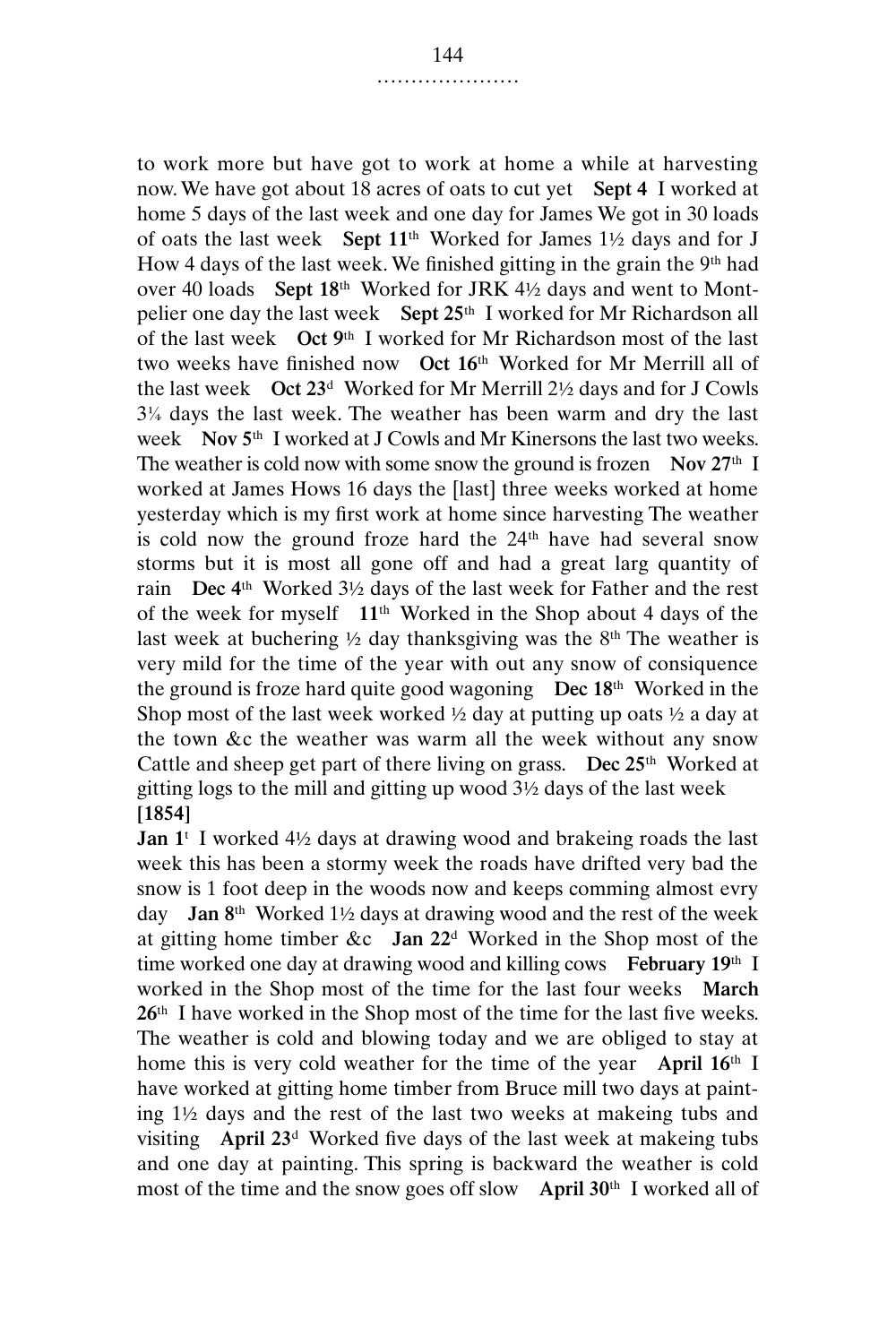the last week at makeing tubs We have done nothing on the land yet the snow is going off fast now we have much rain the ground is very wet **May 7**th I worked in the Shop five [and] one half days the last week and went to the corner one half of a day began to work on the land here the 2<sup>inst</sup> have had some warm weather but it is very cold today this is a late Spring **May 14**th I worked one half of a day at grafting the rest of the week in the Shop The weather has been quite warm the last week **May 21**<sup>t</sup> I worked three days at planting corn and potatoes and two days in the shop. The weather is good for vegetation now grass and grain look well now the trees are leaving out. I planted corn the 15 and 16<sup>th</sup> sowed wheat the 15<sup>th</sup> 28<sup>th</sup> I worked  $\frac{1}{2}$  of a day on the land and the rest of the week in Shop. Corn is up and every thing looks well now **June 4**th I worked one day out on the land the rest of the week in the shop. The ground is very dry there has been no rain 10 or 12 days **June 10**th Worked for myself two days of the last week 3½ days for Father on the house and shead **June 18**th Worked on the house 4 days and at howing corn ½ day of the last week the rest of the week went to meeting &c the weather is warm and dry with cool nights and very smokey100 **June 25**th Worked on the house 4½ days last week **July 2**<sup>d</sup> Worked on the shead and house all of the last week The weather is very warm and wet now and crops of all kinds look well. **July 9**th Worked for Father 5½ days of the last week and went to Wells river ½ of a day to celebrate the  $4<sup>th</sup>$  the weather is very warm and dry now I worked for Father last winter at gitting wood and lumber and other work 16 days. Worked for Father this spring on the Farm and House 31½ Worked at makeing Butter Tubs the last winter and spring about 5 months **July 16**th I worked for Father at howing painting &c 4½ days of the last week The weather is very warm and dry now there has been no rain for more than two weeks and without any prospect of any now **July 23**<sup>d</sup> We worked at haying all of the last week got in 21 loads of hay the weather has been very warm and dry. there was a little rain last night which is all we have had for more than three weeks **July 30**th We worked at haying most of the last week and got in 9 loads I worked 4½ days Went to Bruces mill one day after boards **Aug 6**th We worked all of the last week at haying there has been no rain of consequence for more than 5 weeks **Aug 13**th I worked for Father 4½ days of the last week finished haying the 11th We had about 60 loads of hay **Aug 20**th Worked for Father two days of the last week and tow [two] days for John Shaw and Harvey on the tharashing machene The weather continues dry yet with warm days and cool nights. **August 26**th I worked 4½ days harvesting and gitting out manure the last week the weather continues dry yet and very smoky with cool nights **September 3**<sup>d</sup> Worked all of the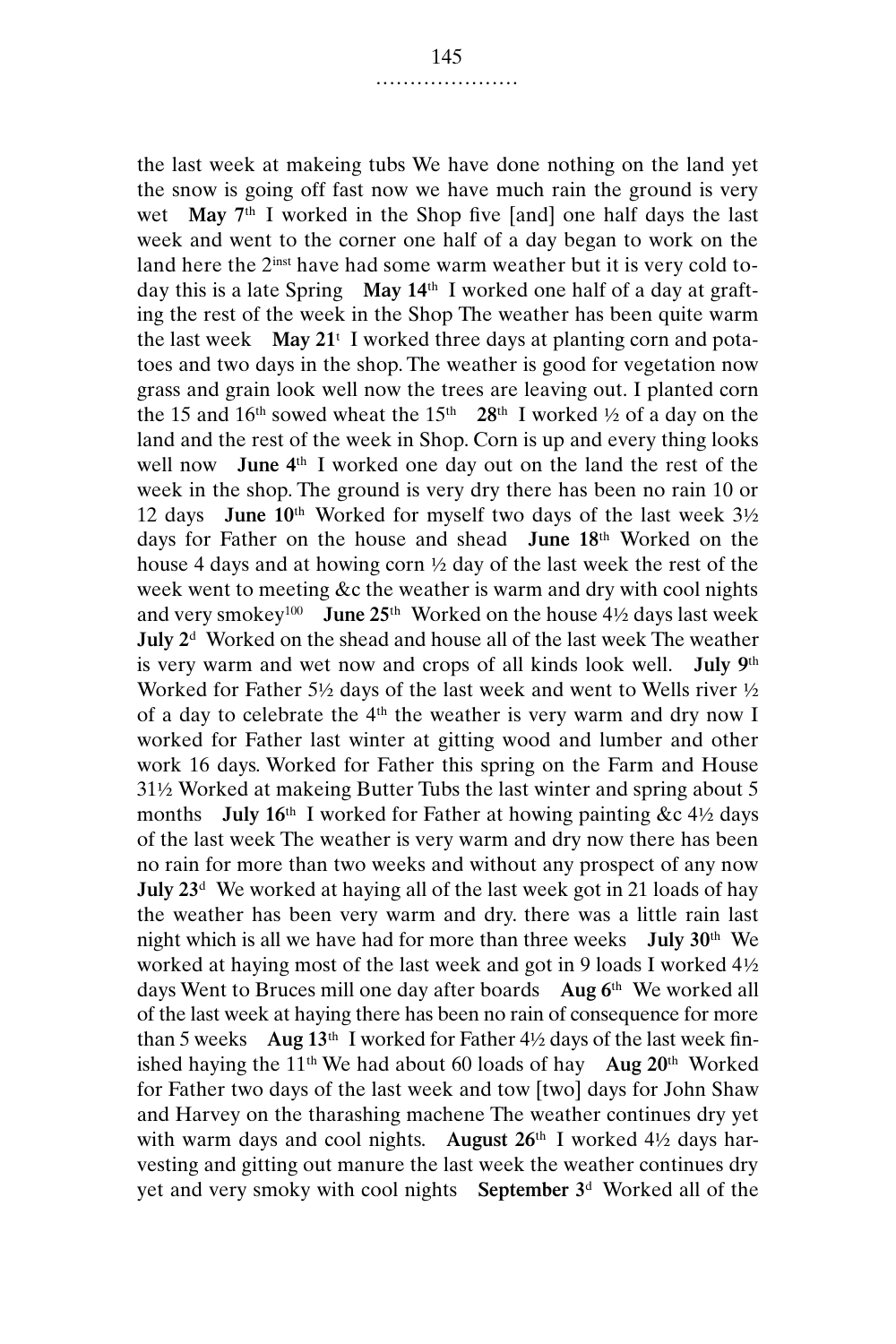last week for James How The weather has been dry for nine weeks untill yesterday when we had quite a shower. Grain of all kinds is quite small also corn and potatoes. the hay crop was quite good The streams are lowest ever known on this place fiers [fires] have been running in evry direction the pastures are dried up very bad. **September 10**th Worked one day for Father and two for J How and the rest of the week attended State election meetting<sup>101</sup> and visited with friends from Nh [New Hampshire] We had a good rain friday which was just ten weeks since we had as much **17**th Worked for J How 5 days and for Moses Clark one day the last week. **Sept 24**th Worked for Clark all of the last week. The weather has been cool with heavy frosts the last week **Oct 1**<sup>t</sup> I worked for Mr Clark five days of the last week and went to the cattle fair one day. the weather is cool and dry now **Oct 7**th Worked for Mr Clark all of the last wek. The weather is warm and dry now **Oct 22**<sup>d</sup> Worked for Mr Clark all of the last two weeks. The weather is cool have had a ½ foot of snow which is all gone except the drifts **Oct 29**th I worked for Mr Clark all of the last week excepting from 2 oclok Saturday in which time I came home **Nov 12**th I worked for Mr. Clark all of the last two weeks excepting from 2 oclok Saturday the weather has been very cold most of the last week with snow it has gone off now had a



*Albert Bickford wearing thick warm mittens stands in the barnyard with a single work horse used for "twitching" out logs. Date, ca. 1885. Courtesy Bickford Album with photographs presumed to be by Flora and Mary Bickford, Peacham Historical Association.*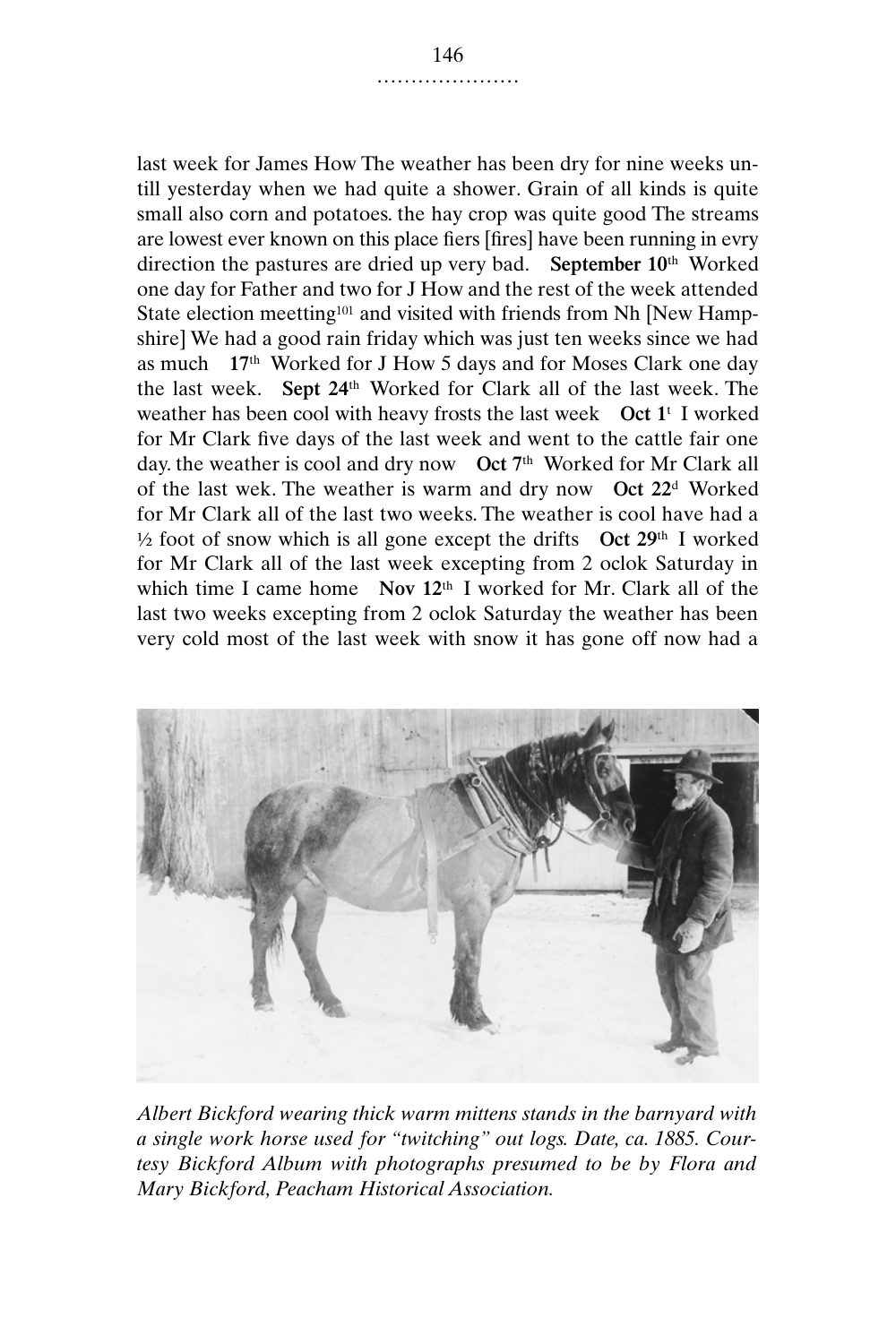heavy rain last night **Dec 3**<sup>d</sup> I have been at home all of the last week getting to gather timber splitting it up. The weather is cold with a little snow I have worked for James Howe 13 days and for Moses Clarke 54½ **Dec 17**th Worked for Father 4 days of the last two weeks the rest of the time for myself and running about &c The weather has been quite warm the last week and very cold the week before I have worked at gitting up wood 2 days the sleding is spoilt now **Dec 24**th I worked 2½ days at gitting up wood last week the rest of the week for myself &c **Dec 31**<sup>t</sup> Worked two days of the last week at gitting up wood and the rest of the week for myself **[1855]**

**Jan 7**th Worked in the shop most of last week the weather is quite warm now the Slaying is most spoiled **Jan 21**<sup>t</sup> I worked in the shop most of the last two weeks The weather mild we have had more than 1 foot of snow last week **March 11**th I worked 2½ days at drawing wood and on sawframe<sup>102</sup> the last week have worked 8½ days for Father at gitting up wood &c this winter the rest of the winter at making B [Butter] Tubs have made about 250 I have worked for myself about 12 weeks since I finished at Clarks **March 25**th Worked 5 days of the last week at makeing tubs and one day for Harvey at sawing wood also 1½ days on saw frame the week before. The weather is very cold now **April 1**<sup>t</sup> I worked in the shop most of the last week. The week has been very windy and drifting The snow is about 3 feet deep have had no rain last month hay is worth from 12 to 15 dollars pr ton and evry thing else in proportion [to] this the past year has been very hard for farmers in this section **April 22** I have been unwell considerable for the last two weeks have worked a part of the time. The weather is warm now the snow is gowing off Fast the roads are impassable we have done no work on the land yet here hay is almost used up and is high so is evrything **April 30**th I have left off makeing tubs have not made any for two weeks have made 440 We have been to meetting with a wagon today at B [Barnet] **May 5**th the weather is cold and windy and has been for one week past most of the time I have worked part of the time the last [week] have not been very well but am much better now think I shall be able to work all of the time soon. We sowed two acres of wheat the  $1<sup>t</sup>$  of May the ground is quite dry now. We want some rain and warm weather very much to start the grain **May 13**th I worked about all of the last week the weather is cool and dry and has been for two weeks and more. Planted potatoes the 8 and 9 planted corn the 12th **May 20**th I planted corn two days and turnips one day and worked for Charles Homes one day the last week The weather continues dry had a little rain the last week grain is up grass is small the trees are leaving out **June 3**<sup>d</sup> We have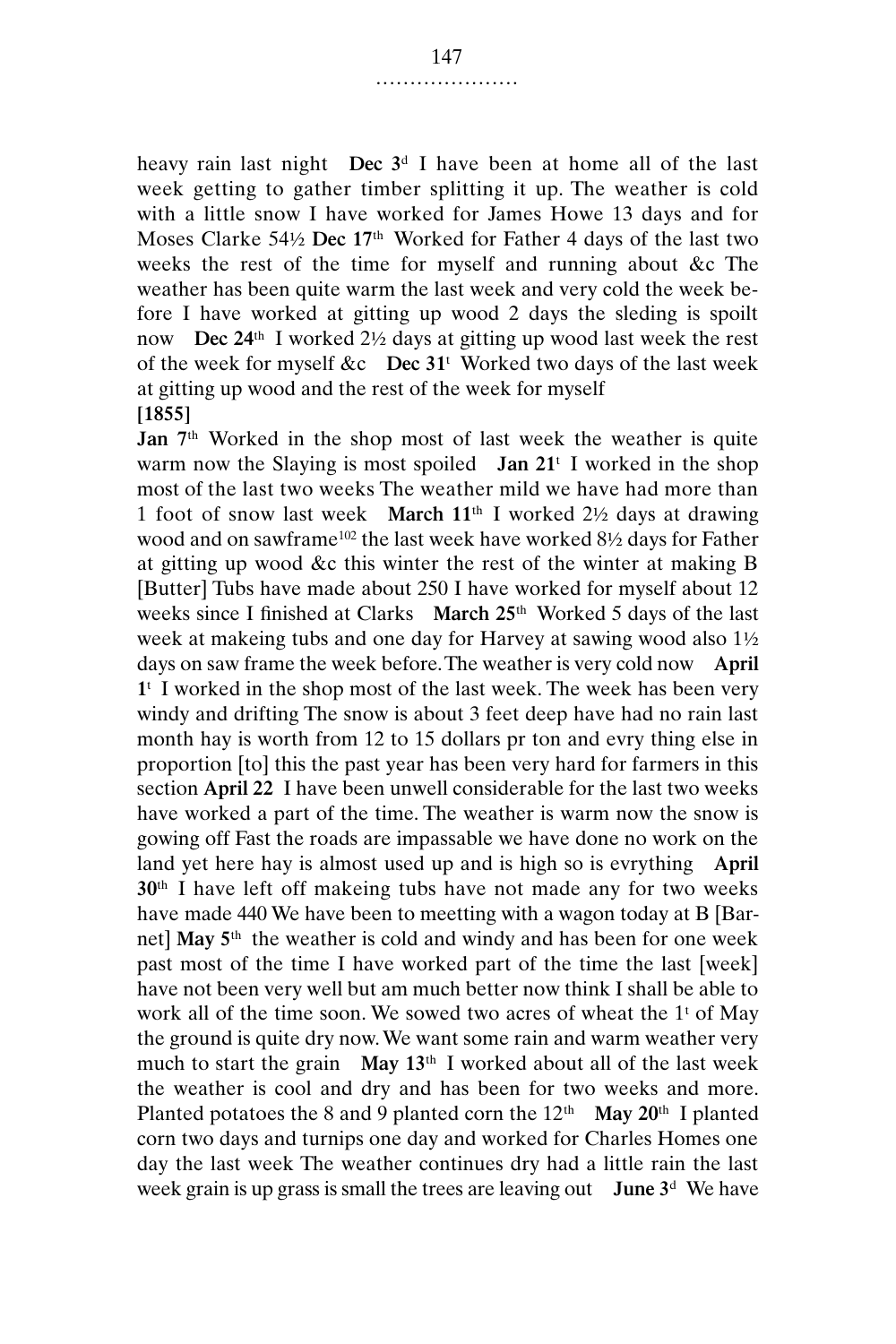hard rain today and yesterday which was very much needed We have been without rain five weeks I worked on the road two days and at grafting two for Father and two days for myself **June 10**th Worked one day for Charles Holmes and the rest of the week at triming Apple trees at home excepting one half day This has been a rainy day We stayed at home on account of the rain which has been heavy and has washed down the corn some **June 17**th Worked 2½ days at splitting stone howing corn and at work on cart wheels. Went to Danville one day. The weather has been cold all of the last week and rainy the ground is full of water now more so than it has been for one year past **June 24**th I worked all of the last week for J Goodel in Cabot on his house the last week has been quite warm and rainy We have had a great rain today. Crops of all kinds are small but are growing fast now. This has been a very backwary [backward] spring dry and cold as was the last winter and the last summer very dry. The past year has been hard for Farmers and for all People genarly **July 8**th I worked all of the last two weeks at Goodels in Cabot excepting one day The last two weeks have been very warm and rainy today it is cool again Crops of all kinds are doing well now. **July 15**th I worked at Goodels all of the last week The weather has been warm and rainy the last two weeks and more grass and grain of all kinds looks well now **July 22**<sup>d</sup> Worked at Goodels last week the weather has been warm and wet the last week with heavy thunder showers **Aug 12**th I have worked a haying most of the last four weeks for Charles Holmes This has been a very wet hay season **Aug 26**th I finished working for Charles Holmes the 25th have been there five weeks in all and worked at haying 24 days. This has been a very wet season much hay has been got in damp and will heat some I should think<sup>103</sup> **Sept 2<sup>d</sup>** I worked for Franklin Bayley on his House  $5\frac{1}{2}$  days of the last week The weather has been quite cool most of the week with frosts **November 11**th I have worked eleven weeks ending Nov 10th for Franklin Baley on his House the weather is warm and pleasant now **Nov 18**th Worked for Ira Mclary all of the last week on his House This month has been mostly warm and pleasant The ground froze yesterday and some snow last night

**[1856]**

Jan 27<sup>th</sup> I commenced to work for Mr Choat the 13<sup>th</sup> of Dec and have evry day since excepting ½ day **April 12**th I finished at Choate the last of Feb have been at Holmes 4 weeks since the snow is a going off fast now **April 26**th Worked at H Hand 9 days of the last two weeks the snow is almost gone the weather is quite warm **May 11**th I worked at I McClaryes eight days of the last two weeks. This spring is quite forward **June 22**<sup>d</sup> I have worked at Truman Martins most of the last two weeks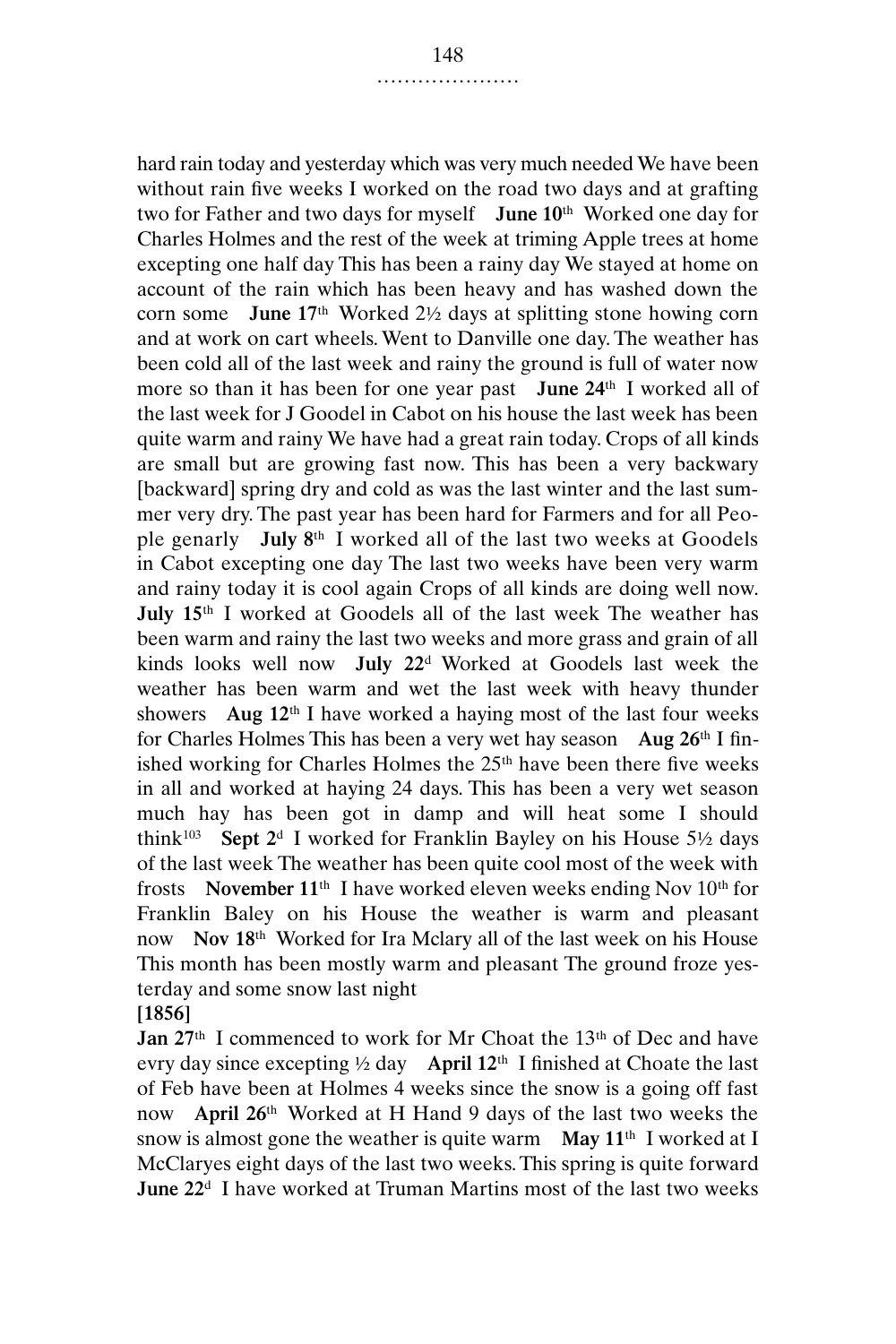on House The weather is very warm now the crops of hay and grain are looking well now **Aug 4**th I finished at Martins two and more weeks since have worked at home 11 days since at haying The weather has been very warm for three or 4 weeks back **Aug 17**th Worked three days of the last week for J R Kinerson at haying the last week and at Miners on house the weather is cool with rain often **Sept 7**th I worked at Miners Mrs Browns and Hendrys the last 3 weeks The weather is quite warm now and dry **December 21**<sup>t</sup> I have worked [for] H Fullers and at A Veries about all of the last three and half months Have worked at the joiners business ever since last winter at \$1.25 pr day and have earned \$300

**[1857]**

**Jan 19**th I have been at home for the last 4 weeks have been at work a part of the time at gitting home hay drawing wood &c. The weather is cold the snow is 3 ft deep **April 5**th I have been at home most of the time since the 20<sup>th</sup> of Dec have worked at makeing Buckets Tubs for three or four weeks past The weather is warm now the snow is going of[f] quite fast **May 3**<sup>d</sup> I have worked for Charles Holmes the last two weeks the weather has [been] cold through the month of April **May 10**th Worked for Mr Boutell all of the last week **Sept 6**th I have worked about 2½ months this last summer at St Johnsbury for the Farebanks Co. finished there week before last. This has been a very warm summer since the 1t of July and very wet with much thunder **Sept 19**th I have been about home for the last two or three weeks have worked at makeing a Grainary one week Have worked at Hatchs 37 days at Hookers 24½ days **[1858]**

Jan 9<sup>th</sup> I have worked at home at gitting up wood and logs to mill &c about eight days of the last two weeks **March 24**th I have been unwell for two weeks past a had the Doctor three times am better now **May 30**th have worked at H Walkers 3 weeks past on house the weather is warm now this is a late spring the trees are just leaving out **Nov 27**th finished at Walkers worked 169 days **Dec 12**th at J Kidneys 7 days of the last two weeks. The weather is cold with about 1½ feet of snow the ground froze about the  $10<sup>th</sup>$  of Nov and the weather has been cold ever since **[1859]**

**April 17**th I have worked about half of the time this winter in the Shop health not very good. This has been a long winter the weather is cold now the snow is two feet deep yet. This road is not passable for slaigh or wagon we are under the necesity of staying at home from Church today **July 3**<sup>d</sup> Worked for Ira Mclary 60 days of the last three months on store104 **July 18**th have worked for Liberty Hooker 3½ days of the last week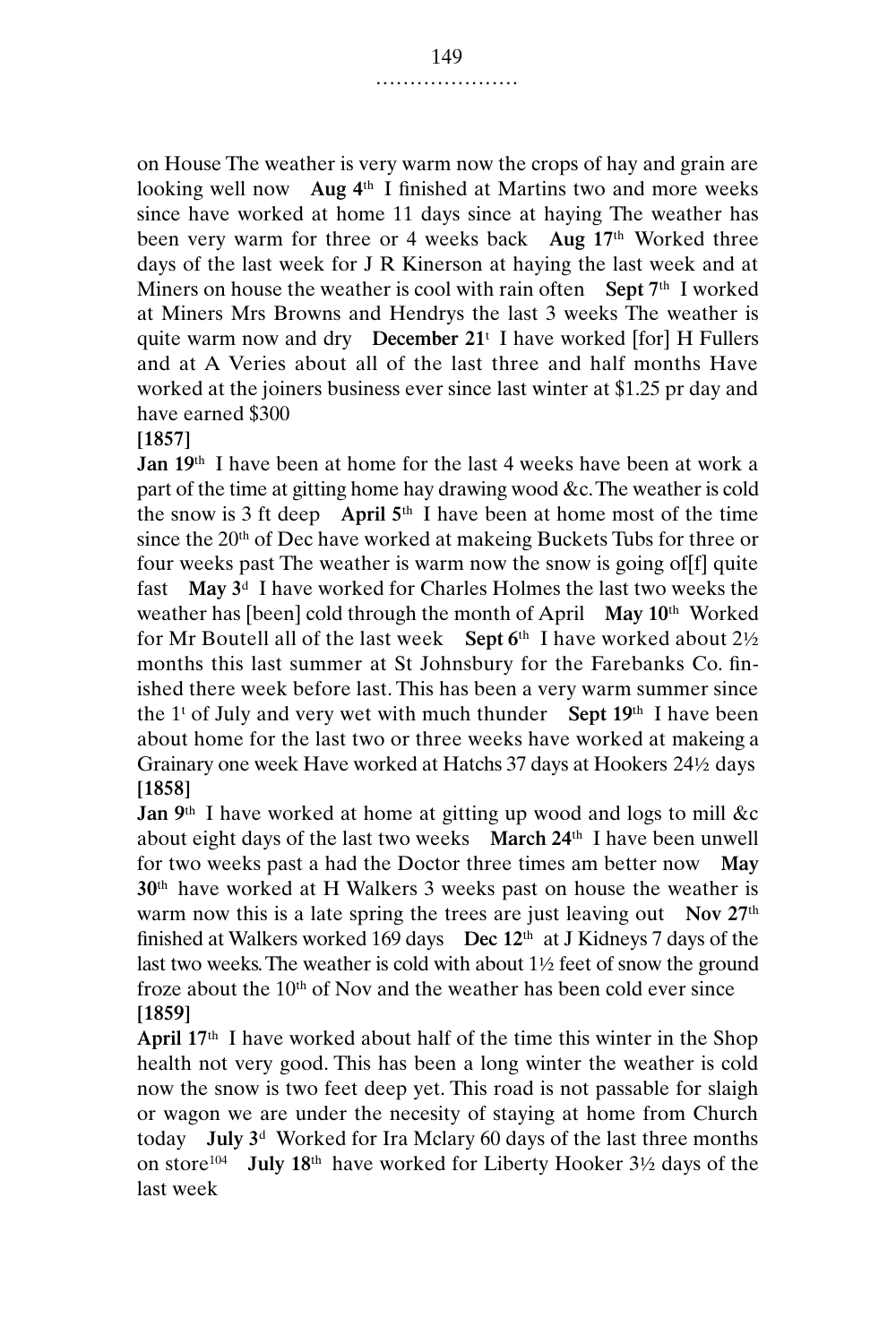## **[1860]**

**July** I have been at work for Ruben Clark in Cabot and for Charles Holmes most of the spring and summer thus far This has been quite a dry season so far the hay crop is rather small most other crops are good **[1861]**

**Feb 18** I finished work and came home the last of Jan **May 5**th Worked 7 days of the last two weeks for Mrs Merrill<sup>105</sup> have been at home about two and one half months of this winter and about the same last winter and have worked enough to pay my way should think

**[1862]**

**May 11**th I have worked at my traid most of the last year finished and came home the 6<sup>th</sup> of Feb and was married the 11<sup>th</sup> and went to Mass [Massachusetts] was away 3 or more weeks came home and worked for JR Kinerson 7 or 8 days then bought the West Farm and took posession Apr 1

#### **EPILOGUE**

On February 11, 1862, Albert Bickford and Augusta Merrill were married in Peacham. Albert was a thirty-seven-year-old farm hand, carpenter, and cooper with a limited education who lived with his parents until his marriage. Augusta was a member of the remarkable Merrill family and one of the best-educated women in town. At age thirty-two, she was considered "still in the market" or "on the shelf," as unmarried women at that time were characterized.<sup>106</sup> Augusta had been born and raised on the Merrill farm at the foot of Cow Hill, which Albert would have passed each time he made the trip to Peacham Corner.

As noted in the last entry of his journal, Albert "took possession" of the West Farm after his marriage. This house and barn on about one hundred and twenty acres was located adjacent to the Merrill farm. According to the Peacham Land Records, Hazen Merrill had owned this land for some time, with John W. West living there and "improving the property." On March 27, 1862, six weeks after his daughter's marriage, Hazen Merrill sold the property to Albert Bickford for one thousand dollars.107 Within a few years, Albert began building a new house next to the old Merrill home where Augusta, a third generation of Merrills on that land, was raised. The new house was completed in 1868, the year of Hazen Merrill's death, and Albert, Augusta, and their two daughters took up residence. Thereafter, the surrounding property of about 300 acres became known as the Bickford farm. Albert raised cows and hayed. He kept horses and had a carriage and sleigh. He nurtured a large apple orchard, the remnants of which still stand at the turn of the twenty-first century, as does the house he built, located at the crossroads known today as Penny and Ha'Penny streets.108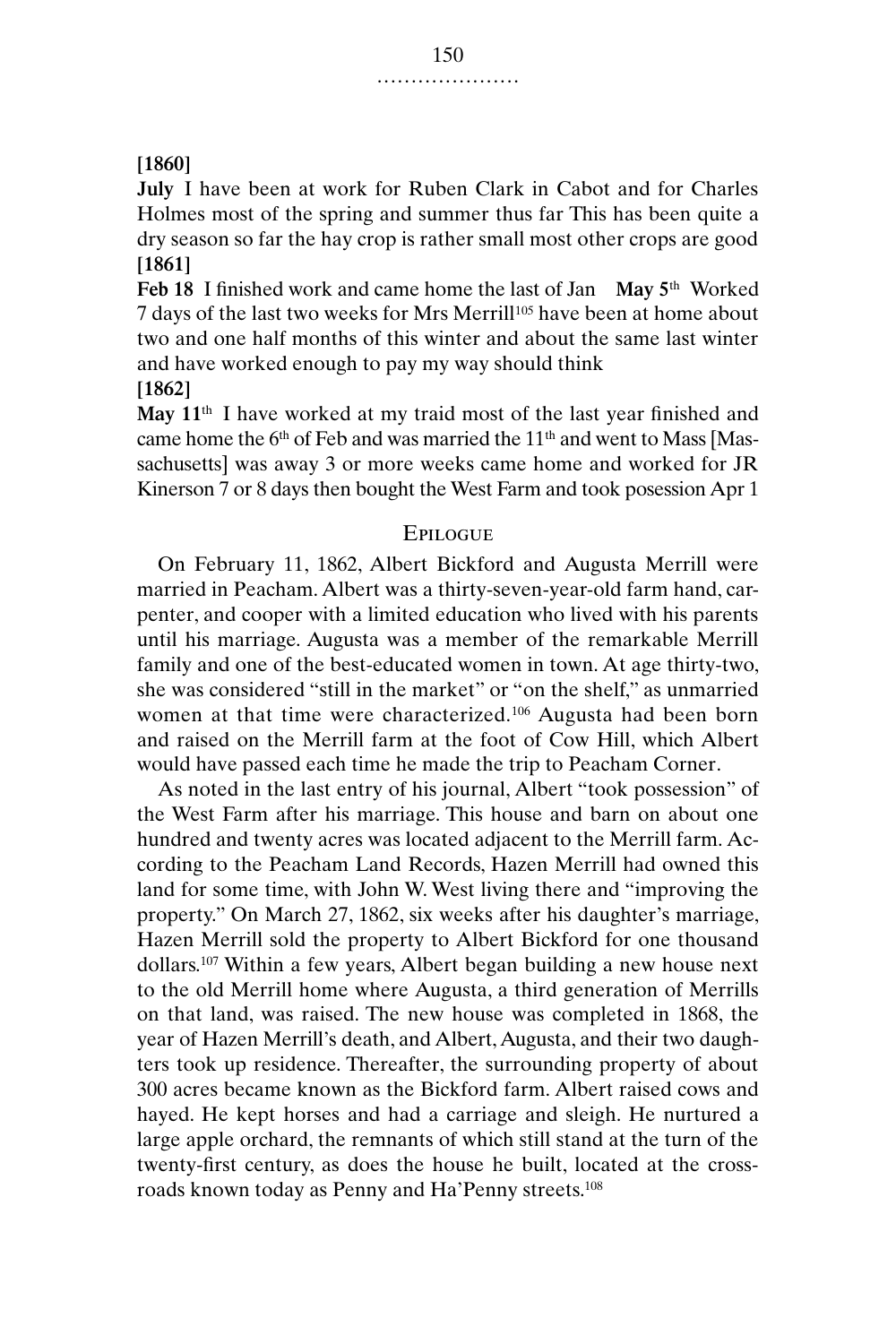

*Carte de visite of Albert Bickford and Augusta Merrill at the time of their wedding, February 1862; photographer T. C. Haynes, Railroad Street, St. Johnsbury. Augusta's dress with its stripes and plaid silk was fashionable at mid-century with bell sleeves worn over lace or embroidered muslin undersleeves. She updated the look by wearing a narrower collar, popular in the 1860s. Her full skirt is worn over hoops, and as she leans against Albert's chair, the hoops are pushed off to the opposite side a little. Her hair is worn low over her ears, an 1860s style. Albert's coat has a velvet collar and his vest is silk; a watch chain drapes through a buttonhole to the watch in his pocket. His whiskers are fashionably styled for the 1860s. His well polished boots, instead of new leather dress shoes, show what a practical man he was. This common wedding pose, the man seated and the woman standing, allows Augusta to show off her dress. The editor thanks Lynne Z. Bassett, historic textile consultant, for this description. Photograph courtesy Lois F. White.*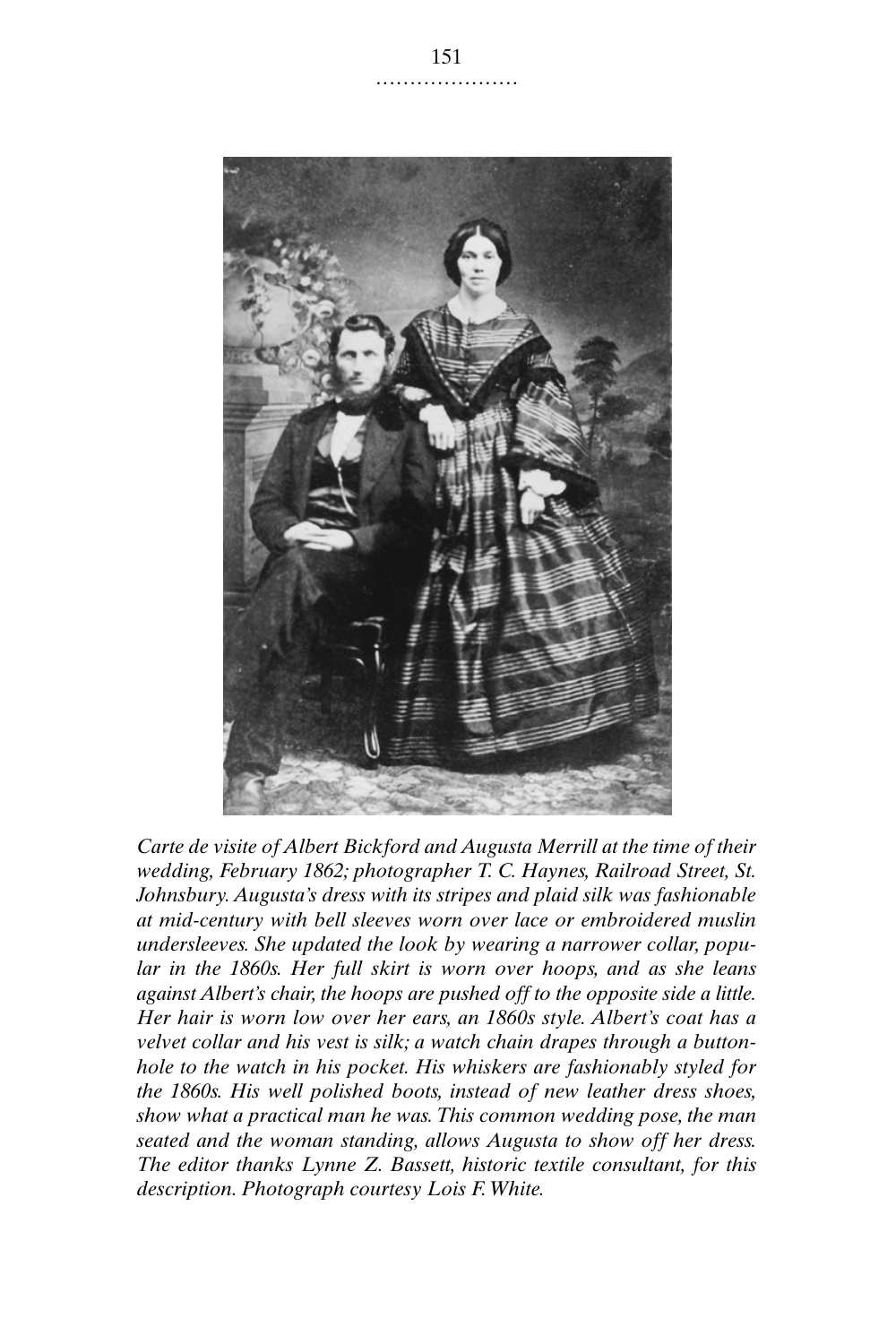

*The farmhouse Albert Bickford built in mid-1860s, still standing, with old Merrill home to the left, now gone. Date, ca. 1885. The farm is located at the corner of Penny and Ha'Penny, foot of Cow Hill. Courtesy Bickford Album, Peacham Historical Association.*

Three weeks after his marriage, Albert was elected at town meeting to the position of "fence viewer," the settler of boundary disputes, often at that time part of the Peacham selectmen's responsibilities. In 1865 he became one of two petit jury members for Peacham.109 He joined the church in 1868, Augusta having joined in 1850, long before her marriage.110

In addition to farming his land, Albert continued to help his neighbors. Laura Bailey, an unmarried seamstress whose father had once hired Albert for farm work and house repairs, noted in her diary the times "Mr Bickford finished our cistern" or "put on our windows."111

Augusta died in 1887. Her obituary in *The Caledonian* described her as "an intelligent cultural woman" and "a loving wife and mother." Albert stayed in the house, living with his daughters until his death in 1897. His obituary summarized his life: "Mr Bickford had been one of the staunch citizens of the town, a solid man."112 In the probate records compiled at his death, the household inventory for Albert's estate listed "Chest, Carpenter & Cooper tools" evaluated as worth \$26.00.113 Remarkably, the frugal man of modest beginnings and a limited education rose to some civic prominence and left behind an estate valued at \$29,905.25, administrated by the most noted Peacham citizen of the time, Charles A. Bunker, principal of the Peacham Academy.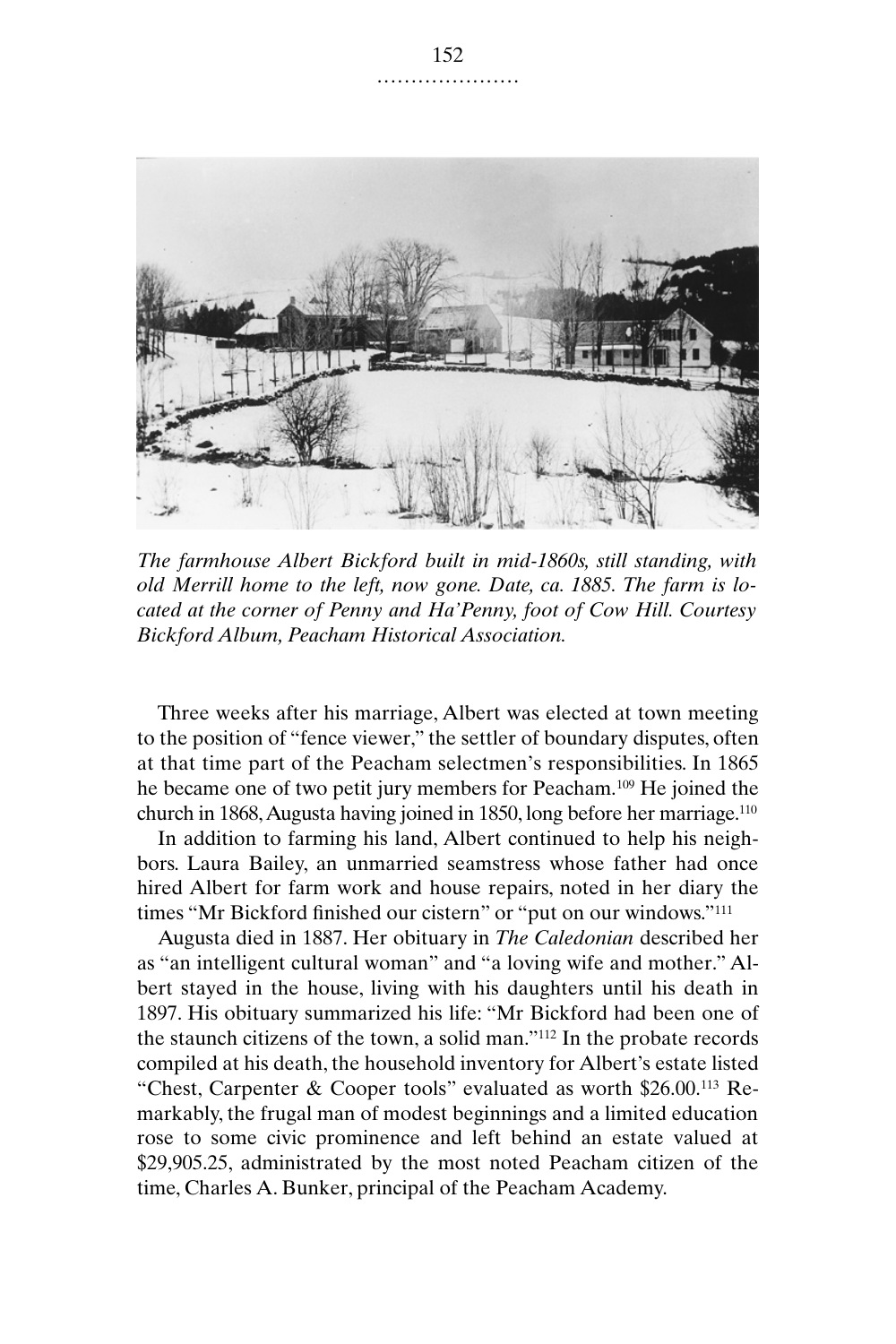#### **NOTES**

The editor thanks Allen F. Davis, William (Bill) Ferraro, Elsie Freeman Finch, Karen R. Lewis, Lorna Quimby, and Frank G. White for commenting on the manuscript, and Janet B. Smith for transcribing the Bickford journal.

<sup>1</sup> Ernest L. Bogart, *Peacham: The Story of a Vermont Hill Town* (Montpelier: Vermont Historical Society, 1948), 303, 305.

<sup>2</sup> Jennie Chamberlain Watts and Elsie A. Choate, comps., *People of Peacham* (Montpelier: Vermont Historical Society, 1965), 29. Catherine Bickford Fahnestock, *Three Hundred Fifty Years of Bickfords in New Hampshire* (Cottonport, La.: Polyanthes, 1971), 492 and scattered.

<sup>3</sup> Bogart, *Peacham,* 254–277.

<sup>4</sup> Peacham Town Office. Peacham Land Records: Book 6, p. 473; Book 7, p. 236; Book 8, pp. 483– 484; Book 9, p. 350.

<sup>5</sup> Peacham Town Office. Peacham Grand Lists, 1848–1862. *U.S. Agricultural Census, State of Vermont, 1850* (Washington, D.C., 1850), microfilm at Vermont State Library.

<sup>6</sup> Bogart, *Peacham,* Preface.

<sup>7</sup> Some of these letters and diaries are quoted in Lynn A. Bonfield and Mary C. Morrison, *Roxana's Children: The Biography of a Nineteenth-Century Vermont Family* (Amherst: University of Massachusetts Press, 1995).

<sup>8</sup> *The North Star* (Danville, Vt.), 14 August 1848.

<sup>9</sup> For a collection of articles and photographs through the years on Peacham, see Lynn A. Bonfield, comp., *The Peacham Anthology* (Peacham Historical Association, 2003).

<sup>10</sup> Card file of names of Academy students, Peacham Historical Association. The catalogues from which these cards were made were not printed on a regular basis until 1846. Therefore Bickford's school record might not be complete.

<sup>11</sup> *U.S. Census, 1850,* does not include Russell among the members of the Benjamin Bickford family so he made a permanent move from home.

<sup>12</sup> Robert E. Shalhope, A Tale of New England: The Diaries of Hiram Harwood, Vermont Farmer, *1810–1837* (Baltimore: Johns Hopkins University Press, 2003), 140–142. There is no indication that Benjamin and Albert Bickford differed in their perceptions of "manliness" or even concerned themselves with that concept, as Shalhope describes for Benjamin and Hiram Harwood.

<sup>13</sup> Ira Jennison, Diaries, scattered 1869–1923; Private Collection. Charles A. Choate, Diaries, scattered 1879–1896; Private Collection. Isaac N. Watts, Diaries, scattered 1866–1876, Watts Family Papers, Special Collections, Bailey/Howe Library, University of Vermont, hereafter cited as Watts Family Papers, UVM.

<sup>14</sup> For an excellent discussion of weather and farming, see David Demeritt, "Climate, Cropping, and Society in Vermont, 1820–1850," *Vermont History* 59 (Summer 1991): 133–165.

<sup>15</sup> Peacham Grand Lists, 1848–60. In the nineteenth century, town officials called listers prepared a detailed description of each farm; this listing was a public record.

<sup>16</sup> *The Caledonian* (St. Johnsbury, Vt.), 26 May and 16 June 1855. Bogart, *Peacham,* 317–318. <sup>17</sup> Ibid., 233–236.

<sup>18</sup> *The Caledonian,* 24 February 1855. The editor is indebted to the staff of the St. Johnsbury Athenaeum, especially Dorothy Fagen and Lisa von Kann, where the newspapers are preserved.

<sup>19</sup> Estimate of amount mowed by hand in David Warden, editor, *Robert Remembers: Rural Life Memories of Robert L. Warden of Barnet Center, Vermont* (Published for Warden Family Collections by Civil War Enterprises, Newport, Vt., 2003), 84. These memories include good farming detail from diaries of Robert Lackie Warden (1906–1988), his father Horace (1852–1923), and his grandfather William (1806–1882). Another good source for haying is Allen R. Yale, Jr., *While the Sun Shines: Making Hay in Vermont 1789–1900* (Montpelier: Vermont Historical Society, 1991).

<sup>20</sup> Information on Moses Martin is from Maxine Martin Long, "A Yankee Argonaut," manuscript, 1995, Peacham Historical Association. Isaac Watts's younger sister Alice described his situation in her diary 15, 16, and 26 August 1863; Private Collection.

<sup>21</sup> *The Caledonian,* 3 July 1858.

 $22$  Examples of retired Peacham farmers moving to the Corner are Ralph Blanchard and Leonard Johnson. See Lorna Quimby and Kristin O'Hare, "Blanchard Family Papers in the Peacham Historical Association," *Vermont History* 67 (Summer/Fall 1999): 95, and Oliver Johnson, "An Ernest Letter to Lyman Lee [dated 12 July 1869]," *The Vermonter* 39 (May 1934): 142–143. The Corner is one of several crossroads in Peacham where houses, and in the early years industry, were located. In Albert's time, the churches and Academy were located at the Corner.

<sup>23</sup> Peacham Grand List, 1860. Benjamin Bickford is not listed in the *U. S. Agricultural Census, State of Vermont, 1860,* so he was no longer farming.

<sup>24</sup> Hal S. Barron, *Those Who Stayed Behind: Rural Society in Nineteenth-Century New England* (New York: Cambridge University Press, 1984), 94; Shalhope, *Tale of New England,* 3. Isaac Watts,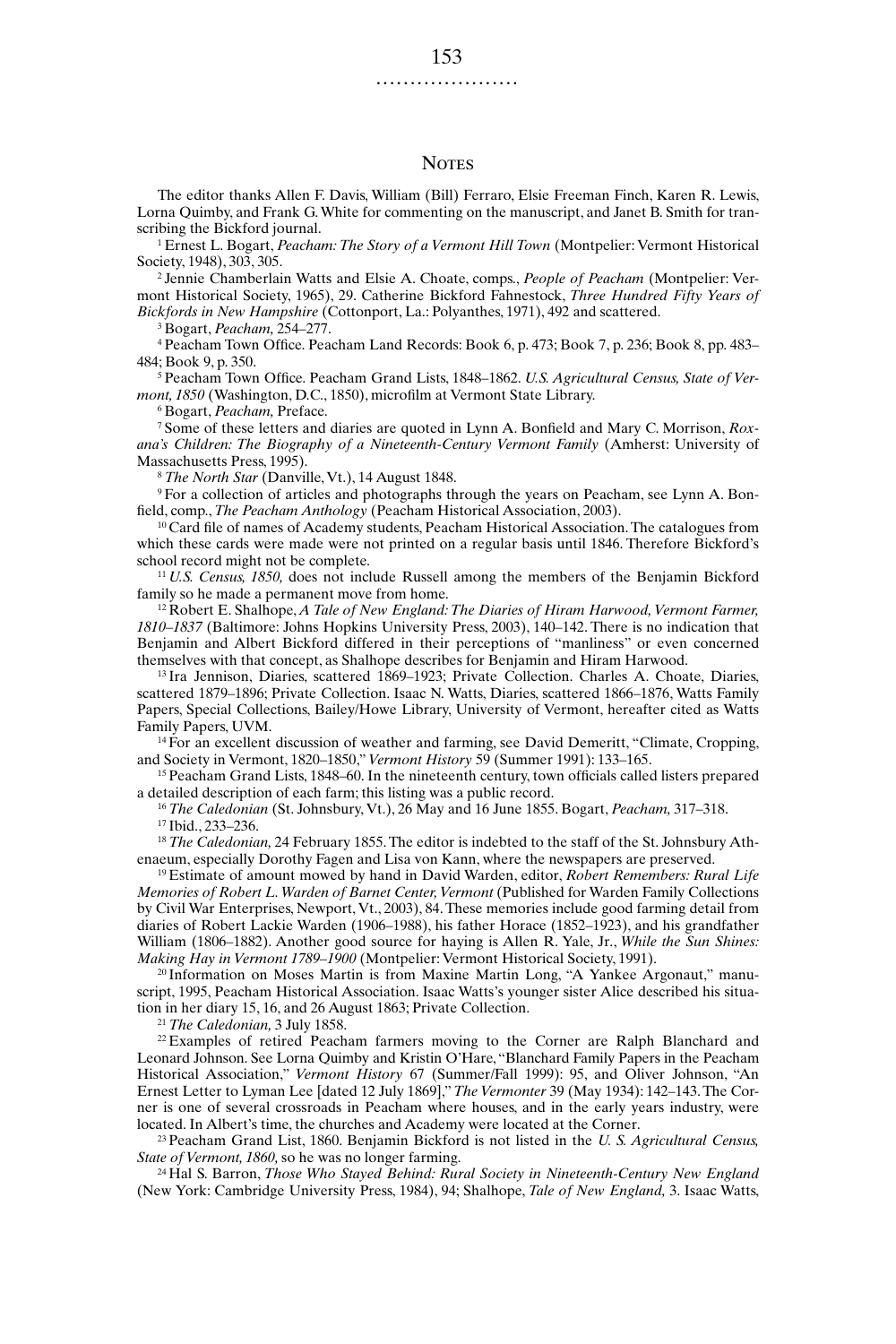the youngest of the three Watts brothers, took over his father's farm as Lyman Watts's health declined.

<sup>25</sup> For reference to Vermont men going west, see Harold S. Russell, *A Long, Deep Furrow: Three Centuries of Farming in New England* (Hanover, N.H.: University Press of New England, 1982), abridged, 233–234; Lewis D. Stilwell, *Migration from Vermont* (Montpelier: Vermont Historical Society, 1948), 149–151 and scattered; Harold Fisher Wilson, *The Hill Country of Northern New England: Its Social and Economic History, 1790–1930* (New York: Columbia University Press, 1936), 56–66; William J. Gilmore-Lehne, "Reflections on Three Classics of Vermont History," *Vermont History* 59 (Fall 1991), 240 and scattered.

<sup>26</sup> Barron, *Those Who Stayed Behind,* 104 et seq., argued that those who were most "content" remained in Vermont. For the meaning of contentment in nineteenth-century Peacham, see Bonfield and Morrison, *Roxana's Children,* 16, 47, 91, 184.

<sup>27</sup> Christopher Clark, *The Roots of Rural Capitalism: Western Massachusetts, 1780–1860* (Ithaca, N.Y.: Cornell University Press, 1990), 146–155, 195–227, 309–313; John L. Brooke, *Heart of the Commonwealth: Society and Political Culture in Worcester County, Massachusetts, 1713–1861* (New York: Cambridge University Press, 1989), 308–309; and Steven Hahn and Jonathan Prude, *The Countryside in the Age of Capitalist Transformation* (Chapel Hill: University of North Carolina Press, 1985), scattered.

<sup>28</sup> Peacham Grand Lists, 1848–1860.

<sup>29</sup> Bogart, *Peacham,* 310–311 on sheep, 309 on beef cattle, 278 on price of corn, and 350–352 on increase in dairy farming. The greatest increase in dairying for Peacham came after the Civil War. By 1860 Benjamin Bickford was no longer farming; thus the use of 1859 figures.

<sup>30</sup> Allen F. Davis, "The Simpson Ledgers," *The Hazen Road Dispatch* 24 (Summer 1999), 20–24, told the history of an East Craftsbury country store where James Simpson became "a middleman" between local farmers and urban markets after the railroad connected the area to Boston. Using the store ledgers, Davis could report that cash transactions at the Simpson store were rare in the 1840s but increased in subsequent years, probably a pattern close to that found in the stores of Peacham where, unfortunately, few early store records remain.

<sup>31</sup> Bogart, *Peacham,* 316; Russell, *Long, Deep Furrow,* 189; Gilmore-Lehne, "Three Classics," 238 and scattered; T. D. Seymour Bassett, "A Case Study of Urban Impact on Rural Society: Vermont, 1840–80," *Agricultural History* 30 (January 1956), 1: 30; *The Caledonian,* 18 January and 13 September 1851, 12 November 1853 and scattered.

<sup>32</sup> Letter, 27 July 1856, Roxana Watts to son-in-law; Walbridge-Gregory Family Papers, California Historical Society, San Francisco, hereafter cited as Walbridge-Gregory Family Papers, CHS.

<sup>33</sup> Ira Jennison, Diaries, scattered 1869–1873.

<sup>34</sup> *The Caledonian-Record* (St. Johnsbury, Vt.), 29 September 1990, article by Lynn A. Bonfield on the acquisition by the Peacham Historical Association of a nineteenth-century trunk from the Watts family.

<sup>35</sup> Ira Jennison, Diary, 1873, memoranda at back of diary lists his making 197 butter tubs for ten buyers in this year. Mainly these tubs held from ten to thirty-five pounds. The payment for the thirty-five-pound tubs appears to have been forty cents.

<sup>36</sup> Frank G. White, Curator of Mechanical Arts, Old Sturbridge Village, e-mail and letter to the editor, 18 and 20 February 2003. Letter to editor, 22 March 2003, from Barbara S. Van Vuren, author of *Butter Molds & Stamps: A Guide to American Manufacturers* (Napa, Ca.: Butter Press, 2000), an excellent reference book.

<sup>37</sup> Bogart, *Peacham,* 274; *Walton's Vermont Register, Business Directory, Almanac and State Year Book* with entries for Brown's store in 1846–1852 and for Martin's through the 1860s. The Corner was the main center of town, and the Hollow was at the crossroads to the east, in the twentieth century called East Peacham.

<sup>38</sup> *The Caledonian,* 5 and 19 May 1849.

<sup>39</sup> The editor has been unable to locate an actual butter tub from the 1840s or 1850s at the Vermont Historical Society, The Billings Farm, Peacham Historical Association, or Old Sturbridge Village. Farm manuals of the period speak of "firkins"; Gurdon Evans, *The Dairyman's Manual: Being a Complete Guide for the American Dairyman* (Utica, N.Y.: John W. Fuller & Co., 1851), 146–147, and promotional brochure published by Porter Blanchard & Co., *An Essay on Butter & Butter Making* (Concord, N.H.: Steam Power Press of McFarland & Jenks, ca. 1852), 7–8. None of the Peacham primary sources from the period call butter carriers firkins. Butter boxes dated after the advent of the railroad are common; Van Vuren, *Butter Molds & Stamps,* 120–121.

<sup>40</sup> *The Caledonian,* 22 May 1858.

<sup>41</sup> Isaac N. Watts, Diaries, 29 May 1866, 10 and 17 June 1867, 15 May and 20–27 October 1868, Watts Family Papers, UVM.

<sup>42</sup> Bogart, *Peacham,* 282. Letter, 11 August 1847, Henry Walker, Peacham, to Leverett Hand, Acton, Ma., Peacham Historical Association, where Walker reported that "wages have been high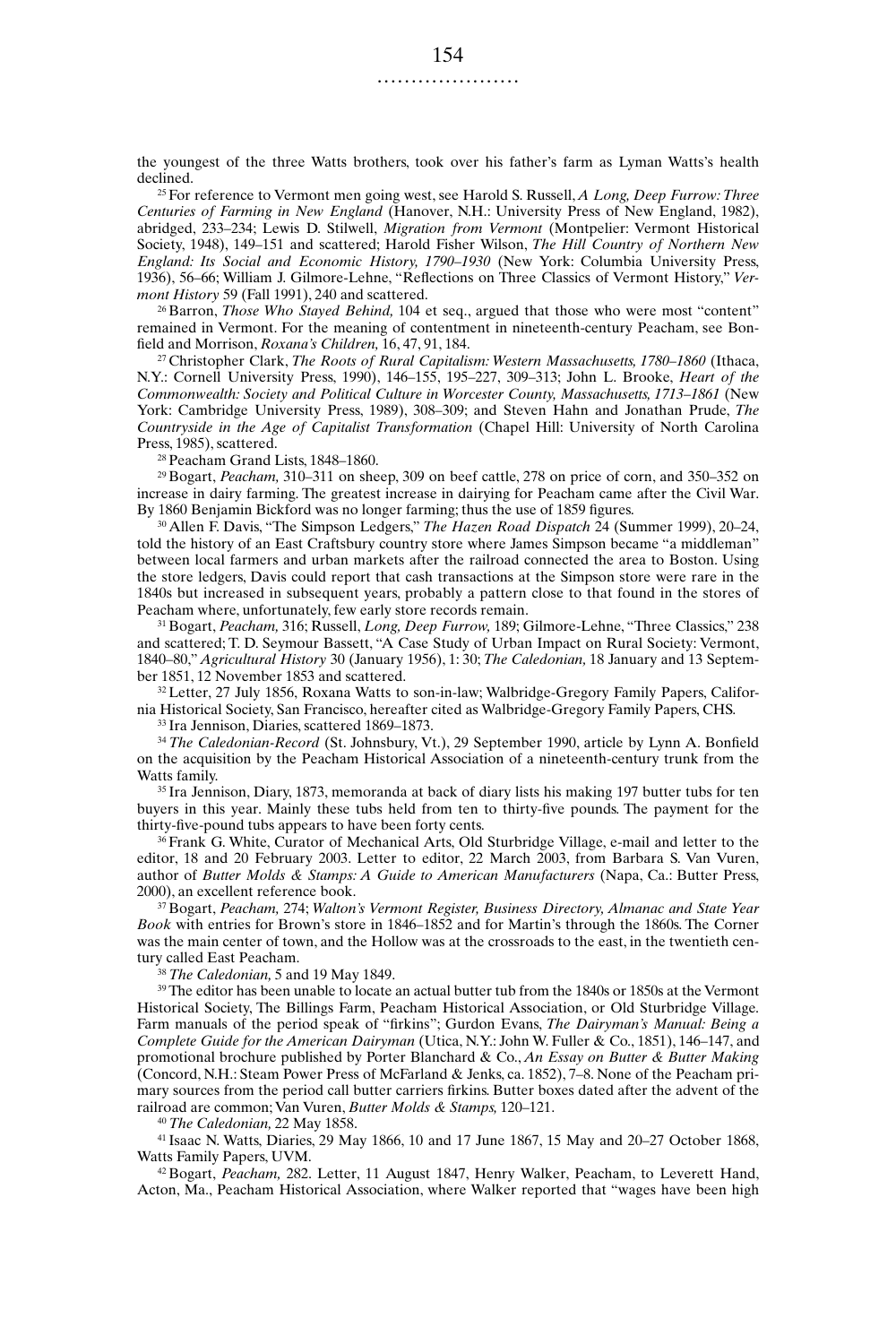here \$1.25 per day in haying." Since this letter includes many teasing remarks, it is hard to know how accurate these figures are. T. M. Adams, *Prices Paid by Vermont Farmers for Goods and Services Received by Them for Farm Products, 1790–1940; Wages of Vermont Farm Labor, 1780–1940* (Burlington: Vermont Agricultural Extension Service, Bulletin 507, February 1944), 88, listed farm wages per day with board as  $75¢$  in 1840,  $67¢$  in 1850, and 89¢ in 1860.

<sup>43</sup> Edward T. Fairbanks, *The Town of St. Johnsbury Vt.* (St. Johnsbury: The Cowles Press, 1914), 413.44 *The Caledonian,* 2 July 1859. There is little documentation of the impact on Caledonia County

of the Panic of 1857. *The Caledonian,* 10 October 1857, referred to it as "a commercial crisis" and a week later as "hard times," but no examples of local hardships were reported. Money was particularly scarce through the 1840s and 1850s, blamed almost entirely on the flood of cheaper products from the West; Bogart, *Peacham,* 308–311.

<sup>45</sup> The editor thanks Allen R. Yale, Jr. for suggesting in an e-mail, 2 April 2003, that Bickford might have worked as a carpenter on the many new buildings and factory additions that Fairbanks constructed during this time, including housing for workers. Yale wrote that in 1858 the average pay for Fairbanks workers was \$1.15 per day; carpenters probably were paid more.

<sup>46</sup> *The Caledonian,* 7 and 21 September 1850.

<sup>47</sup> Ibid., 20 and 27 March 1890, obituaries for Leonard Johnson include his bell ringing. Bogart, *Peacham,* 220, may have taken this quote from C. A. Clark, "Capt. Leonard's Confession," *The Vermonter* 43 (September 1938): 132.

<sup>48</sup> *The Caledonian,* 1 April 1844, 6 January 1845, 10 January 1846, 13 and 27 March 1847, 8 May 1847, 11 March 1848, 10 March 1849, 9 March 1850, 12 February 1853. Bogart, *Peacham,* 215–216. Bassett, "Case Study," 31. This was not the end of this subject which was to plague the state and the nation for many years. For the no-license view, see the 1853 diary of Mark Cone of Hartford, Vt.; Alice Cone Perry, "A Village Merchant," *Vermont History* 10 (July 1952): 201–204.

<sup>49</sup> Bogart, *Peacham,* 221.

<sup>50</sup> Bickford's younger brother, Charles B., enlisted on 16 September 1862, months after the end of the Bickford journal; Bogart, *Peacham,* 325.

<sup>51</sup> *The Caledonian,* 11 June 1848, 6 June 1854, 1 and 8 July 1854.

 $52$  The following editorial practices have been followed. Original spelling, punctuation, and capitalization have been retained, except that commas separating dollars and cents in figures have been silently changed to periods. For ease in reading, journal entry dates have been printed in bold and entries have been separated, replicating the run-on style of the autograph journal. Each year identification has been broken out in bold by the editor, and other year identifications have been silently deleted. Material added by the editor has been placed in brackets.

 $53$  The Bickford farm on the old road up Cow Hill, now called Penny Street, climbed north and then west to Cabot, not always passable in winter months. "Breaking" or "breaking out" were terms used for opening the roads in winter so sleighs could ride through. This was done by driving a team or teams of oxen pulling a sled, in addition to shoveling through the larger drifts.

<sup>54</sup> A carrot machine was probably a grater used for making carrot water which would be added to the butter to give it a yellow color. This practice was common in winter when the butter's natural color was pale; Scott E. Hastings, Jr. and Geraldine S. Ames, *The Vermont Farm Year in 1890* (The Woodstock Foundation, 1983), 78. The editor thanks Curator Robert Benz at The Billings Farm for pointing out the carrot graters in that collection, 12 September 2003.

<sup>55</sup> Grafting trees, especially apple, became popular at midcentury with branches from young trees being grafted onto older ones for increased production or even a more desirable type of apple. In Albert's time, apples were mainly grown for cider; Wilson, *Hill Country,* 217.

<sup>56</sup> Farmers bored wooden logs to create pipes for delivering water to the barn. In his 1858 farm ad, Benjamin Bickford noted "good water running to the house and barn," probably due to the pipes his son made. Isaac N. Watts wrote in his diary, 22 October 1866: "Have commenced boring logs for water works"; Watts Family Papers, UVM.

 $57$  In Albert's time, taxes for road repair in Peacham were worked out in labor. Usually farmers like Albert worked on the roads after mud season in the spring and when farm work lessened in the fall. It was not until 1887 that the Peacham road tax was paid in cash and not "worked out"; Bogart, *Peacham,* 384.

<sup>58</sup> Frank White, a native of Peacham, suggests that this was presumably the barnyard, churned up by cattle's hooves, which was very muddy from the June rains noted by Albert. Farmers put dirt on the yard to level it and dry it out, hoping to prevent hoof rot.

<sup>59</sup> "Making wall" meant building stone fences from the many rocks found in the fields. "Dug stone" was Albert's phrase for clearing stones from the field by lifting them onto a stone boat used to haul rocks to the edges of the field where stone wall fences were erected. As he noted in his journal, some stones were so large that he had to first blast them, and some stone fences needed gates, which he built.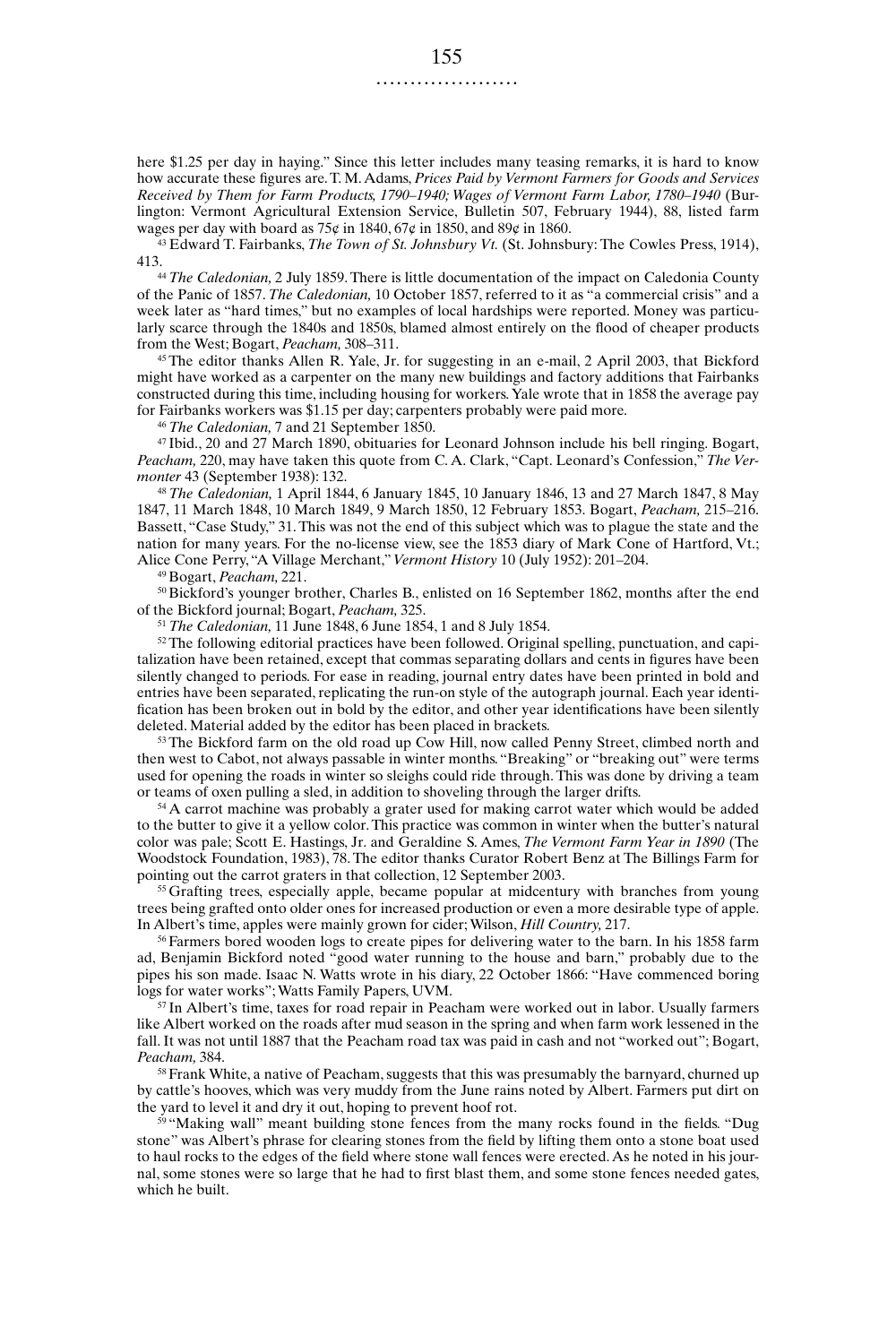$60$  It is hard to tell what Albert was whitewashing. Farm women whitewashed their buttery; Alice Watts Choate, Diary, 2 June 1873; Private Collection. Frank White suggests Bickford may have whitewashed a shop interior.

 $61$  Haying began mid-July and continued about a month as seen in Albert's journal; see Table 2 accompanying this article for number of loads brought to the barn each year. Rowen, the term for the second cutting, was noted only on 7 October 1849.

<sup>62</sup> *The Caledonian,* 12 August 1848, reported on a large meeting in Peacham of Whigs and Locofocos, all against extending slavery to new states entering the Union. The fact that Albert called this meeting a Free Soil Convention might indicate his allegiance to this new party, formed in 1848, with a stronger antislavery platform than the Democratic and Whig parties.

<sup>63</sup> Bogart, *Peacham*, 313, reported that the threshing machine, invented in Windsor, Vt., in 1822, was drawn by two horses, and the driver and four men could thresh and clean 25 bushels of wheat an hour. This machine was not widely used in Peacham until late in the 1850s. Albert noted using a "thrashing" machine 3 September 1848 and 20 August 1854. Albert used the word "machene" for three different devices in his journal: "Carrot Machene," "Thrashing machene," and "Churning Machene."

<sup>64</sup> Manure was taken from the barn, where the cows had spent the winter, and was spread as fertilizer on the land; Bogart, ibid., 317.

<sup>65</sup> In Vermont the first Tuesday in September was election day for statewide offices. At the 1848 town meeting no candidate for Peacham town representative to the state legislature received a majority due to a three-party race among Whigs, Free Soilers, and Liberty Party members—all antislavery but differing on issues of tariffs, extending slavery into territories, and how to treat the Southern states.

<sup>66</sup> *The Caledonian,* 7 October 1848, reported on the Caledonia County Agricultural Fair at the Danville green on 28 September, listing a premium of \$10 for "best 5 yoke of oxen to individuals of the town of Peacham" and citing a fine exhibition of stock and butter with premiums in both going to Peacham farmers.

<sup>67</sup> Bickford was probably making feed boxes for animals.

<sup>68</sup> This is a meeting of the freemen of Peacham for the purpose of casting votes for electors who will represent Caledonia County in Montpelier to choose the U. S. president. *The Caledonian*, 11 November 1848, reported that Peacham voted 74 for Martin Van Buren, 73 for Zachary Taylor, and 54 for Lewis Cass.

 $69$  Albert may have used his meat tubs for preserving pork from slaughtering the pigs the week before. Bogart, *Peacham,* 237, published a recipe for beef and pork brine from an old undated account book kept by Peacham native John Ewell (died 1905). This calls for packing the meat close in the tub, then pouring on the brine of soft water, good salt, brown sugar, and saltpeter. "Let it remain in the tub untill salted through then smoke if pork bacon or  $\tilde{D}ry$  if beef  $\&$  it is Excellent."

 $\sqrt{70}$  Albert hauled tree logs to the mill for planing; he also drew logs to be cut for use in wood stoves. This was a winter job for farmers when oxen could most easily pull logs from the woods. Albert noted often going to Joseph Bruce's place where he had a sawmill, shingle mill, and clapboard mill located at the outlet of Peacham Pond; Bogart, ibid., 356, 370.

<sup>71</sup> Farmers were beginning to increase their herds and would travel some distance in search of good cows. In addition to this entry when Albert goes to Irasburg, he noted on 17 July 1853 going to Walden after cattle.'

 $72$  Albert noted working in sugar houses for both his father, Benjamin Bickford, and his brotherin-law, James R. Kinerson. He reported low figures, so either others completed the job or these farmers made few pounds compared to most Peacham farmers. Bogart, *Peacham,* 315, reported that maple sugar was a profitable industry in Caledonia County with Peacham ranking high among the towns in the county producing large numbers of pounds. In 1840 Peacham made 21,180 pounds according to Zadock Thompson, *History of Vermont, Natural, Civil, and Statistical* (Burlington: Chauncey Goodrich, 1842), 138.

<sup>73</sup> *The Caledonian,* 30 June 1849, reported the area was experiencing "the hottest weather ever known—for so many consecutive days—by the 'oldest inhabitant.'"

<sup>74</sup> Albert noted making shingles in 1849 during the weeks of July 22 and 29. Finally on August 19 he indicated the use of these for shingling the barn.

<sup>75</sup> *The Caledonian,* 18 August 1849, reported two days of almost constant rain which was "too late to benefit hay crop and much of the grain" but would be of "great service to corn, potatoes and the fall feed."

<sup>76</sup> In November 1849 and 1850, Albert noted that he was gathering leaves, probably for bedding the cows in the barn during the cold months.

 $\pi$  Frank White suggests that ditching was needed to drain water from the low-lying fields. Albert continued "ditching" in May, June, and September 1850.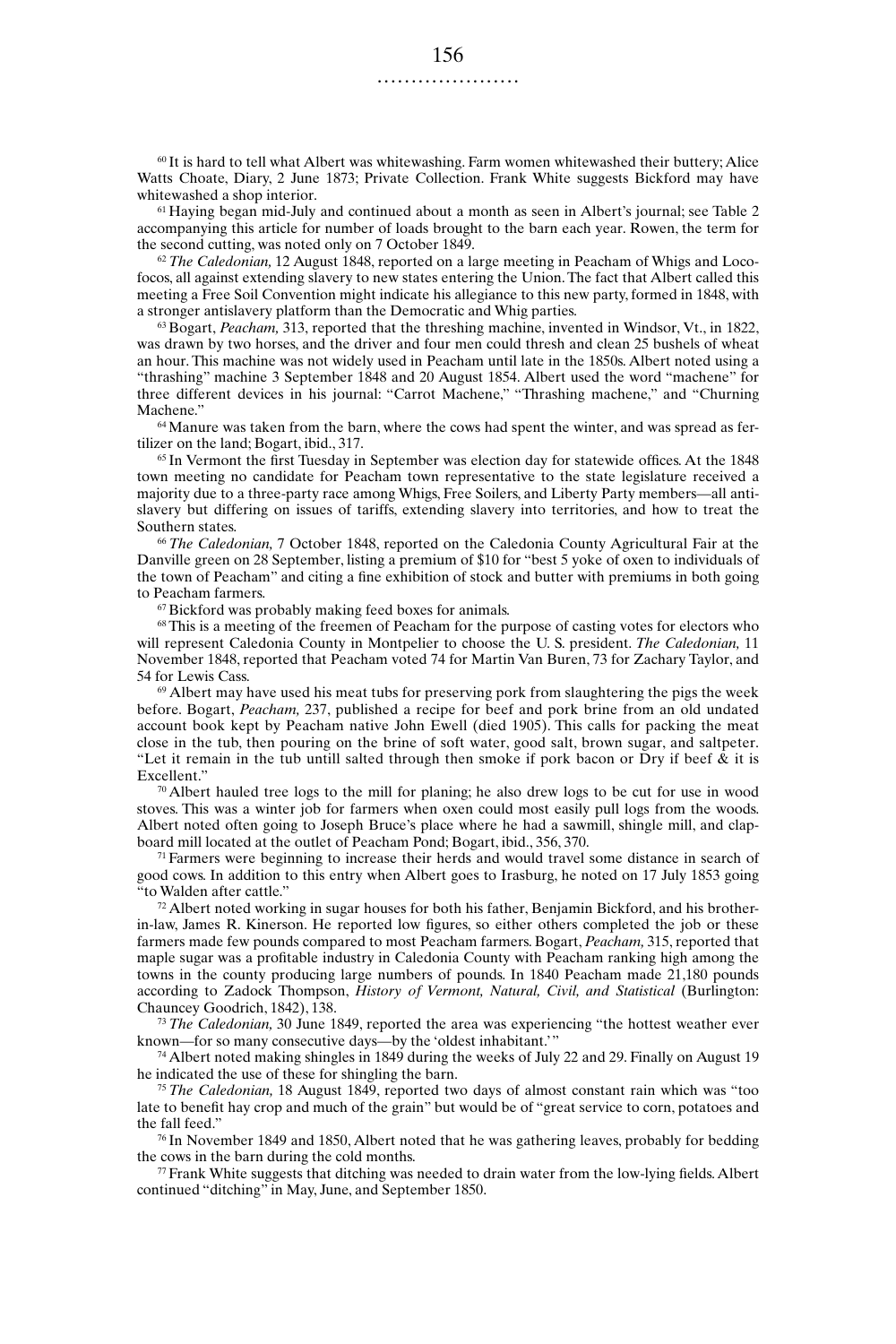$78$  Frank White thought that Albert may be splitting out thin pieces of wood that he then planed down to use for the sides of the butter tubs.

<sup>79</sup> At this time the county court was held in Danville, about ten miles from the Bickford farm. In 1856 the shire of the county was moved to St. Johnsbury. It is not clear why Albert went to court, as he had noted neither jury duty nor legal problems. He may have been merely a spectator, having little work on the farm at this time.

<sup>80</sup> "Whicher cow" may refer to an owner who paid to have the cow boarded with the Bickfords or to the man from whom the cow was purchased. At the time there was a Frederick Whitcher in Cabot; *The Caledonian,* 17 January 1850. Charles A. Choate noted in his diary a J. Whitcher dealing in cows, 13 January and 19 December 1881.

<sup>81</sup> *U.S. Agricultural Census, State of Vermont, 1850*, listed Benjamin Bickford with two "working" oxen."

<sup>82</sup> It is unclear where Bickford went to have his teeth filled, as *The Caledonian* had no ads for Peacham dentists, but possibly Dr. Farr served as dentist as well as medical physician. At this time, tooth aches were usually treated by having the rotten tooth pulled, as seen in the Journal of Alfred and Chastina W. Rix, California Historical Society, hereafter cited as Rix Journal, CHS: on 20 November 1849 Clara Walbridge "had two rotten teeth pulled," and on 27 January 1850, Sarah Walbridge Way went "to the Dr.'s & got a tooth pulled."

Although Chastina Walbridge Rix did not attend the wedding of her close acquaintances, she did commemorate the day by writing on 6 June 1850: "Luther Parker & Louisa Martin = 1"; Rix Journal, CHS. At this time it was customary for only family members to be present at the marriage ceremony, which was usually held at the bride's home. Louisa's close cousin, Augusta Merrill, would have attended. It is a mystery why Albert attended.

<sup>84</sup> *The Caledonian,* 28 September 1850, reported that Caledonia County had insufficient funds for a fair this year. Albert went to the Orange County fair in Bradford, where an exhibition of 300 pairs of working oxen was the hit of the show.

<sup>85</sup> There is no information about Benjamin Bickford's trip to Oswego, N.Y. He may have gone west to see if he wanted to move to a place with a longer growing season or simply to visit friends who had moved there. In any case, he returned in twelve days.

<sup>86</sup> "Gitting out manure" means removing cow waste from the barn while "gitting up muck" seems to refer to clearing waste in the barnyard. Isaac N. Watts made a similar distinction in his 1867 diary when he noted "drawing manure" much of the month of May and "got it plowed in" on the corn fields. At the end of June, after several hard rains, he was "drawing muck" and "fixing the barnyard"; Diary, 16, 17 May and 25, 26, 27 June 1867, Watts Family Papers, UVM. The distinction between "manure" and "muck" is not always clear.

<sup>87</sup> During this period in Vermont, the date for Thanksgiving was set by the governor as it was a state holiday. The date varied through November and early December, often not coinciding with the date set by other New England governors. In 1863 President Abraham Lincoln proclaimed Thanksgiving a national holiday to be celebrated on the last Thursday of November.

<sup>88</sup> "Brakeing colts" refers to training young horses for work or riding with saddle.

<sup>89</sup> This entry may be misdated as the picnic most likely occurred on July 4th.

 $90$  Frank White suggests that this is a "drawshave" or draw knife that Albert used in the shop.

<sup>91</sup> As an example of community working together, diaries and letters of nineteenth-century Peachamites occasionally note that a child is missing and people in the town immediately begin searching. On 11 November 1849, Chastina Walbridge Rix at the Corner wrote of a similar experience: "it was noised abroad that a boy was lost in the woods ... a hundred or more ... people ... went to the ground. They were about starting into the woods when lo the lost one appeared in sight. Young Carter had lain in the woods all night, but in the morning found his way out  $\&$  came home;" Rix Journal, CHS.

 $92$  Dr. Josiah Shedd, a long-practicing doctor in Peacham who became a trustee and benefactor of the Academy, died September 4, 1851; Watts and Choate, *People of Peacham,* 273; Bogart, *Peacham,* 132, 234; *The Caledonian,* 13 September 1851. Alfred Rix, principal of the Academy, summarized Shedd's life: "He was a fine old fellow in many respects—hard business man but a good neighbor, citizen & philanthropist." After his funeral Alfred added: "If a poor man dies nobody has a word to say against him if he has kept clear of the State Prison—while if a rich man dies he is cursed anyhow & sent to hell if he has not acted in all things like a saint. . . . Dr. Shedd has left a blank which could not be fairly filled by all the tribe of snivelling shit-asses who are now barking over his grave. Let them go to work with the same energy  $&$  faithfulness as he did  $&$  they will have less leisure for & less inclination to indulge in envious gab at the Dr.'s memory"; Rix Journal, CHS, 4 and 7 September 1851.

 $93$  Cases of suicide were often noted in the local newspaper. By mid-nineteenth century, the obituaries of suicides did not include negative comments as seen earlier in the century. They often explained that the person "was no doubt temporarily insane," as they did for Augustus Walbridge;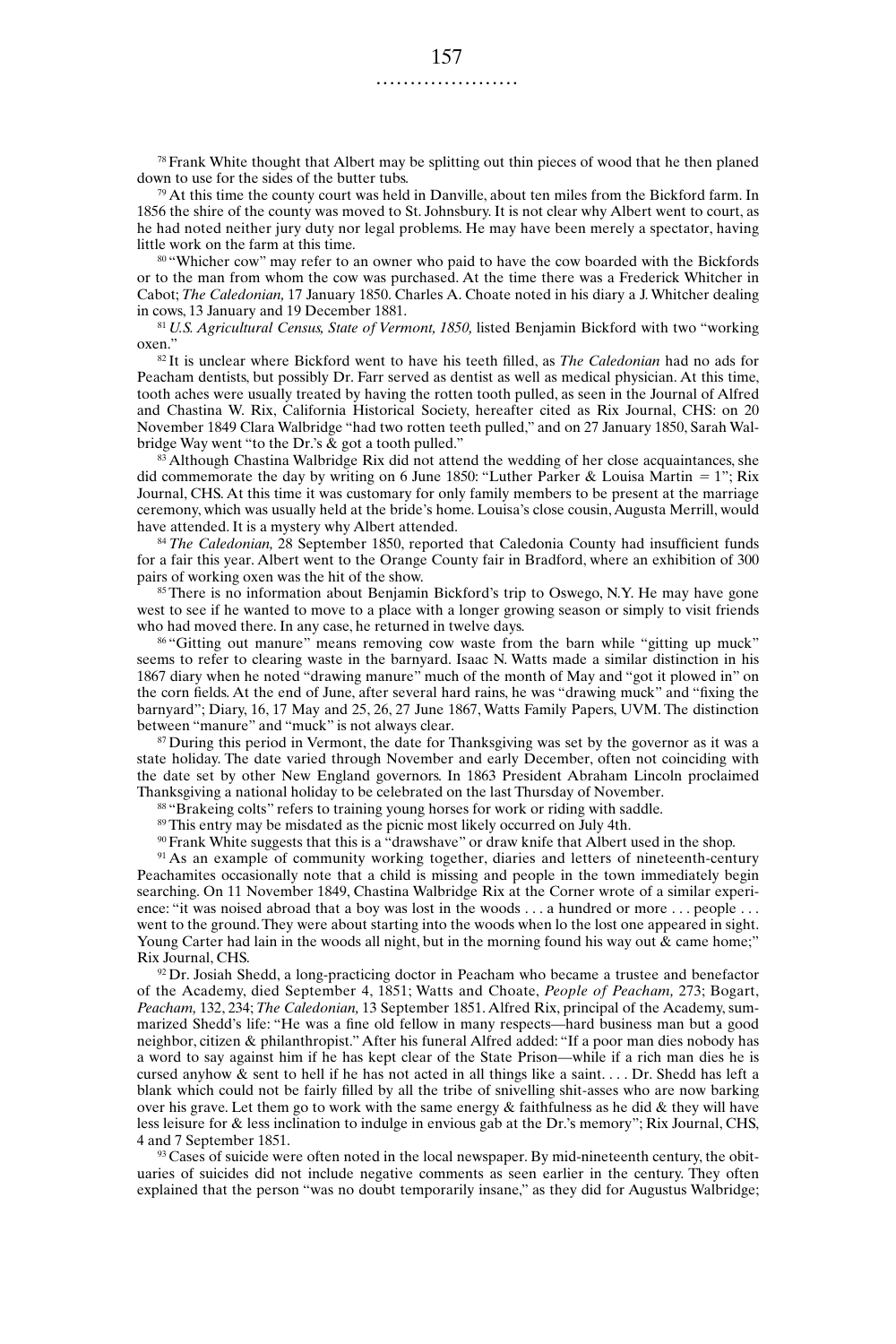*The Caledonian,* 11 November 1881. The most famous Peacham suicide was nineteen-year-old Harvard law student, George Mattocks, son of John Mattocks, governor of Vermont, who killed himself in 1844; *The Caledonian,* 29 January 1844. The editor is indebted to David E. L. Brown for pointing out that August–September may have been a period with no prescribed sermon lessons, thus Boutelle might have used the commandments for a series of sermons.

<sup>94</sup> According to *The North Star,* 13 December 1851, the Caledonia County Court was in session in December when Albert spent a day and later in the month two weeks in Danville, possibly attending court. The newspaper reported "a trial of rather a novel character" concerning the widow of a man who died at Sheffield when the stagecoach he was riding in overturned. Citing the legislature's law "making towns liable for accidents of this kind, when they occur from bad roads," widow Lucy Flanders requested \$5,000 in damages. This was the first case under the new law, and the newspaper, 20 December 1851, gave the account that "after a long and patient trial, accompanied by able arguments of counsel on both sides, the jury could not agree." This is the kind of case that would have interested Albert and any other farmer who used town roads. Following this, the freemen at Peacham's town meeting, 6 March 1855, voted "to pay S. B. Hooker the damage he sustained by the loss of his horse in breaking out the highway"; Town Meeting Records: Vol. 2, 1845–1865, pp. 67–68. It seems that judgment on who was responsible was going to be determined on a case-by-case basis.

<sup>95</sup> It was called a deacons meeting when a preacher was unavailable and one of the deacons read a published sermon. Most attendees found these services dull.

<sup>96</sup> Lyman Pattridge, a Peacham farmer, died 28 May 1852; Watts and Choate, *People of Peacham,* 242–243 and *The Caledonian,* 12 June 1852. Chastina Walbridge Rix wrote 30 May 1852: "Mr. Lyman Patridge was buried. Died of cancers in his eyes"; Rix Journal, CHS.

<sup>97</sup> Frank White points out that Albert may "simply [be] chopping up the corn stalks and feeding them to the cows. In the 1830s some farmers cut off the tops of the corn stalks to use as cattle feed . . . the most important aspect of raising corn was to harvest the ears that would be husked, dried, shelled, and then ground into meal both for animal feed and for human consumption. They did not turn the corn into silage until a bit later." Isaac N. Watts wrote that he cut off corn stalks in diary entries: 11, 13 and 14 September 1867, and 3, 8, and 18 September 1868; Watts Family Papers, UVM.

<sup>98</sup> It was common practice for ministers to preach funeral sermons after the death or on the anniversary of the birthday of notable American men. Peacham's first minister, Leonard Worcester, preached such a sermon for George Washington on the first birthday after his death; Leonard Worcester, *An Oration Pronounced at Peacham, in Commemoration of the Death of the Late Gen. George Washington, February 22d, 1800* (Peacham: Farley & Goss, 1800). There is no record of Boutelle's sermon for Daniel Webster, who died 24 October 1852, although *The Caledonian* reported on funeral sermons for Webster in Boston churches. One interesting fact Boutelle might have noted in his sermon was that the childhood minister of Webster in Salisbury, New Hampshire, was the brother of Leonard Worcester; *The Caledonian,* 13 November 1852.

<sup>99</sup> Ash is a durable wood probably used in making butter tubs.

<sup>100</sup> Usually "smokey" refers to the haze of early autumn, when the air is no longer clear and bright, as he noted on 26 August 1854. This entry is written in June when the warm and dry weather with cool nights resulted in a smoky mist. Isaac N. Watts wrote in his diary 29 July 1868 during a hot spell: "Is pretty smoky today"; Watts Family Papers, UVM.

<sup>101</sup> See note 65. No candidate received a majority for Peacham town representative to the state legislature in 1848, 1851–1853, and 1855; Bogart, *Peacham,* 466.

<sup>102</sup> Frank White describes a sawframe and Albert's use of it: "The saw blade is attached to the end pieces of a rectangular frame and is stretched taut by a tensioning device; can be a handsaw, a saw mounted in vertical guides with a table and a treadle, sort of like a large jigsaw. Sawmills had large reciprocating saws mounted in frames. The fact that he worked this week and the next suggests a large frame, possibly in a sawmill."

<sup>103</sup> Then and now, farmers are fearful of putting wet hay in the barn as there is a good chance of spontaneous combustion.

<sup>104</sup> Bogart, *Peacham,* 274, 380–381, wrote that Ira L. McClary's store was in business in 1860 at the Corner. He described it as "a small building on the lot next to his house, a unique structure on Maple Street with two Greek Doric pillars in front, which was built for him by Silas Burnham. The store building was later moved across the road by Irving Hobart and used as a garage." The editor notes that in 1999 the street became South Main. *Walton's Register* did not list stores in 1859, but did include McClary's in 1860, one of five merchants listed in Peacham, the only year that store appeared.

<sup>105</sup> Mrs. Merrill is Miriam Eastman (1816–1895), married on 21 February 1856 to Hazen Merrill, his third wife; Watts and Choate, *People of Peacham,* 103, 211. The Merrills lived at the foot of Cow

<sup>106</sup> Bogart, *Peacham*, 180, on "the remarkable Merrill family." Augusta Merrill was educated at the Peacham Academy and spent a year at the Bradford Seminary. "Still in the market" is a phrase